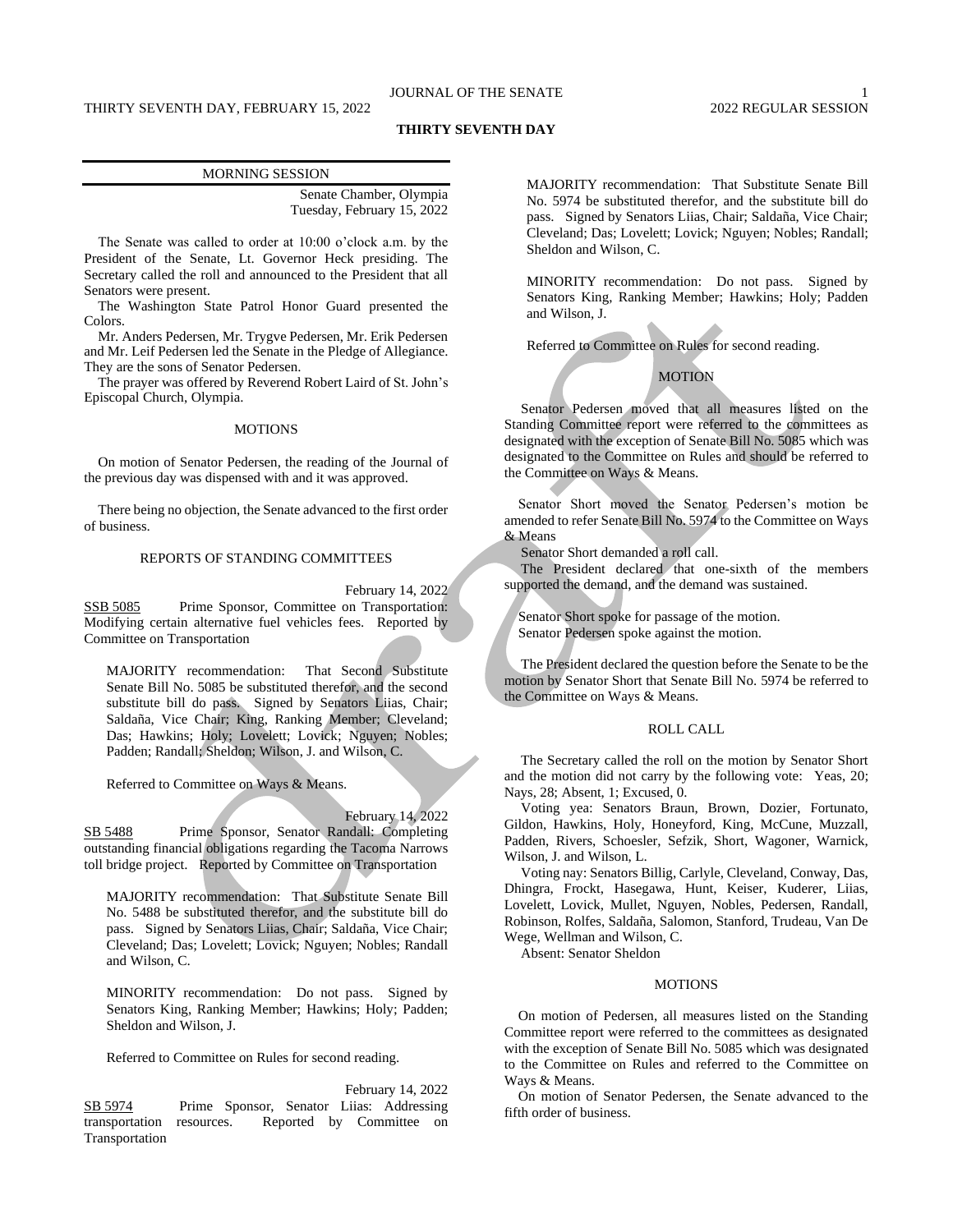# INTRODUCTION AND FIRST READING

ESHB 1169 by House Committee on Public Safety (originally sponsored by Goodman, Davis, Dolan, Simmons, Bateman, Lekanoff, Springer, Gregerson, Senn, Fitzgibbon, Ramos, Frame, Ramel, Peterson, Lovick, Ryu, Callan, Slatter, Duerr, Ormsby, Macri and Hackney)

AN ACT Relating to sentencing enhancements; amending RCW 9.94A.599, 9.94A.729, 9.94A.729, 10.01.210, and 72.01.410; reenacting and amending RCW 9.94A.030 and 9.94A.533; adding a new section to chapter 9.94A RCW; creating new sections; repealing RCW 9.94A.833 and 69.50.435; prescribing penalties; providing an effective date; and providing an expiration date.

Referred to Committee on Law & Justice.

ESHB 1175 by House Committee on Finance (originally sponsored by Johnson, J., Caldier, Callan, Young, Griffey, Sutherland, Harris-Talley, Ormsby and Fitzgibbon)

AN ACT Relating to providing a property tax exemption for real property used as a host home associated with a host home program; amending RCW 74.15.020 and 84.69.020; adding a new section to chapter 84.36 RCW; creating new sections; and providing an effective date.

Referred to Committee on Human Services, Reentry & Rehabilitation.

SHB 1389 by House Committee on Consumer Protection & Business (originally sponsored by Corry and Eslick) AN ACT Relating to transportation; adding a new chapter to Title 46 RCW; repealing RCW 48.175.005, 48.175.010, 48.175.020, 48.175.030, and 48.175.900; and providing an effective date.

Referred to Committee on Transportation.

SHB 1571 by House Committee on Public Safety (originally sponsored by Mosbrucker, Dye, Boehnke, Ybarra, Jacobsen, Dent, Walen, Graham, Robertson, Maycumber, Barkis, Caldier, Goodman, Berry, Chambers, Wylie, Corry, Griffey, Walsh, Eslick, Chase, Sutherland and Ormsby)

AN ACT Relating to protections and services for indigenous persons who are missing, murdered, or survivors of human trafficking; amending RCW 36.24.155 and 68.50.320; adding a new section to chapter 68.50 RCW; creating new sections; and providing expiration dates.

Referred to Committee on Law & Justice.

ESHB 1643 by House Committee on Finance (originally sponsored by Hackney, Stokesbary, Bateman, Ryu, Simmons, Leavitt, Robertson, Walen, Valdez, Paul, Callan, Gilday, Macri, Peterson, Ramos, Chopp, Bergquist and Kloba)

AN ACT Relating to exempting a sale or transfer of real property for affordable housing to a nonprofit entity, housing authority, public corporation, county, or municipal corporation from the real estate excise tax; amending RCW 82.45.010; reenacting and amending RCW 82.45.010; creating new sections; providing effective dates; and providing an expiration date.

Referred to Committee on Housing & Local Government.

SHB 1684 by House Committee on Local Government (originally sponsored by Harris, Bateman, Fitzgibbon, Leavitt, Cody, Macri, Simmons, Pollet and Riccelli) AN ACT Relating to public health and fluoridation of drinking water; and adding new sections to chapter 70A.125 RCW.

Referred to Committee on Environment, Energy & Technology.

EHB 1687 by Representatives Bergquist, Leavitt, Ramel, Sells, Johnson, J., Bateman, Valdez, Paul, Callan, Davis, Goodman, Gregerson, Taylor, Ramos, Santos, Sullivan, Riccelli, Harris-Talley, Hackney and Kloba AN ACT Relating to enhancing the college bound scholarship program by increasing opportunities for students to attend community and technical colleges; amending RCW 28B.118.010; and creating a new section.

Referred to Committee on Higher Education & Workforce Development.

E2SHB 1688 by House Committee on Appropriations (originally sponsored by Cody, Schmick, Leavitt, Ryu, Graham, Taylor, Berry, Paul, Wicks, Springer, Sells, Bateman, Valdez, Davis, Eslick, Goodman, Klicker, Macri, Ramos, Simmons, Wylie, Callan, Sullivan, Chopp, Slatter, Tharinger, Thai, Pollet, Riccelli, Ormsby, Caldier, Kloba and Frame)

AN ACT Relating to protecting consumers from charges for out-of-network health care services, by aligning state law and the federal no surprises act and addressing coverage of treatment for emergency conditions; amending RCW 43.371.100, 48.43.005, 48.43.093, 48.43.535, 48.49.003, 48.49.020, 48.49.030, 48.49.040, 48.49.050, 48.49.060, 48.49.070, 48.49.090, 48.49.100, 48.49.130, 48.49.150, and 48.49.110; adding a new section to chapter 48.43 RCW; adding new sections to chapter 48.49 RCW; adding a new section to chapter 71.24 RCW; recodifying RCW 48.49.150; prescribing penalties; providing an expiration date; and declaring an emergency.

Referred to Committee on Health & Long Term Care.

E2SHB 1691 by House Committee on Appropriations (originally sponsored by Gregerson, Lekanoff, Fitzgibbon, Ramel, Sells, Bateman, Duerr, Valdez, Davis, Fey, Macri, Peterson, Senn, Simmons, Pollet and Kloba)

AN ACT Relating to financial responsibility requirements related to oil spills; amending RCW 88.40.011, 88.40.025, 88.40.030, and 88.40.040; reenacting and amending RCW 88.40.020; adding a new section to chapter 88.40 RCW; and prescribing penalties.

Referred to Committee on Environment, Energy & Technology.

SHB 1706 by House Committee on Transportation (originally sponsored by Sells, Ryu, Wicks, Berry, Valdez, Graham, Berg, Macri, Peterson, Senn, Shewmake, Orwall, Gregerson, Dolan, Fitzgibbon,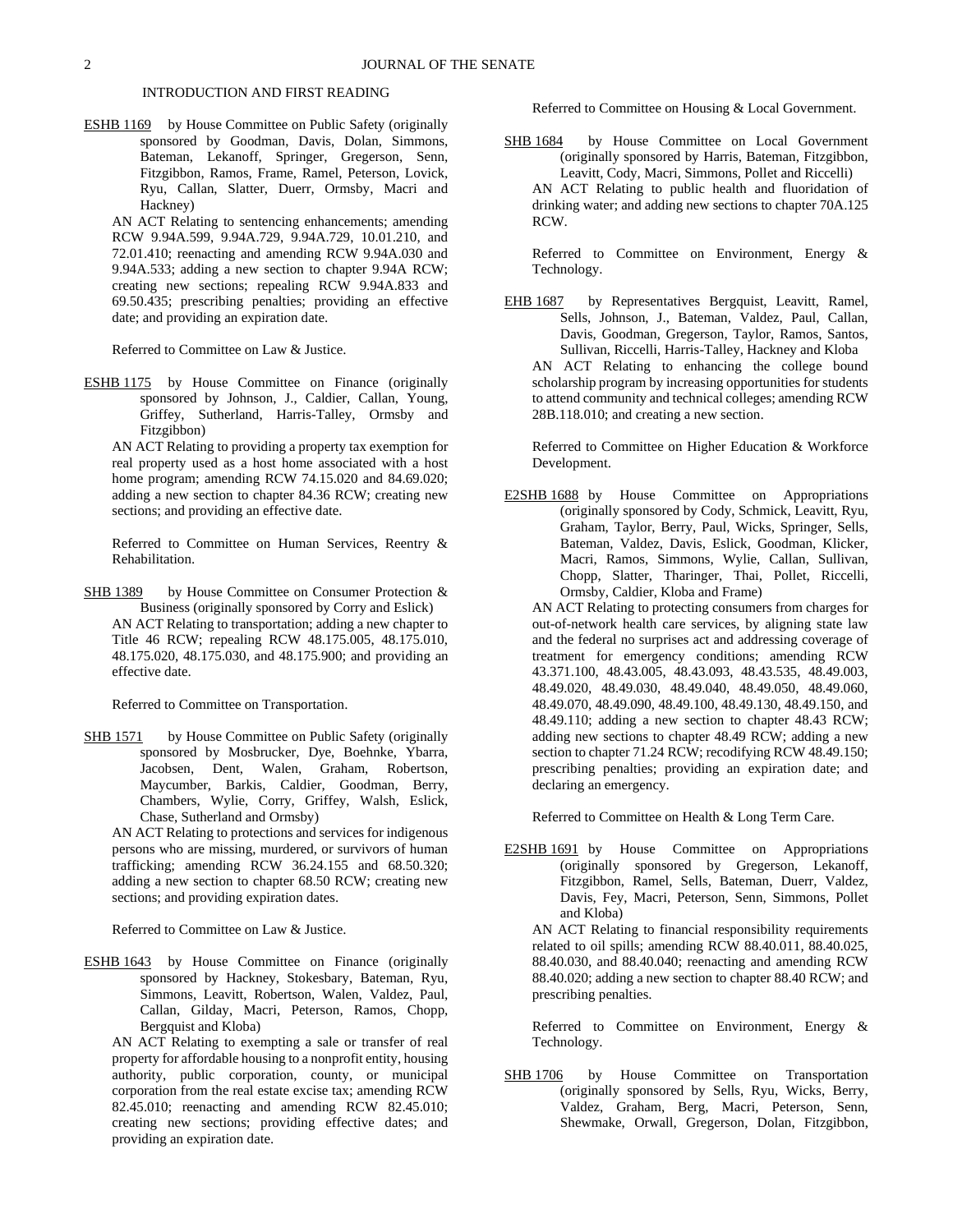Paul, Stonier, Davis, Riccelli, Santos, Taylor and Kloba)

AN ACT Relating to truck drivers ability to access restroom facilities; adding a new section to chapter 70.54 RCW; and prescribing penalties.

Referred to Committee on Transportation.

SHB 1709 by House Committee on Transportation (originally sponsored by Orcutt, Wylie, Springer, Griffey and Leavitt)

AN ACT Relating to safety measures for tow truck operators and vehicles; amending RCW 46.37.196 and 46.61.212; and prescribing penalties.

Referred to Committee on Transportation.

E2SHB 1723 by House Committee on Appropriations (originally sponsored by Gregerson, Taylor, Ryu, Johnson, J., Berry, Valdez, Goodman, Macri, Peterson, Ramel, Simmons, Wylie, Slatter, Bergquist, Pollet, Ortiz-Self, Dolan, Stonier, Riccelli, Ormsby, Harris-Talley, Hackney, Kloba and Frame)

AN ACT Relating to closing the digital equity divide by increasing the accessibility and affordability of telecommunications services, devices, and training; amending RCW 43.330.530, 43.330.532, 43.330.534, and 43.330.412; adding new sections to chapter 80.36 RCW; adding new sections to chapter 43.330 RCW; creating new sections; and providing an effective date.

Referred to Committee on Environment, Energy & Technology.

SHB 1724 by House Committee on Housing, Human Services & Veterans (originally sponsored by Macri, Ryu, Berry, Taylor, Wicks, Valdez, Morgan, Bateman, Davis, Goodman, Gregerson, Peterson, Santos, Simmons, Chopp, Pollet, Stonier, Ormsby, Harris-Talley and Kloba)

AN ACT Relating to ensuring oversight and coordination of permanent supportive housing resources to maximize the creation of high quality housing opportunities for people living with disabling conditions in communities across Washington; amending RCW 43.185B.020; adding a new section to chapter 43.330 RCW; and creating a new section.

Referred to Committee on Housing & Local Government.

HB 1738 by Representatives Peterson, Bateman, Macri, Wylie, Tharinger and Ormsby

AN ACT Relating to changing the total amount of outstanding indebtedness of the Washington state housing finance commission; and amending RCW 43.180.160.

Referred to Committee on Housing & Local Government.

SHB 1746 by House Committee on Education (originally sponsored by Ortiz-Self, Taylor, Davis, Ramel and Santos)

AN ACT Relating to updating the 2015 report and recommendations for supporting student success through measuring and mitigating community risk and protective predictors since the emergence of the COVID-19 pandemic;

adding a new section to chapter 28A.630 RCW; and creating a new section.

Referred to Committee on Early Learning & K-12 Education.

HB 1755 by Representatives Peterson, Leavitt, Bateman, Davis, Gregerson, Wylie, Sullivan, Simmons, Slatter, Bergquist, Pollet, Riccelli, Ormsby and Kloba

AN ACT Relating to temporary assistance for needy families time limit extensions during times of high unemployment; and amending RCW 74.08A.010.

Referred to Committee on Human Services, Reentry & Rehabilitation.

E2SHB 1760 by House Committee on Appropriations (originally sponsored by Paul, Berg, Johnson, J., Valdez, Fey, Ramel, Santos, Sullivan, Slatter, Bergquist, Pollet, Stonier, Ormsby and Taylor)

AN ACT Relating to expanding access to dual credit programs; reenacting and amending RCW 28A.600.310; adding new sections to chapter 28A.600 RCW; creating a new section; and repealing RCW 28A.630.600.

Referred to Committee on Ways & Means.

HB 1769 by Representatives Duerr, Springer, Fitzgibbon, Gregerson, Walen, Macri and Slatter AN ACT Relating to community municipal corporations; amending RCW 35.14.060, 35.13.015, 35.13.020, 35.13.030, 35.13.080, 35.13.090, 35.13.100, and 35.13.110; repealing RCW 35.14.020, 35.14.030, 35.14.040, 35.14.050, 35.14.060, 35A.14.025, 35.14.010, and 35.10.540; and providing an effective date.

Referred to Committee on Housing & Local Government.

ESHB 1770 by House Committee on Local Government (originally sponsored by Duerr, Ramel, Berry, Dolan, Fitzgibbon, Ryu, Wylie, Berg, Davis, Goodman, Macri, Peterson, Slatter, Valdez, Pollet, Hackney, Kloba and Frame)

AN ACT Relating to strengthening energy codes; amending RCW 19.27A.160, 19.27A.015, and 19.27A.020; and creating a new section.

Referred to Committee on Environment, Energy & Technology.

ESHB 1813 by House Committee on Health Care & Wellness (originally sponsored by Schmick, Macri, Graham and Chambers)

AN ACT Relating to freedom of pharmacy choice; amending RCW 48.200.020 and 48.200.280; and adding new sections to chapter 48.200 RCW.

Referred to Committee on Health & Long Term Care.

E2SHB 1815 by House Committee on Transportation (originally sponsored by Ryu, Boehnke, Johnson, J., Berry, Fitzgibbon, Orwall, Shewmake, Leavitt, Chase, Sells, Gregerson, Bateman, Fey, Goodman, Robertson, Macri, Ramos, Santos, Wylie, Simmons, Slatter,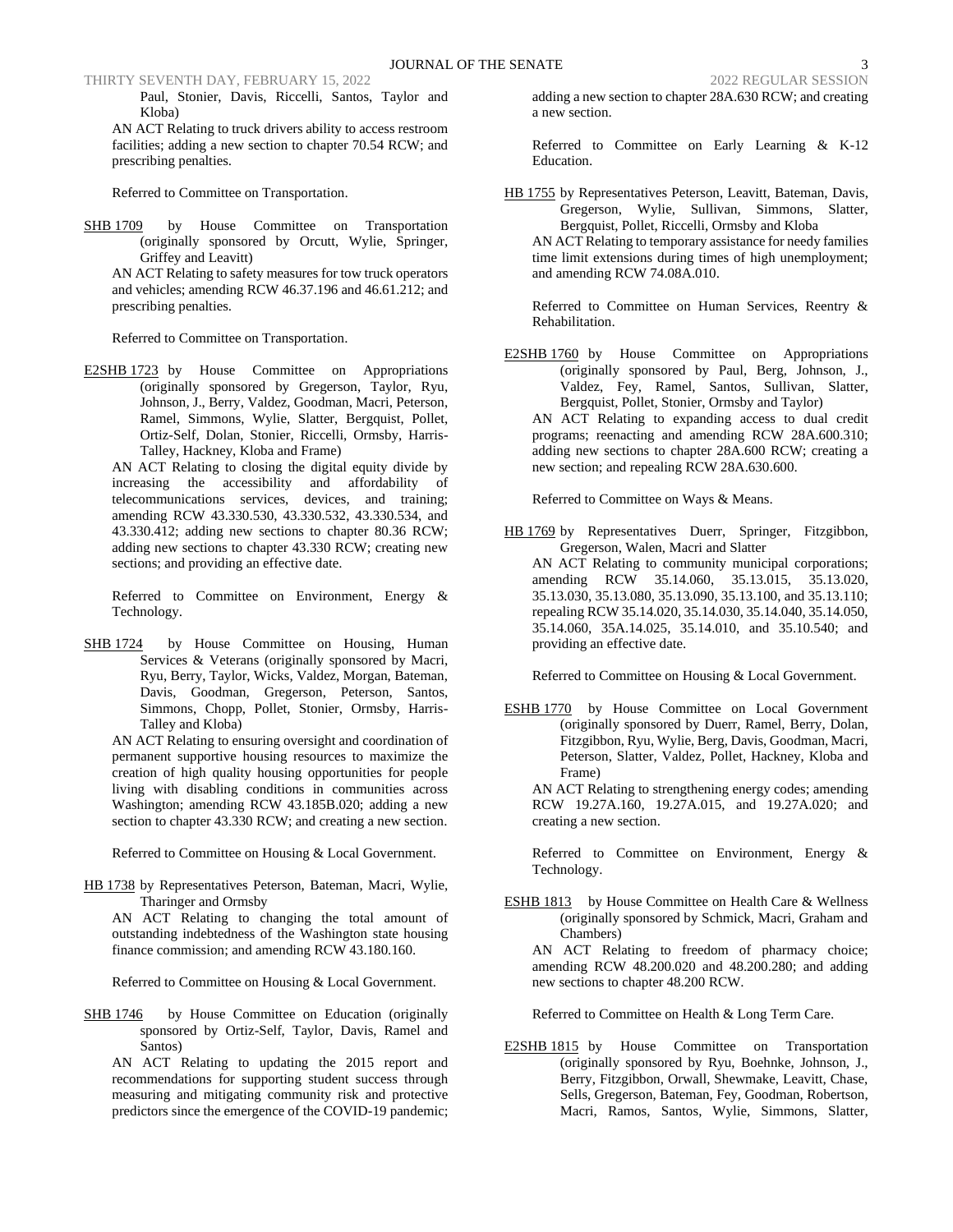Bergquist, Tharinger, Valdez, Thai, Wicks, Pollet, Graham, Young and Frame)

AN ACT Relating to deterring catalytic converter theft; amending RCW 19.290.020 and 36.28A.240; and creating new sections.

Referred to Committee on Law & Justice.

2SHB 1818 by House Committee on Appropriations (originally sponsored by Simmons, Caldier, Davis, Macri, Peterson, Santos, Wylie and Ormsby)

AN ACT Relating to promoting successful reentry and rehabilitation of persons convicted of criminal offenses; amending RCW 9.94A.729, 72.02.100, 9.94A.74504, 9.94A.760, 9.95.214, 9.94A.703, 9.94A.703, 9.94A.704, 9.94B.050, 9.95.204, and 36.18.016; creating new sections; repealing RCW 9.94A.780, 72.04A.120, and 72.11.040; providing effective dates; and providing an expiration date.

Referred to Committee on Human Services, Reentry & Rehabilitation.

2SHB 1827 by House Committee on Appropriations (originally sponsored by Morgan, Simmons, Ormsby, Harris-Talley and Kloba)

AN ACT Relating to the creation of the community reinvestment account and community reinvestment program; amending RCW 43.84.092 and 43.84.092; adding a new section to chapter 43.79 RCW; creating new sections; providing an effective date; and providing an expiration date.

Referred to Committee on Labor, Commerce & Tribal Affairs.

ESHB 1841 by House Committee on Finance (originally sponsored by Walen, Springer, Goodman, Shewmake, Wylie, Slatter, Duerr, Riccelli and Ormsby)

AN ACT Relating to incentivizing rental of accessory dwelling units to low-income households; amending RCW 84.36.400; and creating new sections.

Referred to Committee on Housing & Local Government.

EHB 1851 by Representatives Thai, Macri, Fitzgibbon, Bateman, Berry, Cody, Duerr, Peterson, Ramel, Santos, Senn, Simmons, Chopp, Slatter, Bergquist, Valdez, Pollet, Taylor, Ormsby and Harris-Talley

AN ACT Relating to preserving a pregnant individual's ability to access abortion care; amending RCW 9.02.100, 9.02.110, 9.02.130, 9.02.140, 9.02.160, 9.02.170, and 9.02.120; and creating a new section.

Referred to Committee on Health & Long Term Care.

HB 1859 by Representatives Kloba, Chambers, Wylie and Wicks AN ACT Relating to quality standards for laboratories conducting cannabis analysis; amending RCW 69.50.348, 69.50.348, and 69.50.540; adding a new chapter to Title 15 RCW; creating a new section; providing an effective date; and providing an expiration date.

Referred to Committee on Labor, Commerce & Tribal Affairs.

2SHB 1865 by House Committee on Appropriations (originally sponsored by Davis, Caldier, Callan, Dent, Duerr, Goodman, Macri, Senn, Wylie, Paul, Sullivan, Simmons, Chopp, Slatter, Bergquist, Valdez, Pollet, Ormsby, Graham and Frame)

AN ACT Relating to addressing the behavioral health workforce shortage and expanding access to peer services by creating the profession of certified peer specialists; amending RCW 18.130.040 and 43.43.842; reenacting and amending RCW 18.130.175; adding new sections to chapter 71.24 RCW; adding a new chapter to Title 18 RCW; creating new sections; and providing an effective date.

Referred to Committee on Health & Long Term Care.

SHB 1876 by House Committee on State Government & Tribal Relations (originally sponsored by Gregerson, Valdez, Fitzgibbon, Simmons, Chopp, Ramel and Pollet)

AN ACT Relating to public investment impact disclosures for certain ballot measures that repeal, levy, or modify any tax or fee and have a fiscal impact statement that shows that adoption of the measure would cause a net change in state revenue; amending RCW 29A.72.050, 29A.72.290, and 29A.72.025; adding a new section to chapter 29A.72 RCW; and creating a new section.

Referred to Committee on State Government & Elections.

SHB 1902 by House Committee on Labor & Workplace Standards (originally sponsored by Schmick and Pollet) AN ACT Relating to providing an exception to the process for reopening a workers' compensation claim when the claimant submits a reopening application in a timely manner; and amending RCW 51.28.040.

Referred to Committee on Labor, Commerce & Tribal Affairs.

2SHB 1905 by House Committee on Appropriations (originally sponsored by Senn, Macri, Berry, Leavitt, Taylor, Ryu, Santos, Simmons, Peterson, Chopp, Goodman, Ormsby, Johnson, J., Dolan, Eslick, Ramel, Kloba, Callan, Frame, Davis, Bateman, Harris-Talley, Valdez and Pollet)

AN ACT Relating to reducing homelessness for youth and young adults discharging from a publicly funded system of care; adding a new section to chapter 43.216 RCW; adding new sections to chapter 43.330 RCW; creating new sections; providing an effective date; and providing an expiration date.

Referred to Committee on Human Services, Reentry & Rehabilitation.

EHB 1942 by Representatives Donaghy, Stonier, Santos, Simmons, Riccelli, Wicks, Ormsby and Kloba

AN ACT Relating to the provision of the paraeducator fundamental course of study; and amending RCW 28A.413.060.

Referred to Committee on Early Learning & K-12 Education.

EHB 1964 by Representative Corry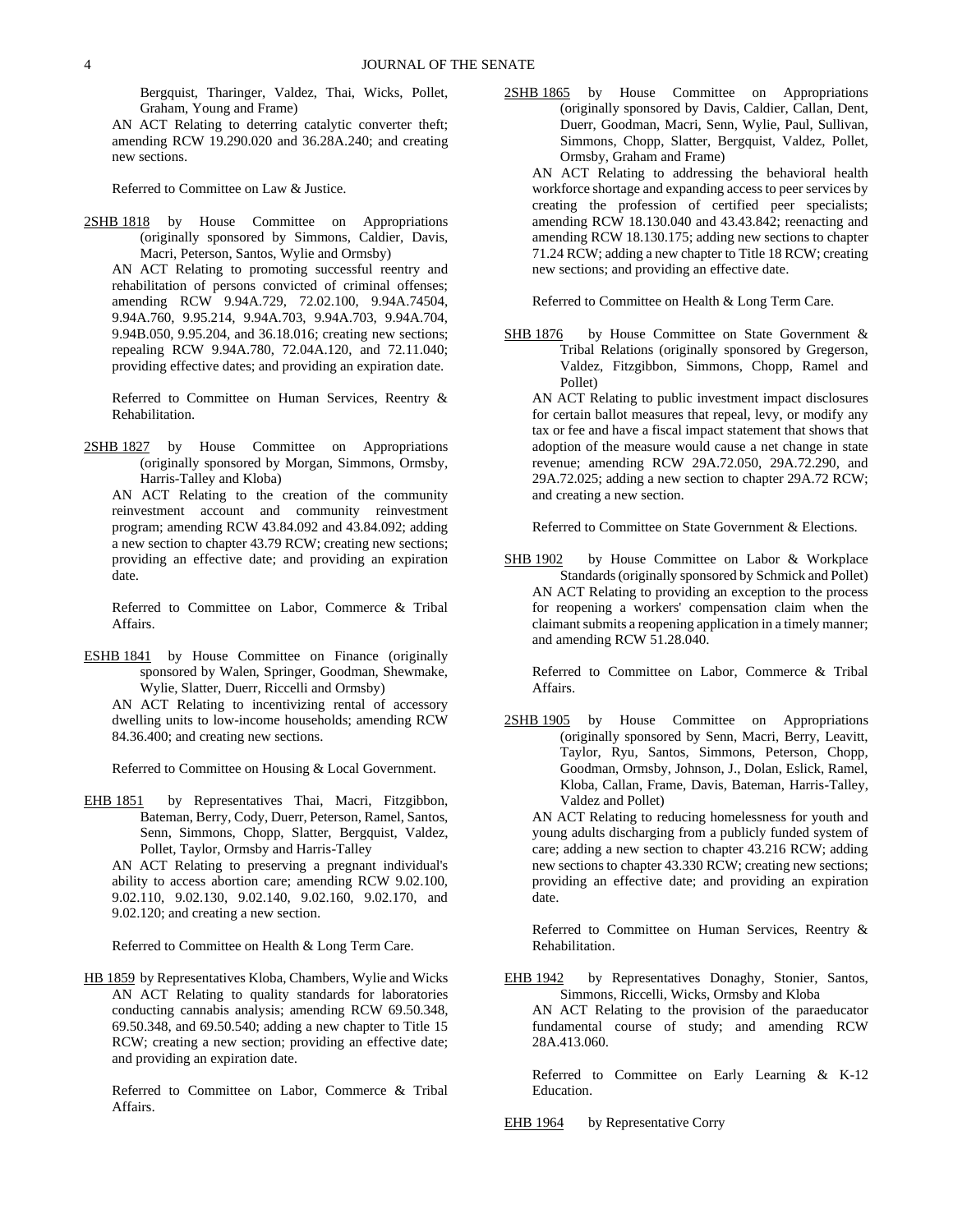AN ACT Relating to the decommissioning of alternative energy facilities; and adding a new chapter to Title 64 RCW.

Referred to Committee on Environment, Energy & Technology.

SHB 1967 by House Committee on Appropriations (originally sponsored by Steele, Riccelli, Berry, Lekanoff, Santos and Duerr)

AN ACT Relating to property tax exemptions for nonprofits; amending RCW 84.36.020 and 84.36.037; and creating new sections.

Referred to Committee on Business, Financial Services & Trade.

SHB 1984 by House Committee on Transportation (originally sponsored by Jacobsen and Graham) AN ACT Relating to protecting privacy of addresses related to vehicle registration certificates; amending RCW 46.16A.180; adding a new section to chapter 88.02 RCW; and creating a new section.

Referred to Committee on Transportation.

HB 2007 by Representatives Slatter, Cody, Bergquist, Goodman, Leavitt, Peterson, Ramel, Ryu, Santos, Senn, Tharinger, Chopp, Macri, Bateman, Ormsby, Riccelli, Lekanoff and Pollet

AN ACT Relating to establishing a nurse educator loan repayment program under the Washington health corps; and amending RCW 28B.115.020, 28B.115.030, 28B.115.050, 28B.115.070, 28B.115.080, 28B.115.090, 28B.115.110, and 28B.115.130.

Referred to Committee on Higher Education & Workforce Development.

HB 2010 by Representatives Donaghy, Peterson, Ramel, Ryu, Macri, Bateman and Ormsby

AN ACT Relating to eliminating unnecessary homeless funding budget and auditing requirements; amending RCW 36.22.179; and reenacting and amending RCW 43.185C.060.

Referred to Committee on Housing & Local Government.

ESHB 2037 by House Committee on Public Safety (originally sponsored by Goodman and Sutherland)

AN ACT Relating to modifying the standard for use of force by peace officers, but only with respect to providing that physical force may be used to the extent necessary, clarifying that deadly force may be used in the face of an immediate threat, clarifying that physical force may be used to protect against a criminal offense when there is probable cause that a person has committed or is committing the offense, authorizing the use of physical force to prevent a person from fleeing a temporary investigative detention, authorizing the use of physical force to take a person into custody when authorized or directed by statute, providing that the standard does not permit violations to the United States Constitution or state Constitution, and defining deadly force, physical force, necessary, and totality of the circumstances; amending RCW 10.120.010 and 10.120.020; creating a new section; and declaring an emergency.

Referred to Committee on Law & Justice.

2SHB 2078 by House Committee on Appropriations (originally sponsored by Rule, Barkis, Ryu, Fitzgibbon, Simmons, Shewmake, Berry, Leavitt, Berg, Senn, Callan, Dent, Johnson, J., Kloba, Bergquist, Chambers, Wicks, Orwall, Tharinger, Taylor, Klippert and Pollet) AN ACT Relating to establishing the outdoor school for all program; amending RCW 28A.300.790; adding new sections to chapter 28A.300 RCW; and creating a new section.

Referred to Committee on Ways & Means.

EHB 2096 by Representatives Thai, Frame, Berry, Sutherland, Kloba and Pollet

AN ACT Relating to the working families' tax exemption, also known as the working families tax credit; and amending RCW 82.08.0206, 82.32.050, and 82.32.290.

Referred to Committee on Ways & Means.

#### MOTION

On motion of Senator Pedersen, all measures listed on the Introduction and First Reading report were referred to the committees as designated with the exceptions of Engrossed Second Substitute House Bill No. 1760 and Second Substitute House Bill No. 2078 which were designated to the Committee on Early Learning & K-12 Education and referred to the Committee on Ways & Means.

#### **MOTION**

Senator Pedersen moved that the Senate go at ease subject to the call of the President.

Senator Hasegawa announced a meeting of the Democratic Caucus at 10:20 a.m.

Senator Warnick announced a meeting of the Republican Caucus at 10:20 a.m.

Senator Pedersen withdrew his previous motion for the Senate to go at ease.

# MOTION

Pursuant to Emergency Rule I, on motion of Senator Billig, the Committee on Rules was relieved of Senate Bill No. 5974 and the bill was placed on the Second Reading Calendar.

# MOTION

At 10:17 a.m., on motion of Senator Pedersen, the Senate was declared to be at ease subject to the call of the President.

#### AFTERNOON SESSION

The Senate was called to order at 12:30 p.m. by President Heck.

# MOTION

On motion of Senator Randall, Senator Lovelett was excused.

#### MOTION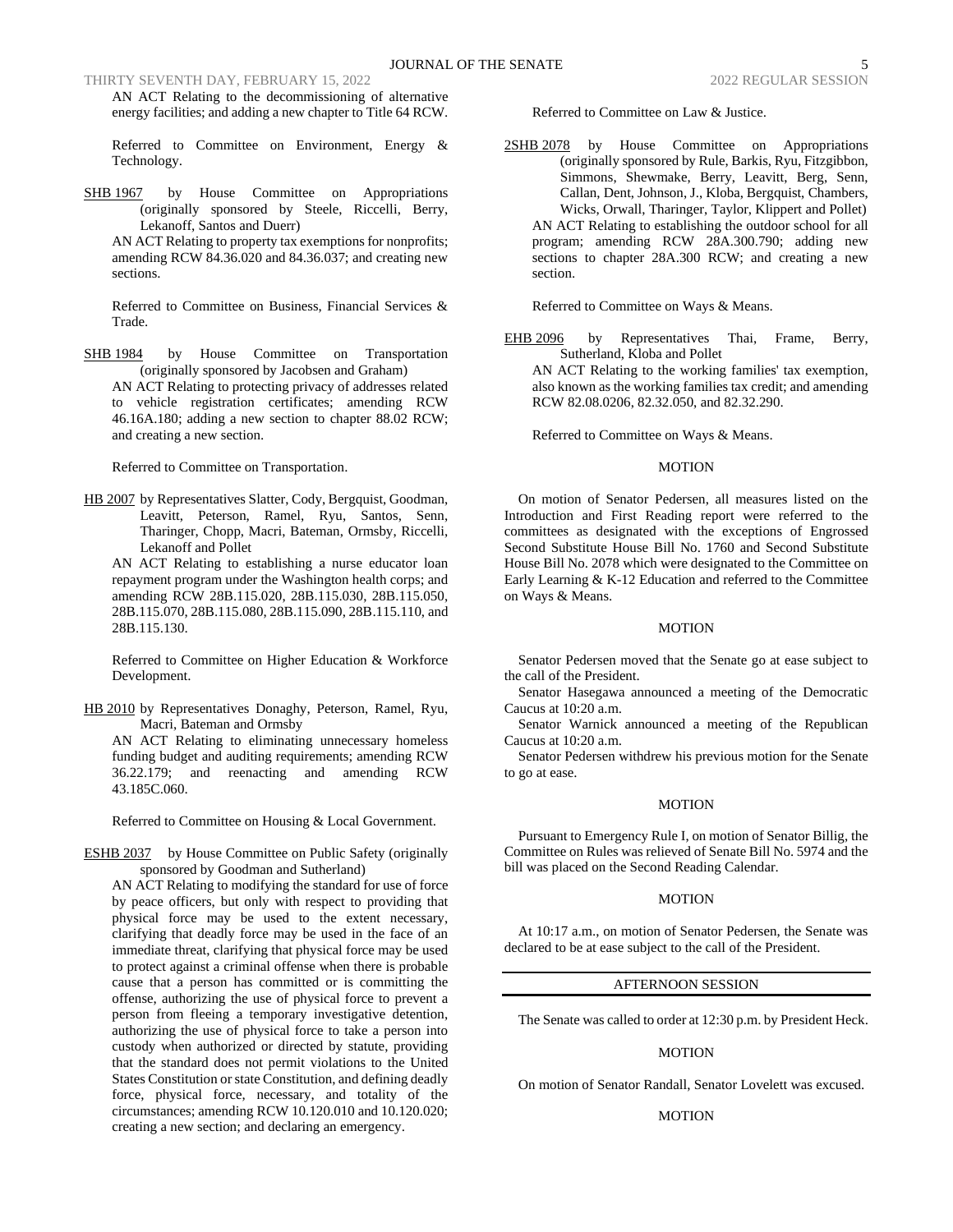On motion of Senator Pedersen, the Senate advanced to the seventh order of business.

# THIRD READING CONFIRMATION OF GUBERNATORIAL APPOINTMENTS

#### **MOTION**

Senator Wilson, C. moved that Cheryl Strange, Senate Gubernatorial Appointment No. 9297, be confirmed as a Director of the Department of Corrections - Agency Head.

Senator Wilson, C. spoke in favor of the motion.

Senators Gildon, Wagoner and Padden spoke against passage of the motion.

#### APPOINTMENT OF CHERYL STRANGE

The President declared the question before the Senate to be the confirmation of Cheryl Strange, Senate Gubernatorial Appointment No. 9297, as a Director of the Department of Corrections - Agency Head.

The Secretary called the roll on the confirmation of Cheryl Strange, Senate Gubernatorial Appointment No. 9297, as a Director of the Department of Corrections - Agency Head and the appointment was confirmed by the following vote: Yeas, 29; Nays, 19; Absent, 1; Excused, 0.

Voting yea: Senators Billig, Carlyle, Cleveland, Conway, Das, Dhingra, Frockt, Hasegawa, Hunt, Keiser, Kuderer, Liias, Lovelett, Lovick, Mullet, Nguyen, Nobles, Pedersen, Randall, Robinson, Rolfes, Saldaña, Salomon, Sheldon, Stanford, Trudeau, Van De Wege, Wellman and Wilson, C.

Voting nay: Senators Braun, Brown, Dozier, Fortunato, Gildon, Hawkins, Holy, Honeyford, King, McCune, Muzzall, Padden, Rivers, Sefzik, Short, Wagoner, Warnick, Wilson, J. and Wilson, L.

Absent: Senator Schoesler

Cheryl Strange, Senate Gubernatorial Appointment No. 9297, having received the constitutional majority was declared confirmed as a Director of the Department of Corrections - Agency Head.

#### THIRD READING

# CONFIRMATION OF GUBERNATORIAL APPOINTMENTS

#### MOTION

Senator Mullet moved that William N. Rumpf, Senate Gubernatorial Appointment No. 9170, be confirmed as a Chair of the Housing Finance Commission.

Senator Mullet spoke in favor of the motion.

#### APPOINTMENT OF WILLIAM N. RUMPF

#### MOTION

On motion of Senator Wagoner, Senator Schoesler was excused.

The President declared the question before the Senate to be the confirmation of William N. Rumpf, Senate Gubernatorial Appointment No. 9170, as a Chair of the Housing Finance Commission.

The Secretary called the roll on the confirmation of William N.

Rumpf, Senate Gubernatorial Appointment No. 9170, as a Chair of the Housing Finance Commission and the appointment was confirmed by the following vote: Yeas, 48; Nays, 0; Absent, 0; Excused, 1.

Voting yea: Senators Billig, Braun, Brown, Carlyle, Cleveland, Conway, Das, Dhingra, Dozier, Fortunato, Frockt, Gildon, Hasegawa, Hawkins, Holy, Honeyford, Hunt, Keiser, King, Kuderer, Liias, Lovelett, Lovick, McCune, Mullet, Muzzall, Nguyen, Nobles, Padden, Pedersen, Randall, Rivers, Robinson, Rolfes, Saldaña, Salomon, Sefzik, Sheldon, Short, Stanford, Trudeau, Van De Wege, Wagoner, Warnick, Wellman, Wilson, C., Wilson, J. and Wilson, L.

Excused: Senator Schoesler

William N. Rumpf, Senate Gubernatorial Appointment No. 9170, having received the constitutional majority was declared confirmed as a Chair of the Housing Finance Commission.

# MOTION

On motion of Senator Pedersen, the Senate reverted to the fourth order of business.

# MESSAGE FROM THE HOUSE

February 14, 2022

MR. PRESIDENT: The House has passed: ENGROSSED SUBSTITUTE HOUSE BILL NO. 1048, ENGROSSED SECOND SUBSTITUTE HOUSE BILL NO. 1162, THIRD SUBSTITUTE HOUSE BILL NO. 1359, ENGROSSED SUBSTITUTE HOUSE BILL NO. 1630, ENGROSSED SUBSTITUTE HOUSE BILL NO. 1660, HOUSE BILL NO. 1666, HOUSE BILL NO. 1704, SUBSTITUTE HOUSE BILL NO. 1728, ENGROSSED HOUSE BILL NO. 1744, ENGROSSED HOUSE BILL NO. 1837, HOUSE BILL NO. 1928, SUBSTITUTE HOUSE BILL NO. 1980, HOUSE BILL NO. 2058, HOUSE BILL NO. 2074, and the same are herewith transmitted.

MELISSA PALMER, Deputy Chief Clerk

# MOTION

On motion of Senator Pedersen, the Senate advanced to the sixth order of business.

#### SECOND READING

SENATE BILL NO. 5652, by Senators Conway, Rivers, Lovick, Mullet, Muzzall, Nobles, Short, Van De Wege, Wagoner and Wilson, C.

Concerning law enforcement officers' and firefighters' retirement system benefits.

### **MOTIONS**

On motion of Senator Conway, Substitute Senate Bill No. 5652 was substituted for Senate Bill No. 5652 and the substitute bill was placed on the second reading and read the second time.

On motion of Senator Conway, the rules were suspended,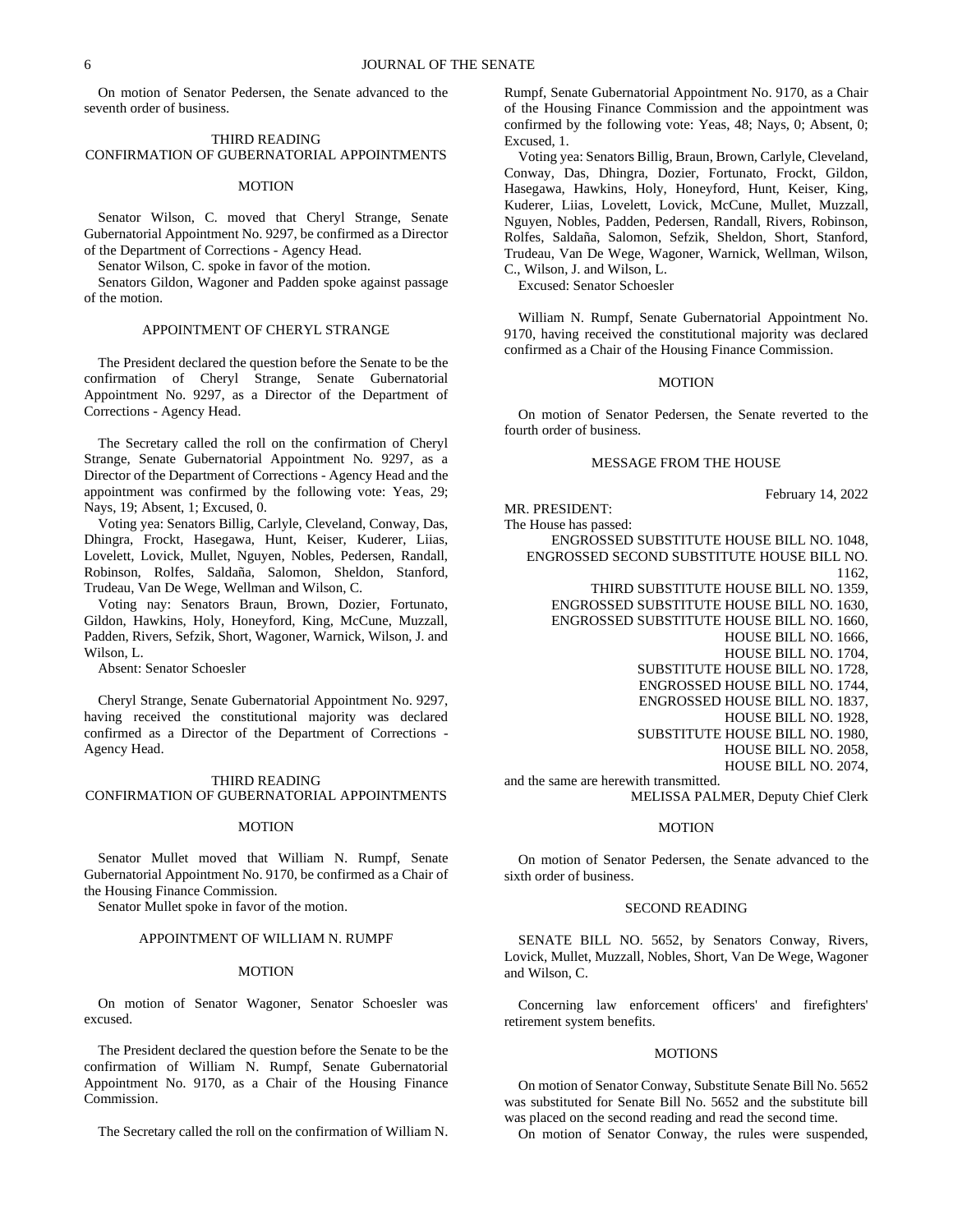Substitute Senate Bill No. 5652 was advanced to third reading, the second reading considered the third and the bill was placed on final passage.

Senators Conway and Holy spoke in favor of passage of the bill.

The President declared the question before the Senate to be the final passage of Substitute Senate Bill No. 5652.

# ROLL CALL

The Secretary called the roll on the final passage of Substitute Senate Bill No. 5652 and the bill passed the Senate by the following vote: Yeas, 48; Nays, 0; Absent, 0; Excused, 1.

Voting yea: Senators Billig, Braun, Brown, Carlyle, Cleveland, Conway, Das, Dhingra, Dozier, Fortunato, Frockt, Gildon, Hasegawa, Hawkins, Holy, Honeyford, Hunt, Keiser, King, Kuderer, Liias, Lovelett, Lovick, McCune, Mullet, Muzzall, Nguyen, Nobles, Padden, Pedersen, Randall, Rivers, Robinson, Rolfes, Saldaña, Salomon, Sefzik, Sheldon, Short, Stanford, Trudeau, Van De Wege, Wagoner, Warnick, Wellman, Wilson, C., Wilson, J. and Wilson, L.

Excused: Senator Schoesler

SUBSTITUTE SENATE BILL NO. 5652, having received the constitutional majority, was declared passed. There being no objection, the title of the bill was ordered to stand as the title of the act.

### SECOND READING

# SENATE BILL NO. 5791, by Senators Schoesler and Short

Concerning law enforcement officers' and firefighters' retirement system benefits.

#### MOTIONS

On motion of Senator Pedersen, Substitute Senate Bill No. 5791 was substituted for Senate Bill No. 5791 and the substitute bill was placed on the second reading and read the second time.

On motion of Senator Pedersen, the rules were suspended, Substitute Senate Bill No. 5791 was advanced to third reading, the second reading considered the third and the bill was placed on final passage.

Senators Pedersen, Schoesler, Conway and Lovick spoke in favor of passage of the bill.

The President declared the question before the Senate to be the final passage of Substitute Senate Bill No. 5791.

#### ROLL CALL

The Secretary called the roll on the final passage of Substitute Senate Bill No. 5791 and the bill passed the Senate by the following vote: Yeas, 49; Nays, 0; Absent, 0; Excused, 0.

Voting yea: Senators Billig, Braun, Brown, Carlyle, Cleveland, Conway, Das, Dhingra, Dozier, Fortunato, Frockt, Gildon, Hasegawa, Hawkins, Holy, Honeyford, Hunt, Keiser, King, Kuderer, Liias, Lovelett, Lovick, McCune, Mullet, Muzzall, Nguyen, Nobles, Padden, Pedersen, Randall, Rivers, Robinson, Rolfes, Saldaña, Salomon, Schoesler, Sefzik, Sheldon, Short, Stanford, Trudeau, Van De Wege, Wagoner, Warnick, Wellman, Wilson, C., Wilson, J. and Wilson, L.

SUBSTITUTE SENATE BILL NO. 5791, having received the constitutional majority, was declared passed. There being no objection, the title of the bill was ordered to stand as the title of the act.

# SECOND READING

SENATE BILL NO. 5599, by Senators Saldaña, Keiser, Conway, Das, Hasegawa, Liias, Nobles and Wilson, C.

Concerning journey level electrician certifications of competency.

# MOTION

On motion of Senator Saldaña, Substitute Senate Bill No. 5599 was substituted for Senate Bill No. 5599 and the substitute bill was placed on the second reading and read the second time.

# MOTION

Senator Short moved that the following floor amendment no. 1169 by Senator Short be adopted:

On page 1, beginning on line 6, strike all of Section 1 and insert the following:

"**Sec. 1.** RCW 19.28.191 and 2020 c 153 s 25 are each amended to read as follows:

(1) Upon receipt of the application, the department shall review the application and determine whether the applicant is eligible to take an examination for the master journey level electrician, journey level electrician, master specialty electrician, or specialty electrician certificate of competency.

(a) Before July 1, 2005, an applicant who possesses a valid journey level electrician certificate of competency in effect for the previous four years and a valid general administrator's certificate may apply for a master journey level electrician certificate of competency without examination.

(b) Before July 1, 2005, an applicant who possesses a valid specialty electrician certificate of competency, in the specialty applied for, for the previous two years and a valid specialty administrator's certificate, in the specialty applied for, may apply for a master specialty electrician certificate of competency without examination.

(c) Before December 1, 2003, the following persons may obtain an equipment repair specialty electrician certificate of competency without examination:

(i) A person who has successfully completed an apprenticeship program approved under chapter 49.04 RCW for the machinist trade; and

(ii) A person who provides evidence in a form prescribed by the department affirming that: (A) He or she was employed as of April 1, 2003, by a factory-authorized equipment dealer or service company; and (B) he or she has worked in equipment repair for a minimum of four thousand hours.

(d) To be eligible to take the examination for a master journey level electrician certificate of competency, the applicant must have possessed a valid journey level electrician certificate of competency for four years.

(e) To be eligible to take the examination for a master specialty electrician certificate of competency, the applicant must have possessed a valid specialty electrician certificate of competency, in the specialty applied for, for two years.

(f) To be eligible to take the examination for a journey level certificate of competency, the applicant must have: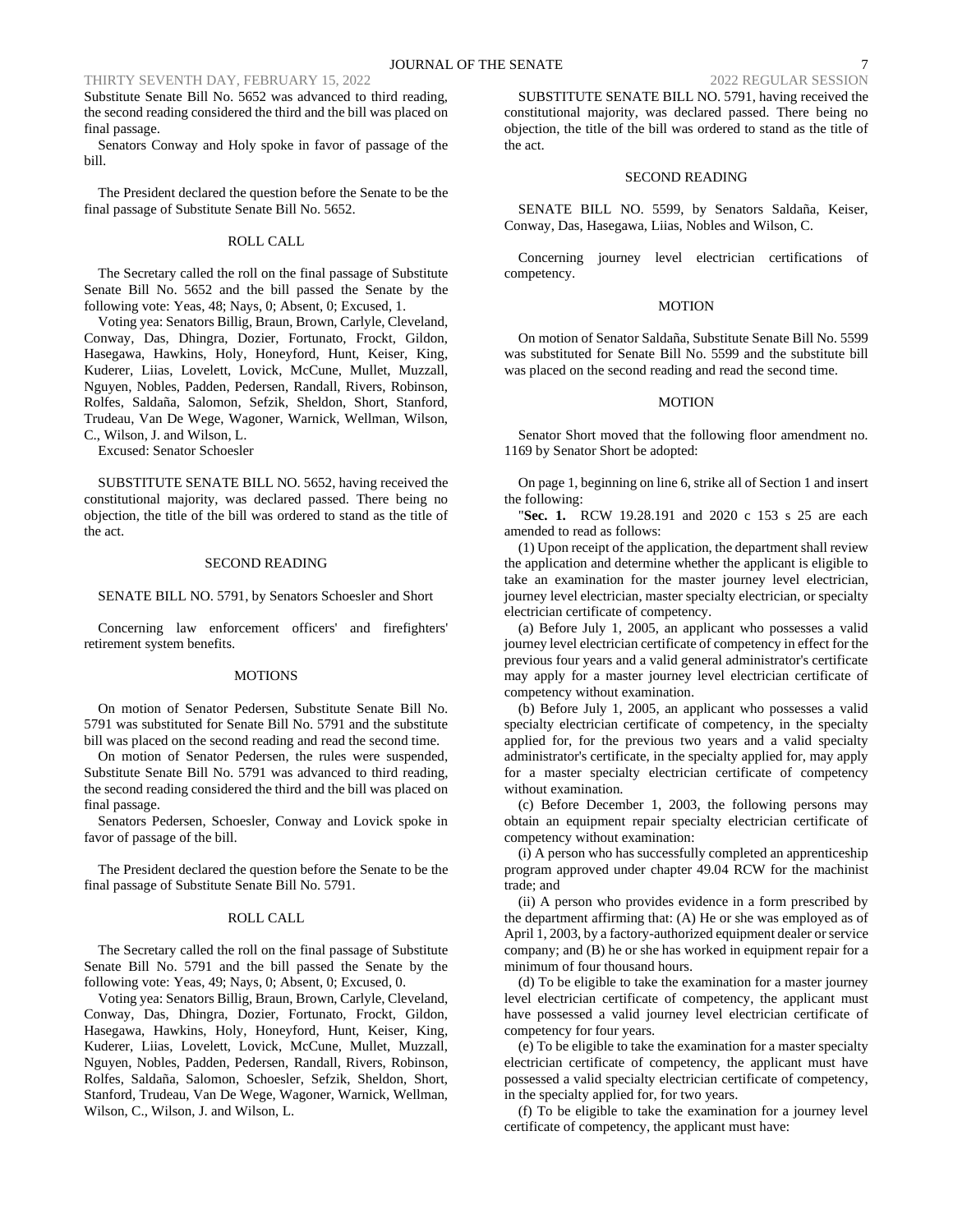(i) Worked in the electrical construction trade for a minimum of eight thousand hours, of which four thousand hours shall be in industrial or commercial electrical installation under the supervision of a master journey level electrician or journey level electrician and not more than a total of four thousand hours in all specialties under the supervision of a master journey level electrician, journey level electrician, master specialty electrician working in that electrician's specialty, or specialty electrician working in that electrician's specialty. Specialty electricians with less than a four thousand hour work experience requirement cannot credit the time required to obtain that specialty towards qualifying to become a journey level electrician;  $((\Theta$ **r**))

(ii) Successfully completed an apprenticeship program approved under chapter 49.04 RCW for the electrical construction trade;

(iii) Successfully completed an 8,000 hour electrical construction trade apprenticeship program in another jurisdiction equivalent to an apprenticeship program approved under chapter 49.04 RCW. Four thousand of the hours shall be new electrical installations in industrial or commercial facilities;

(iv) At least 16,000 hours experience in the electrical construction trade installing and maintaining electrical wiring and equipment in another jurisdiction. Eight thousand of the hours shall be new electrical installations in industrial or commercial facilities; or

(v) Eight thousand hours of experience in the electrical construction trade while serving in a construction battalion in the armed forces of the United States.

 $(g)(i)$  To be eligible to take the examination for a specialty electrician certificate of competency, the applicant must have:

(A) Worked in the residential (as specified in WAC 296-46B- $920(2)(a)$ , pump and irrigation (as specified in WAC 296-46B-920(2)(b)), sign (as specified in WAC 296-46B-920(2)(d)), limited energy (as specified in WAC 296-46B-920(2)(e)), nonresidential maintenance (as specified in WAC 296-46B- $920(2)(g)$ , or other new nonresidential specialties as determined by the department in rule under the supervision of a master journey level electrician, journey level electrician, master specialty electrician working in that electrician's specialty, or specialty electrician working in that electrician's specialty for a minimum of four thousand hours;

(B) Worked in the appliance repair specialty as determined by the department in rule, restricted nonresidential maintenance as determined by the department in rule, the equipment repair specialty as determined by the department in rule, the pump and irrigation specialty other than as defined by  $(g)(i)(A)$  of this subsection or domestic pump specialty as determined by the department in rule, or a specialty other than the designated specialties in  $(g)(i)(A)$  of this subsection for a minimum of the initial ninety days, or longer if set by rule by the department. The restricted nonresidential maintenance specialty is limited to a maximum of 277 volts and 20 amperes for lighting branch circuits and/or a maximum of 250 volts and 60 amperes for other circuits excluding the replacement or repair of circuit breakers. The department may alter the scope of work for the restricted nonresidential maintenance specialty by rule. The initial period must be spent under one hundred percent supervision of a master journey level electrician, journey level electrician, master specialty electrician working in that electrician's specialty, or specialty electrician working in that electrician's specialty. After this initial period, a person may take the specialty examination. If the person passes the examination, the person may work unsupervised for the balance of the minimum hours required for certification. A person may not be certified as a specialty electrician in the appliance repair specialty or in a specialty other than the designated specialties in  $(g)(i)(A)$  of this subsection, however, until the person has worked a minimum of two thousand hours in that specialty, or longer if set by rule by the department; or

(C) Successfully completed an approved apprenticeship program under chapter 49.04 RCW for the applicant's specialty in the electrical construction trade.

(ii) In meeting the training requirements for the pump and irrigation or domestic pump specialties, the individual shall be allowed to obtain the experience required by this section at the same time the individual is meeting the experience required by RCW 18.106.040(1)(d). After meeting the training requirements provided in this section, the individual may take the examination and upon passing the examination, meeting additional training requirements as may still be required for those seeking a pump and irrigation, or a domestic pump specialty certificate as defined by rule, and paying the applicable fees, the individual must be issued the appropriate certificate. The department may include an examination for specialty plumbing certificate defined in RCW 18.106.010(14)(c) with the examination required by this section. The department, by rule and in consultation with the electrical board, may establish additional equivalent ways to gain the experience requirements required by this subsection. The department shall establish a single document for those who have received both an electrical specialty certification as defined by this subsection and have also met the certification requirements for the specialty plumber as defined by RCW 18.106.010, showing that the individual has received both certifications. No other experience or training requirements may be imposed.

(iii) Before July 1, 2015, an applicant possessing an electrical training certificate issued by the department is eligible to apply one hour of every two hours of unsupervised telecommunications system installation work experience toward eligibility for examination for a limited energy system certificate of competency (as specified in WAC 296-46B-920(2)(e)), if:

(A) The telecommunications work experience was obtained while employed by a contractor licensed under this chapter as a general electrical contractor (as specified in WAC 296-46B-920(1)) or limited energy system specialty contractor (as specified in WAC 296-46B-920(2)(e)); and

(B) Evidence of the telecommunications work experience is submitted in the form of an affidavit prescribed by the department.

(h) Any applicant for a journey level electrician certificate of competency who has successfully completed a two-year program in the electrical construction trade at public community or technical colleges, or not-for-profit nationally accredited technical or trade schools licensed by the workforce training and education coordinating board under chapter 28C.10 RCW, may substitute up to two years of the technical or trade school program for two years of work experience under a master journey level electrician or journey level electrician. The applicant shall obtain the additional two years of work experience required in industrial or commercial electrical installation prior to the beginning, or after the completion, of the technical school program. Any applicant who has received training in the electrical construction trade in the armed service of the United States may be eligible to apply armed service work experience towards qualification to take the examination for the journey level electrician certificate of competency.

(i) An applicant for a specialty electrician certificate of competency who, after January 1, 2000, has successfully completed a two-year program in the electrical construction trade at a public community or technical college, or a not-for-profit nationally accredited technical or trade school licensed by the workforce training and education coordinating board under chapter 28C.10 RCW, may substitute up to one year of the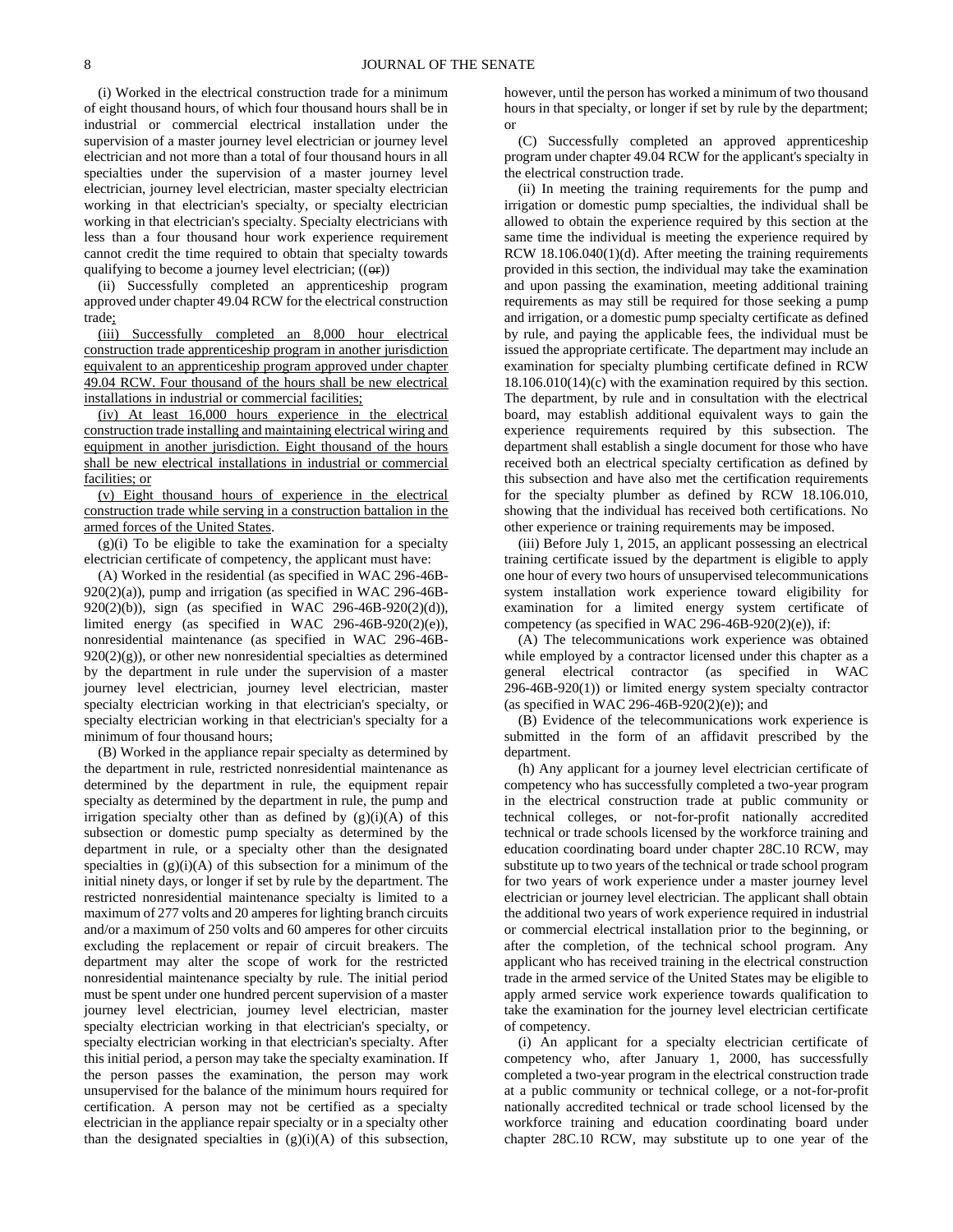# THIRTY SEVENTH DAY, FEBRUARY 15, 2022

technical or trade school program for one year of work experience under a master journey level electrician, journey level electrician, master specialty electrician working in that electrician's specialty, or specialty electrician working in that electrician's specialty. Any applicant who has received training in the electrical construction trade in the armed services of the United States may be eligible to apply armed service work experience towards qualification to take the examination for an appropriate specialty electrician certificate of competency.

(j) The department must determine whether hours of training and experience in the armed services or school program are in the electrical construction trade and appropriate as a substitute for hours of work experience. The department must use the following criteria for evaluating the equivalence of classroom electrical training programs and work in the electrical construction trade:

(i) A two-year electrical training program must consist of three thousand or more hours.

(ii) In a two-year electrical training program, a minimum of two thousand four hundred hours of student/instructor contact time must be technical electrical instruction directly related to the scope of work of the electrical specialty. Student/instructor contact time includes lecture and in-school lab.

(iii) The department may not allow credit for a program that accepts more than one thousand hours transferred from another school's program.

(iv) Electrical specialty training school programs of less than two years will have all of the above student/instructor contact time hours proportionately reduced. Such programs may not apply to more than fifty percent of the work experience required to attain certification.

(v) Electrical training programs of less than two years may not be credited towards qualification for journey level electrician unless the training program is used to gain qualification for a four thousand hour electrical specialty.

(k) No other requirement for eligibility may be imposed.

(2) The department shall establish reasonable rules for the examinations to be given applicants for certificates of competency. In establishing the rules, the department shall consult with the board. Upon determination that the applicant is eligible to take the examination, the department shall so notify the applicant, indicating the time and place for taking the examination.

(3) No noncertified individual may work unsupervised more than one year beyond the date when the trainee would be eligible to test for a certificate of competency if working on a full-time basis after original application for the trainee certificate. For the purposes of this section, "full-time basis" means two thousand hours."

On page 6, beginning on line 31, strike all of sections 3 and 4 and insert the following:

"NEW SECTION. **Sec. 3.** The following acts or parts of acts are each repealed:

(1)2020 c 153 s 26 and 2018 c 249 s 1;

(2)2018 c 249 s 2;

(3)2018 c 249 s 3;

(4)RCW 19.28.195 (Examination—Exception for equivalent training and experience) and 2018 c 249 s 4;

(5)2020 c 153 s 30 (uncodified);

(6)2018 c 249 s 5 (uncodified); and

(7)2020 c 153 s 31 (uncodified)."

On page 1, line 3 of the title, after "19.28.195;" insert "repealing 2020 c 153 s 26 and 2018 c 249 ss 1, 2, and 3; repealing 2018 c 249 s 5 (uncodified) and 2020 c 153 ss 30 and 31 (uncodified); and providing an expiration date."

Senator Short spoke in favor of adoption of the amendment. Senator Saldaña spoke against adoption of the amendment.

The President declared the question before the Senate to be the adoption of floor amendment no. 1169 by Senator Short on page 1, line 6 to Substitute Senate Bill No. 5599.

The motion by Senator Short did not carry and floor amendment no. 1169 was not adopted by voice vote.

# MOTION

Senator Braun moved that the following floor amendment no. 1172 by Senator Braun be adopted:

On page 2, line 3, after " $(i)$ " strike "Successfully" and insert "(A) For an applicant residing, at the time of application, in a county with a population of 250,000 or more as of the effective date of this section, successfully"

On page 2, after line 25, insert the following:

"(B) For an applicant residing, at the time of application, in a county with a population of fewer than 250,000 as of the effective date of this section, worked in the electrical construction trade for a minimum of 8,000 hours. Four thousand of the hours shall be new electrical installations in industrial or commercial facilities;

Senators Braun, Warnick, Wagoner, Sheldon and Dozier spoke in favor of adoption of the amendment.

Senator Keiser spoke against adoption of the amendment.

The President declared the question before the Senate to be the adoption of floor amendment no. 1172 by Senator Braun on page 2, line 3 to Substitute Senate Bill No. 5599.

The motion by Senator Braun did not carry and floor amendment no. 1172 was not adopted by voice vote.

#### **MOTION**

Senator King moved that the following floor amendment no. 1175 by Senator King be adopted:

On page 2, line 3, after " $(i)$ " strike "Successfully" and insert "(A) Except for applicants covered under  $(c)(i)(B)$  of this subsection, successfully"

On page 2, after line 25, insert the following:

"(B) Until July 1, 2026, journey level electrical trainees who, by July 1, 2023, have worked 4,000 hours under supervision in accordance with RCW 19.28.161, may continue to work under the supervision of a licensed electrician, consistent with the supervision requirements of RCW 19.28.161, and may qualify to take the examination for a journey level certificate of competency without completing an apprenticeship upon completion of 8,000 hours in the electrical construction trade, 4,000 of which must be in new electrical installations in industrial or commercial facilities;"

On page 6, after line 12, insert the following:

**"Sec. 2.** RCW 19.28.161 and 2018 c 249 s 2 are each amended to read as follows:

(1) No person may engage in the electrical construction trade without having a valid master journey level electrician certificate of competency, journey level electrician certificate of competency, master specialty electrician certificate of competency, or specialty electrician certificate of competency issued by the department in accordance with this chapter. Electrician certificate of competency specialties include, but are not limited to: Residential, pump and irrigation, limited energy system, signs, nonresidential maintenance, restricted nonresidential maintenance, and appliance repair.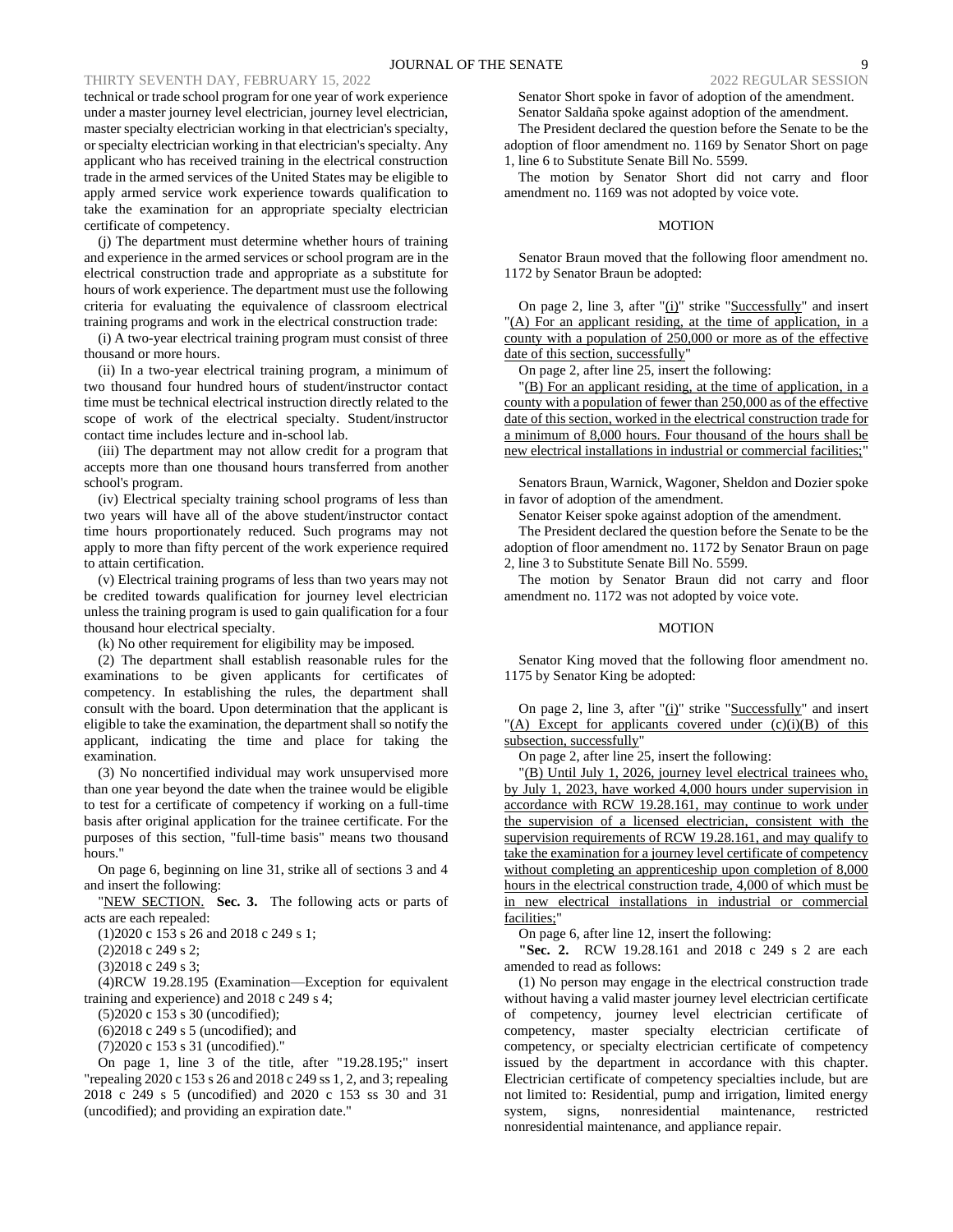(2)(a) A person who is: (i) Registered in an apprenticeship program approved under chapter 49.04 RCW or equivalent apprenticeship program approved by the department for the electrical construction trade or is learning the electrical construction trade under RCW 19.28.191(1)(c)(i)(B); (ii) learning the electrical construction trade while working in a specialty; or (iii) learning the electrical construction trade in a program described in RCW 19.28.191(1) (e) or (f) for a journey level certificate of competency may work in the electrical construction trade if supervised by a certified master journey level electrician, journey level electrician, master specialty electrician in that electrician's specialty, or specialty electrician in that electrician's specialty.

(b) All apprentices and individuals learning the electrical construction trade shall obtain an electrical training certificate from the department. The certificate shall authorize the holder to learn the electrical construction trade while under the direct supervision of a master journey level electrician, journey level electrician, master specialty electrician working in that electrician's specialty, or specialty electrician working in that electrician's specialty. The certificate may include a photograph of the holder. The holder of the electrical training certificate shall renew the certificate biennially. At the time of renewal, the holder shall provide the department with an accurate list of the holder's employers in the electrical construction industry for the previous biennial period and the number of hours worked for each employer. The holder shall also provide proof of forty-eight hours of: Approved classroom training covering this chapter, the national electrical code, or electrical theory; or equivalent classroom training taken as part of an approved apprenticeship program under chapter 49.04 RCW or an approved electrical training program under RCW 19.28.191(1)(e). A biennial fee shall be charged for the issuance or renewal of the certificate. The department shall set the fee by rule. The fee shall cover but not exceed the cost of administering and enforcing the trainee certification and supervision requirements of this chapter.

(c)(i) Apprentices and individuals learning the electrical construction trade shall have their electrical training certificates in their possession at all times that they are performing electrical work. They shall show their certificates to an authorized representative of the department at the representative's request.

(ii) Unless working in a specialty or as an individual learning the electrical construction trade under RCW 19.28.191(1)(c)(i)(B), apprentices and individuals learning the electrical construction trade must also have in their possession proof of apprenticeship or training program registration. They shall show their apprenticeship or training program registration documents to an authorized representative of the department at the representative's request.

(3) Any person who has been issued an electrical training certificate under this chapter may work: (a) If that person is under supervision, and is (b) unless working in a specialty, (i) registered in an approved journey level apprenticeship program, as appropriate;  $((\Theta \mathbf{r}))$  (ii) learning the electrical construction trade in a program described in RCW 19.28.191(1)(e) for a journey level certificate of competency; or (iii) learning the electrical construction trade under  $RCW = 19.28.191(1)(c)(i)(B)$ . Supervision shall consist of a person being on the same jobsite and under the control of either a certified master journey level electrician, journey level electrician, master specialty electrician working in that electrician's specialty, or specialty electrician working in that electrician's specialty. Either a certified master journey level electrician, journey level electrician, master specialty electrician working in that electrician's specialty, or specialty electrician working in that electrician's specialty shall be on the same jobsite as the noncertified individual for a minimum of seventy-five percent of each working day unless otherwise provided in this chapter.

(4) The ratio of noncertified individuals to certified master journey level electricians, journey level electricians, master specialty electricians, or specialty electricians on any one jobsite is as follows:

(a) When working as a specialty electrician, not more than two noncertified individuals for every certified master specialty electrician working in that electrician's specialty, specialty electrician working in that electrician's specialty, master journey level electrician, or journey level electrician, except that the ratio requirements are one certified master specialty electrician working in that electrician's specialty, specialty electrician working in that electrician's specialty, master journey level electrician, or journey level electrician working as a specialty electrician to no more than four students enrolled in and working as part of an electrical construction program at public community or technical colleges, or not-for-profit nationally accredited trade or technical schools licensed by the workforce training and education coordinating board under chapter 28C.10 RCW. In meeting the ratio requirements for students enrolled in an electrical construction program at a trade school, a trade school may receive input and advice from the electrical board; and

(b) When working as a journey level electrician, not more than one noncertified individual for every certified master journey level electrician or journey level electrician, except that the ratio requirements shall be one certified master journey level electrician or journey level electrician to no more than four students enrolled in and working as part of an electrical construction program at public community or technical colleges, or not-for-profit nationally accredited trade or technical schools licensed by the workforce training and education coordinating board under chapter 28C.10 RCW. In meeting the ratio requirements for students enrolled in an electrical construction program at a trade school, a trade school may receive input and advice from the electrical board.

An individual who has a current training certificate and who has successfully completed or is currently enrolled in an approved apprenticeship program or in an electrical construction program at public community or technical colleges, or not-for-profit nationally accredited technical or trade schools licensed by the workforce training and education coordinating board under chapter 28C.10 RCW, may work without direct on-site supervision during the last six months of meeting the practical experience requirements of this chapter.

(5) For the residential (as specified in WAC 296-46B-920(2)(a)), pump and irrigation (as specified in WAC 296-46B-920(2)(b)), sign (as specified in WAC 296-46B-920(2)(d)), limited energy (as specified in WAC 296-46B-920(2)(e)), nonresidential maintenance (as specified in WAC 296-46B-920(2)(g)), restricted nonresidential maintenance as determined by the department in rule, or other new nonresidential specialties, not including appliance repair, as determined by the department in rule, either a master journey level electrician, journey level electrician, master specialty electrician working in that electrician's specialty, or specialty electrician working in that electrician's specialty must be on the same jobsite as the noncertified individual for a minimum of seventy-five percent of each working day. Other specialties must meet the requirements specified in RCW 19.28.191(1)(d)(ii). When the ratio of certified electricians to noncertified individuals on a jobsite is one certified electrician to three or four noncertified individuals, the certified electrician must:

(a) Directly supervise and instruct the noncertified individuals and the certified electrician may not directly make or engage in an electrical installation; and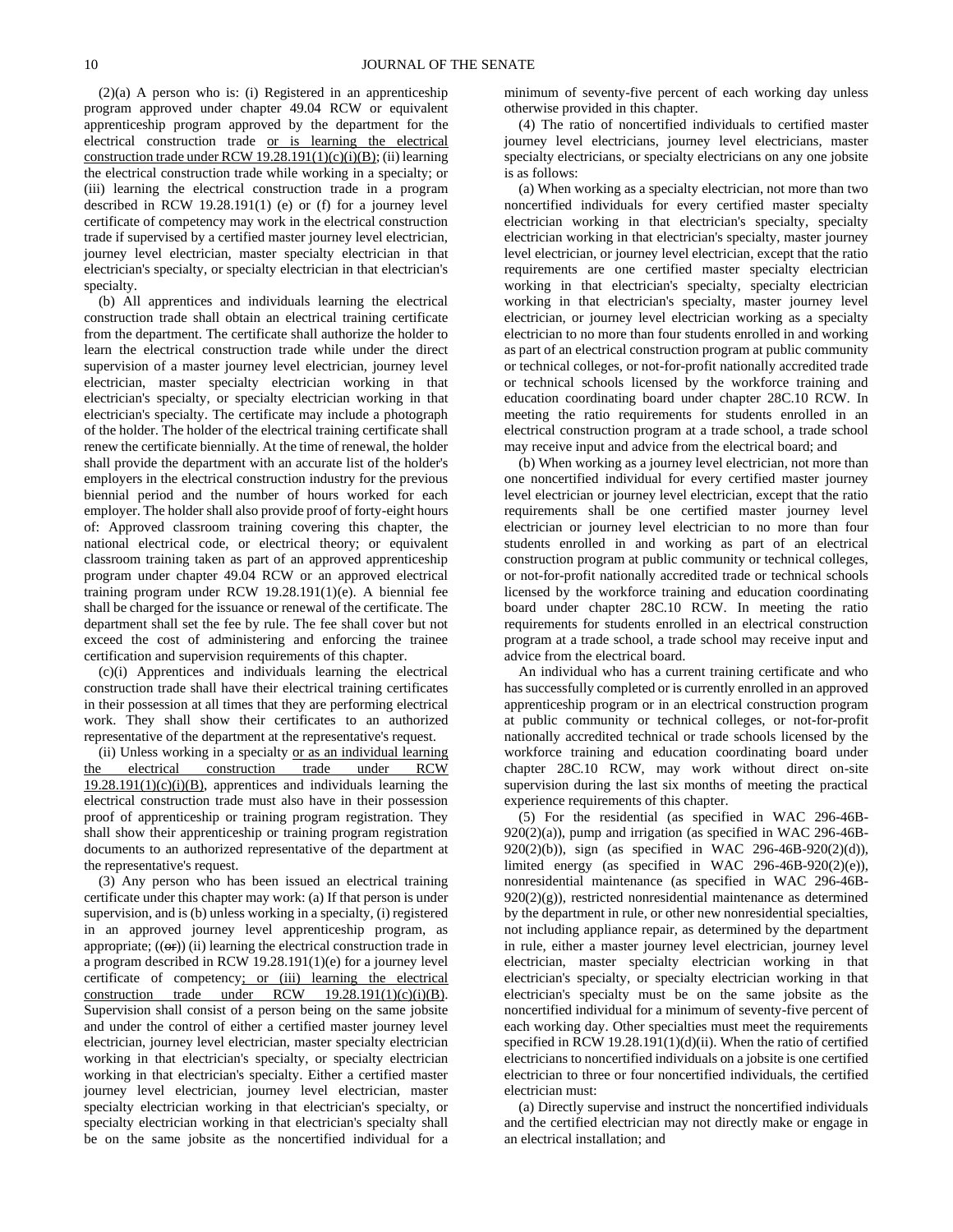(b) Be on the same jobsite as the noncertified individual for a minimum of one hundred percent of each working day.

(6) The electrical contractor shall accurately verify and attest to the electrical trainee hours worked by electrical trainees on behalf of the electrical contractor."

Renumber the remaining sections consecutively and correct any internal references accordingly.

On page 6, line 34, after "**Sec. 4.**" strike "Section 1 of this act takes" and insert "Sections 1 and 2 of this act take"

On page 1, line 2 of the title, after "19.28.191" insert "and 19.28.161"

Senators King, Wagoner and Short spoke in favor of adoption of the amendment.

Senator Saldaña spoke against adoption of the amendment.

The President declared the question before the Senate to be the adoption of floor amendment no. 1175 by Senator King on page 2, line 3 to Substitute Senate Bill No. 5599.

The motion by Senator King did not carry and floor amendment no. 1175 was not adopted by voice vote.

#### MOTION

Senator Van De Wege moved that the following floor amendment no. 1148 by Senator Van De Wege be adopted:

On page 6, beginning on line 13, after "The" strike all material through "RCW," on line 14 and insert "department of labor and industries"

On page 6, beginning on line 20, after "the" strike all material through "subcommittee," on line 21 and insert "department of labor and industries"

On page 6, line 25, strike "apprenticeship council" and insert "department of labor and industries"

On page 6, line 27, after "the" strike "apprenticeship council" and insert "department of labor and industries"

On page 6, after line 30, insert the following:

"NEW SECTION. **Sec. 3.** A new section is added to chapter 19.28 RCW to read as follows:

Beginning no later than September 1, 2022, the department of labor and industries must:

(1) Conduct an outreach program to educate employers and electrical trainees about the changes to the requirements for the journey level electrician certification taking effect on July 1, 2023; and

(2) Offer technical assistance to employers and training agents to increase apprenticeship capacity for interested electrical trainees to meet the requirements for the journey level electrician certification taking effect July 1, 2023."

Renumber the remaining sections consecutively and correct any internal references accordingly.

On page 1, line 2 of the title, after "RCW 19.28.191;" insert "adding a new section to chapter 19.28 RCW;"

Senator Van De Wege spoke in favor of adoption of the amendment.

The President declared the question before the Senate to be the adoption of floor amendment no. 1148 by Senator Van De Wege on page 6, line 13 to Substitute Senate Bill No. 5599.

The motion by Senator Van De Wege carried and floor amendment no. 1178 was adopted by voice vote.

#### MOTION

Senator Wagoner moved that the following floor amendment

no. 1170 by Senator Wagoner be adopted:

On page 6, at the beginning of line 35, strike "2023" and insert "2025"

On page 6, after line 35, insert the following:

"**Sec. 5.** 2020 c 153 s 30 (uncodified) is amended to read as follows:

Section 25 of this act expires July 1,  $((2023))$  2025.

**Sec. 6.** 2018 c 249 s 5 (uncodified) is amended to read as follows:

Sections 1 through 4 of this act take effect July 1,  $((2023))$ 2025.

Sec. 7. 2020 c 153 s 31 (uncodified) is amended to read as follows:

Section 26 of this act takes effect July 1, ((2023)) 2025."

On page 1, line 2 of the title, after "19.28.191;" insert "amending 2020 c 153 s 30, 2018 c 249 s 5, and 2020 c 153 s 31 (uncodified);"

Senator Wagoner spoke in favor of adoption of the amendment.

The President declared the question before the Senate to be the adoption of floor amendment no. 1170 by Senator Wagoner on page 6, line 35 to Substitute Senate Bill No. 5599.

The motion by Senator Wagoner did not carry and floor amendment no. 1170 was not adopted by voice vote.

#### MOTION

On motion of Senator Saldaña, the rules were suspended, Engrossed Substitute Senate Bill No. 5599 was advanced to third reading, the second reading considered the third and the bill was placed on final passage.

Senator Saldaña spoke in favor of passage of the bill.

Senators Wagoner, King, Muzzall, Honeyford and Braun spoke against passage of the bill.

The President declared the question before the Senate to be the final passage of Engrossed Substitute Senate Bill No. 5599.

#### ROLL CALL

The Secretary called the roll on the final passage of Engrossed Substitute Senate Bill No. 5599 and the bill passed the Senate by the following vote: Yeas, 29; Nays, 20; Absent, 0; Excused, 0.

Voting yea: Senators Billig, Carlyle, Cleveland, Conway, Das, Dhingra, Frockt, Hasegawa, Hunt, Keiser, Kuderer, Liias, Lovelett, Lovick, Mullet, Nguyen, Nobles, Pedersen, Randall, Robinson, Rolfes, Saldaña, Salomon, Stanford, Trudeau, Van De Wege, Wellman, Wilson, C. and Wilson, J.

Voting nay: Senators Braun, Brown, Dozier, Fortunato, Gildon, Hawkins, Holy, Honeyford, King, McCune, Muzzall, Padden, Rivers, Schoesler, Sefzik, Sheldon, Short, Wagoner, Warnick and Wilson, L.

ENGROSSED SUBSTITUTE SENATE BILL NO. 5599, having received the constitutional majority, was declared passed. There being no objection, the title of the bill was ordered to stand as the title of the act.

#### SECOND READING

SENATE BILL NO. 5817, by Senators Frockt, Dhingra, Liias and Stanford

Restricting the use of synthetic media in campaigns for elective office.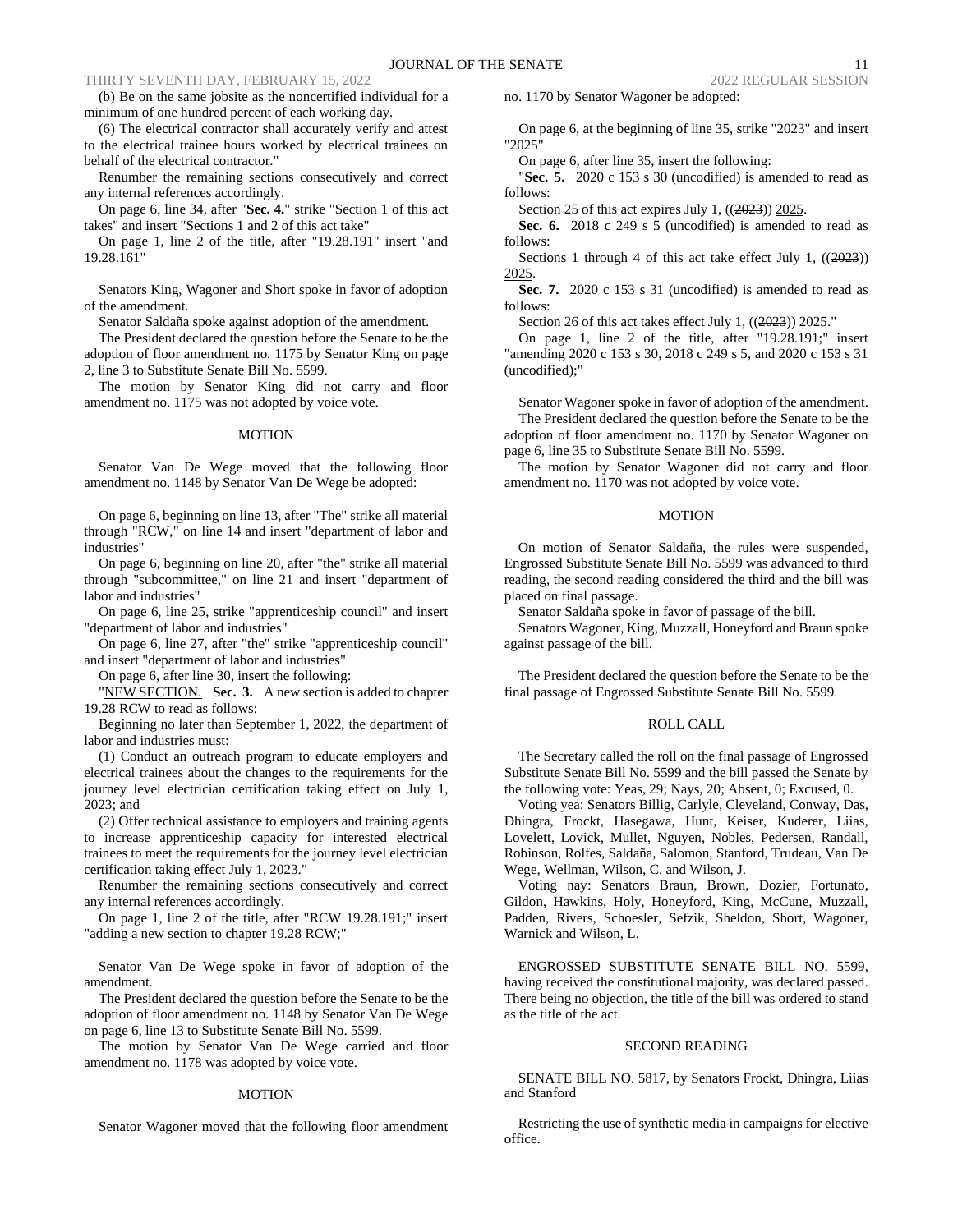The measure was read the second time.

#### **MOTION**

On motion of Senator Frockt, the rules were suspended, Senate Bill No. 5817 was advanced to third reading, the second reading considered the third and the bill was placed on final passage.

Senators Frockt and Wagoner spoke in favor of passage of the bill.

Senator Wilson, J. spoke against passage of the bill.

The President declared the question before the Senate to be the final passage of Senate Bill No. 5817.

### ROLL CALL

The Secretary called the roll on the final passage of Senate Bill No. 5817 and the bill passed the Senate by the following vote: Yeas, 40; Nays, 9; Absent, 0; Excused, 0.

Voting yea: Senators Billig, Braun, Carlyle, Cleveland, Conway, Das, Dhingra, Dozier, Frockt, Gildon, Hasegawa, Hawkins, Honeyford, Hunt, Keiser, King, Kuderer, Liias, Lovelett, Lovick, Mullet, Muzzall, Nguyen, Nobles, Pedersen, Randall, Rivers, Robinson, Rolfes, Saldaña, Salomon, Schoesler, Sefzik, Sheldon, Stanford, Trudeau, Van De Wege, Wagoner, Wellman and Wilson, C.

Voting nay: Senators Brown, Fortunato, Holy, McCune, Padden, Short, Warnick, Wilson, J. and Wilson, L.

SENATE BILL NO. 5817, having received the constitutional majority, was declared passed. There being no objection, the title of the bill was ordered to stand as the title of the act.

#### SECOND READING

# SENATE BILL NO. 5411, by Senator Stanford

Establishing a programmatic safe harbor agreement on forestlands for northern spotted owls.

#### **MOTIONS**

On motion of Senator Stanford, Substitute Senate Bill No. 5411 was substituted for Senate Bill No. 5411 and the substitute bill was placed on the second reading and read the second time.

On motion of Senator Stanford, the rules were suspended, Substitute Senate Bill No. 5411 was advanced to third reading, the second reading considered the third and the bill was placed on final passage.

Senators Stanford, Warnick and Wagoner spoke in favor of passage of the bill.

The President declared the question before the Senate to be the final passage of Substitute Senate Bill No. 5411.

# ROLL CALL

The Secretary called the roll on the final passage of Substitute Senate Bill No. 5411 and the bill passed the Senate by the following vote: Yeas, 49; Nays, 0; Absent, 0; Excused, 0.

Voting yea: Senators Billig, Braun, Brown, Carlyle, Cleveland, Conway, Das, Dhingra, Dozier, Fortunato, Frockt, Gildon, Hasegawa, Hawkins, Holy, Honeyford, Hunt, Keiser, King, Kuderer, Liias, Lovelett, Lovick, McCune, Mullet, Muzzall, Nguyen, Nobles, Padden, Pedersen, Randall, Rivers, Robinson, Rolfes, Saldaña, Salomon, Schoesler, Sefzik, Sheldon, Short, Stanford, Trudeau, Van De Wege, Wagoner, Warnick, Wellman, Wilson, C., Wilson, J. and Wilson, L.

SUBSTITUTE SENATE BILL NO. 5411, having received the constitutional majority, was declared passed. There being no objection, the title of the bill was ordered to stand as the title of the act.

#### SECOND READING

SENATE BILL NO. 5839, by Senators Padden, Van De Wege, Wagoner and Wilson, L.

Creating the crime of interfering with a firefighter or emergency medical services provider.

#### **MOTIONS**

On motion of Senator Padden, Substitute Senate Bill No. 5839 was substituted for Senate Bill No. 5839 and the substitute bill was placed on the second reading and read the second time.

On motion of Senator Padden, the rules were suspended, Substitute Senate Bill No. 5839 was advanced to third reading, the second reading considered the third and the bill was placed on final passage.

Senators Padden and Randall spoke in favor of passage of the bill.

Senator Hasegawa spoke against passage of the bill.

# POINT OF INQUIRY

Senator Hasegawa: "I was just wondering if senator Padden would concede to a question?"

President Heck: "Senator Padden, will you yield to a question?"

Senator Padden: "I'll yield, I'm not sure I'll have the right answer, but I'll go ahead and yield, I trust senator Hasegawa."

Senator Hasegawa: "Yeah, no, I was just wondering if it is your intention, I'm sorry, I hope I got the right prime sponsor on this bill, but whether it is your intention to that this only is with regard to emergency medical services providers performing his or her official duties pertaining to the medical emergency?"

Senator Padden: "Well that is my understanding, I'd also add that this has to be done intentionally under the language of the bill. So would knowledge that the other person is a firefighter or emergency medical service provider, and they intentionally are preventing or attempting to prevent them from performing their own official duties. The committee did add as part of the substitute, an emergency medical technicians and paramedics also implies to paid or volunteer firefighters. So I hope that somewhat answers your question senator Hasegawa."

Senator Hasegawa: "Not exactly, but thank you for your response, I appreciate it."

The President declared the question before the Senate to be the final passage of Substitute Senate Bill No. 5839.

#### ROLL CALL

The Secretary called the roll on the final passage of Substitute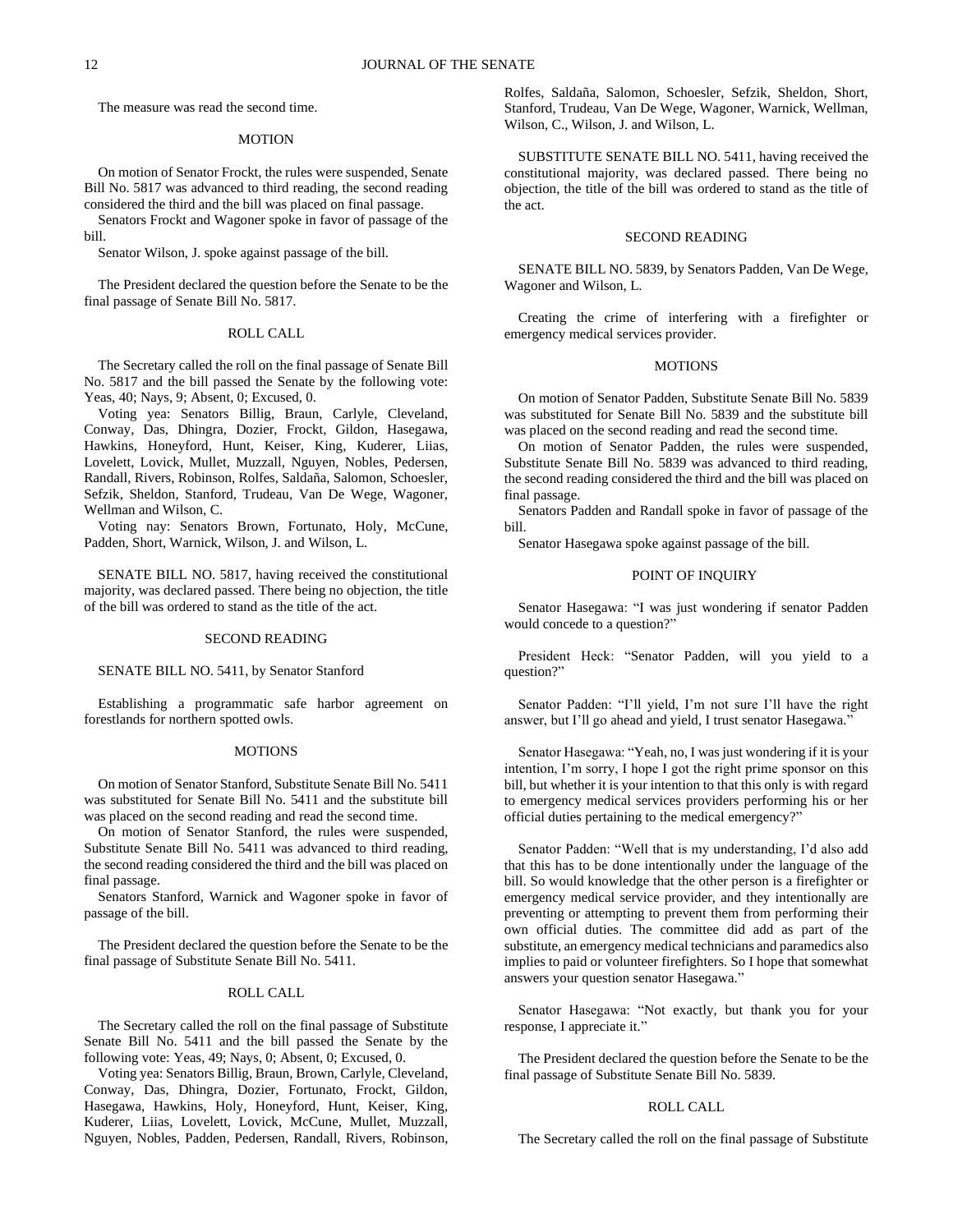Senate Bill No. 5839 and the bill passed the Senate by the following vote: Yeas, 48; Nays, 1; Absent, 0; Excused, 0.

Voting yea: Senators Billig, Braun, Brown, Carlyle, Cleveland, Conway, Das, Dhingra, Dozier, Fortunato, Frockt, Gildon, Hawkins, Holy, Honeyford, Hunt, Keiser, King, Kuderer, Liias, Lovelett, Lovick, McCune, Mullet, Muzzall, Nguyen, Nobles, Padden, Pedersen, Randall, Rivers, Robinson, Rolfes, Saldaña, Salomon, Schoesler, Sefzik, Sheldon, Short, Stanford, Trudeau, Van De Wege, Wagoner, Warnick, Wellman, Wilson, C., Wilson, J. and Wilson, L.

Voting nay: Senator Hasegawa

SUBSTITUTE SENATE BILL NO. 5839, having received the constitutional majority, was declared passed. There being no objection, the title of the bill was ordered to stand as the title of the act.

#### MOTION

On motion of Senator Pedersen and without objection, pursuant to Rule 18, Senate Bill No. 5974 was made a special order of business to be considered at 4:55 p.m.

#### SECOND READING

SENATE BILL NO. 5715, by Senators Wellman, Sheldon, Randall and Wilson, C.

Modifying the definition of broadband or broadband service.

The measure was read the second time.

#### MOTION

On motion of Senator Wellman, the rules were suspended, Senate Bill No. 5715 was advanced to third reading, the second reading considered the third and the bill was placed on final passage.

Senators Wellman and Short spoke in favor of passage of the bill.

The President declared the question before the Senate to be the final passage of Senate Bill No. 5715.

# ROLL CALL

The Secretary called the roll on the final passage of Senate Bill No. 5715 and the bill passed the Senate by the following vote: Yeas, 49; Nays, 0; Absent, 0; Excused, 0.

Voting yea: Senators Billig, Braun, Brown, Carlyle, Cleveland, Conway, Das, Dhingra, Dozier, Fortunato, Frockt, Gildon, Hasegawa, Hawkins, Holy, Honeyford, Hunt, Keiser, King, Kuderer, Liias, Lovelett, Lovick, McCune, Mullet, Muzzall, Nguyen, Nobles, Padden, Pedersen, Randall, Rivers, Robinson, Rolfes, Saldaña, Salomon, Schoesler, Sefzik, Sheldon, Short, Stanford, Trudeau, Van De Wege, Wagoner, Warnick, Wellman, Wilson, C., Wilson, J. and Wilson, L.

SENATE BILL NO. 5715, having received the constitutional majority, was declared passed. There being no objection, the title of the bill was ordered to stand as the title of the act.

#### SECOND READING

SENATE BILL NO. 5823, by Senators Das, Robinson, Keiser, Kuderer, Nguyen and Nobles

Addressing local infrastructure project areas.

The measure was read the second time.

#### MOTION

On motion of Senator Das, the rules were suspended, Senate Bill No. 5823 was advanced to third reading, the second reading considered the third and the bill was placed on final passage. Senator Das spoke in favor of passage of the bill.

Senator Fortunato spoke against passage of the bill.

The President declared the question before the Senate to be the final passage of Senate Bill No. 5823.

# ROLL CALL

The Secretary called the roll on the final passage of Senate Bill No. 5823 and the bill passed the Senate by the following vote: Yeas, 28; Nays, 21; Absent, 0; Excused, 0.

Voting yea: Senators Billig, Carlyle, Cleveland, Conway, Das, Dhingra, Frockt, Hasegawa, Hunt, Keiser, Kuderer, Liias, Lovelett, Lovick, Mullet, Nguyen, Nobles, Pedersen, Randall, Robinson, Rolfes, Saldaña, Salomon, Stanford, Trudeau, Van De Wege, Wellman and Wilson, C.

Voting nay: Senators Braun, Brown, Dozier, Fortunato, Gildon, Hawkins, Holy, Honeyford, King, McCune, Muzzall, Padden, Rivers, Schoesler, Sefzik, Sheldon, Short, Wagoner, Warnick, Wilson, J. and Wilson, L.

SENATE BILL NO. 5823, having received the constitutional majority, was declared passed. There being no objection, the title of the bill was ordered to stand as the title of the act.

# SECOND READING

SENATE BILL NO. 5909, by Senators Randall, Van De Wege, Carlyle, Conway, Hunt, Mullet, Rolfes and Stanford

Concerning legislative oversight of gubernatorial powers concerning emergency proclamations and unanticipated receipts.

The measure was read the second time.

# **MOTION**

Senator Braun moved that the following floor amendment no. 1182 by Senator Braun be adopted:

On page 4, beginning on line 4, after  $\Gamma(5)$ " strike all material through "session" on line 7 and insert "No order or orders under subsection (1) of this section may continue for longer than 90 days if the legislature is not in session, unless extended in writing by at least three of the four members of the leadership of the senate and the house of representatives"

Senators Braun, Short, Wagoner, Fortunato, Padden, Wilson, L. and Dozier spoke in favor of adoption of the amendment. Senator Hunt spoke against adoption of the amendment.

# POINT OF ORDER

Senator Frockt: "I think that is out of order, Mr. President. To say that the governor or any one person elected official has ruined lives, I don't think that's fair."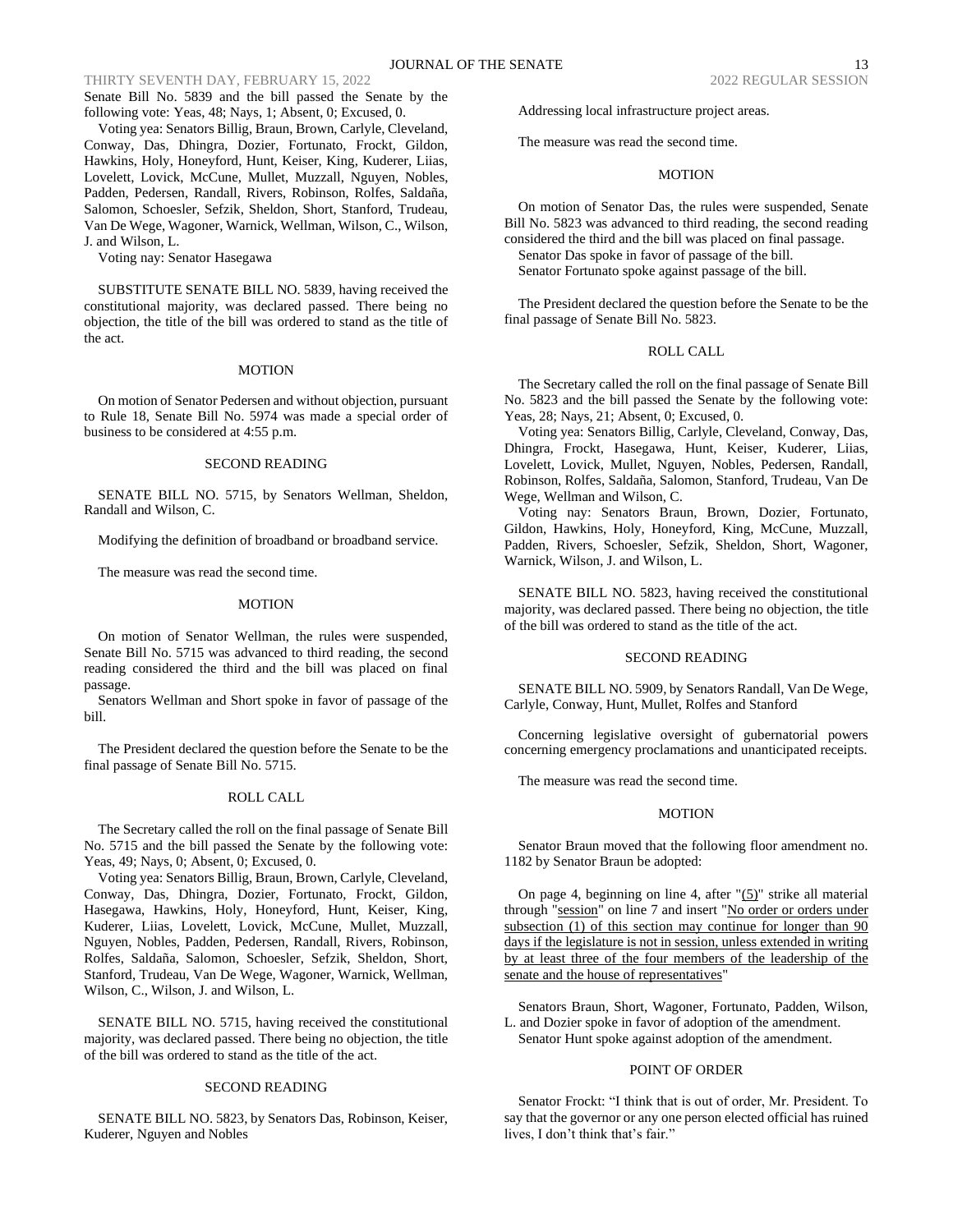#### RULING BY THE PRESIDENT

President Heck: "I would just like to remind the members that what the rules provide for is that all remarks be addressed to the measure pending before the body. Please proceed Senator Dozier.'

Senators Dozier, Gildon, and Wilson, J. spoke in favor of adoption of the amendment.

Senator Billig spoke against adoption of the amendment.

Senator Short demanded a roll call.

The President declared that one-sixth of the members supported the demand, and the demand was sustained.

The President declared the question before the Senate to be the adoption of the amendment by Senator Braun on page 4, line 4 to Senate Bill No. 5909.

#### ROLL CALL

The Secretary called the roll on the adoption of the amendment by Senator Braun and the amendment was not adopted by the following vote: Yeas, 22; Nays, 27; Absent, 0; Excused, 0.

Voting yea: Senators Braun, Brown, Dozier, Fortunato, Gildon, Hawkins, Holy, Honeyford, King, McCune, Mullet, Muzzall, Padden, Rivers, Schoesler, Sefzik, Sheldon, Short, Wagoner, Warnick, Wilson, J. and Wilson, L.

Voting nay: Senators Billig, Carlyle, Cleveland, Conway, Das, Dhingra, Frockt, Hasegawa, Hunt, Keiser, Kuderer, Liias, Lovelett, Lovick, Nguyen, Nobles, Pedersen, Randall, Robinson, Rolfes, Saldaña, Salomon, Stanford, Trudeau, Van De Wege, Wellman and Wilson, C.

#### MOTION

Senator Wilson, L. moved that the following striking floor amendment no. 1147 by Senator Wilson, L. be adopted:

Strike everything after the enacting clause and insert the following:

"**Sec. 1.** RCW 43.06.210 and 2013 c 21 s 1 are each amended to read as follows:

(1) The proclamation of a state of emergency and other proclamations or orders issued by the governor pursuant to RCW 43.06.010, and 43.06.200 through 43.06.270 as now or hereafter amended shall be in writing and shall be signed by the governor and shall then be filed with the secretary of state. A proclamation of a state of emergency is effective upon the governor's signature.

(2) The governor shall give as much public notice as practical through the news media of the issuance of proclamations or orders pursuant to RCW 43.06.010, and 43.06.200 through 43.06.270 as now or hereafter amended.

(3) The state of emergency shall cease to exist upon  $((the))$  any of the following:

(a) The issuance of a proclamation of the governor declaring its termination: PROVIDED, That the governor must terminate said state of emergency proclamation when order has been restored in the area affected;

(b) If the legislature is in session, through passage of a concurrent resolution terminating the state of emergency; or

(c) If the legislature is not in session and it has been more than 90 days since the state of emergency was declared by the governor, termination of the state of emergency in writing by all four members of the leadership of the senate and house of representatives. For the purposes of this section, "leadership of the senate and the house of representatives" means the majority and minority leaders of the senate and the speaker and minority leader of the house of representatives.

**Sec. 2.** RCW 43.06.220 and 2019 c 472 s 2 are each amended to read as follows:

(1) The governor after proclaiming a state of emergency and prior to terminating such, may, in the area described by the proclamation issue an order prohibiting:

(a) Any person being on the public streets, or in the public parks, or at any other public place during the hours declared by the governor to be a period of curfew;

(b) Any number of persons, as designated by the governor, from assembling or gathering on the public streets, parks, or other open areas of this state, either public or private;

(c) The manufacture, transfer, use, possession or transportation of a molotov cocktail or any other device, instrument or object designed to explode or produce uncontained combustion;

(d) The transporting, possessing or using of gasoline, kerosene, or combustible, flammable, or explosive liquids or materials in a glass or uncapped container of any kind except in connection with the normal operation of motor vehicles, normal home use or legitimate commercial use;

(e) The sale, purchase or dispensing of alcoholic beverages;

(f) The sale, purchase or dispensing of other commodities or goods, as he or she reasonably believes should be prohibited to help preserve and maintain life, health, property or the public peace;

(g) The use of certain streets, highways or public ways by the public; and

(h) Such other activities as he or she reasonably believes should be prohibited to help preserve and maintain life, health, property or the public peace.

(2) The governor after proclaiming a state of emergency and prior to terminating such may, in the area described by the proclamation, issue an order or orders concerning waiver or suspension of statutory obligations or limitations in the following areas:

(a) Liability for participation in interlocal agreements;

(b) Inspection fees owed to the department of labor and industries;

(c) Application of the family emergency assistance program;

(d) Regulations, tariffs, and notice requirements under the jurisdiction of the utilities and transportation commission;

(e) Application of tax due dates and penalties relating to collection of taxes;

(f) Permits for industrial, business, or medical uses of alcohol; and

(g) Such other statutory and regulatory obligations or limitations prescribing the procedures for conduct of state business, or the orders, rules, or regulations of any state agency if strict compliance with the provision of any statute, order, rule, or regulation would in any way prevent, hinder, or delay necessary action in coping with the emergency, unless (i) authority to waive or suspend a specific statutory or regulatory obligation or limitation has been expressly granted to another statewide elected official, (ii) the waiver or suspension would conflict with federal requirements that are a prescribed condition to the allocation of federal funds to the state, or (iii) the waiver or suspension would conflict with the rights, under the First Amendment, of freedom of speech or of the people to peaceably assemble. The governor shall give as much notice as practical to legislative leadership and impacted local governments when issuing orders under this subsection  $(2)(g)$ .

(3) In imposing the restrictions provided for by RCW 43.06.010, and 43.06.200 through 43.06.270, the governor may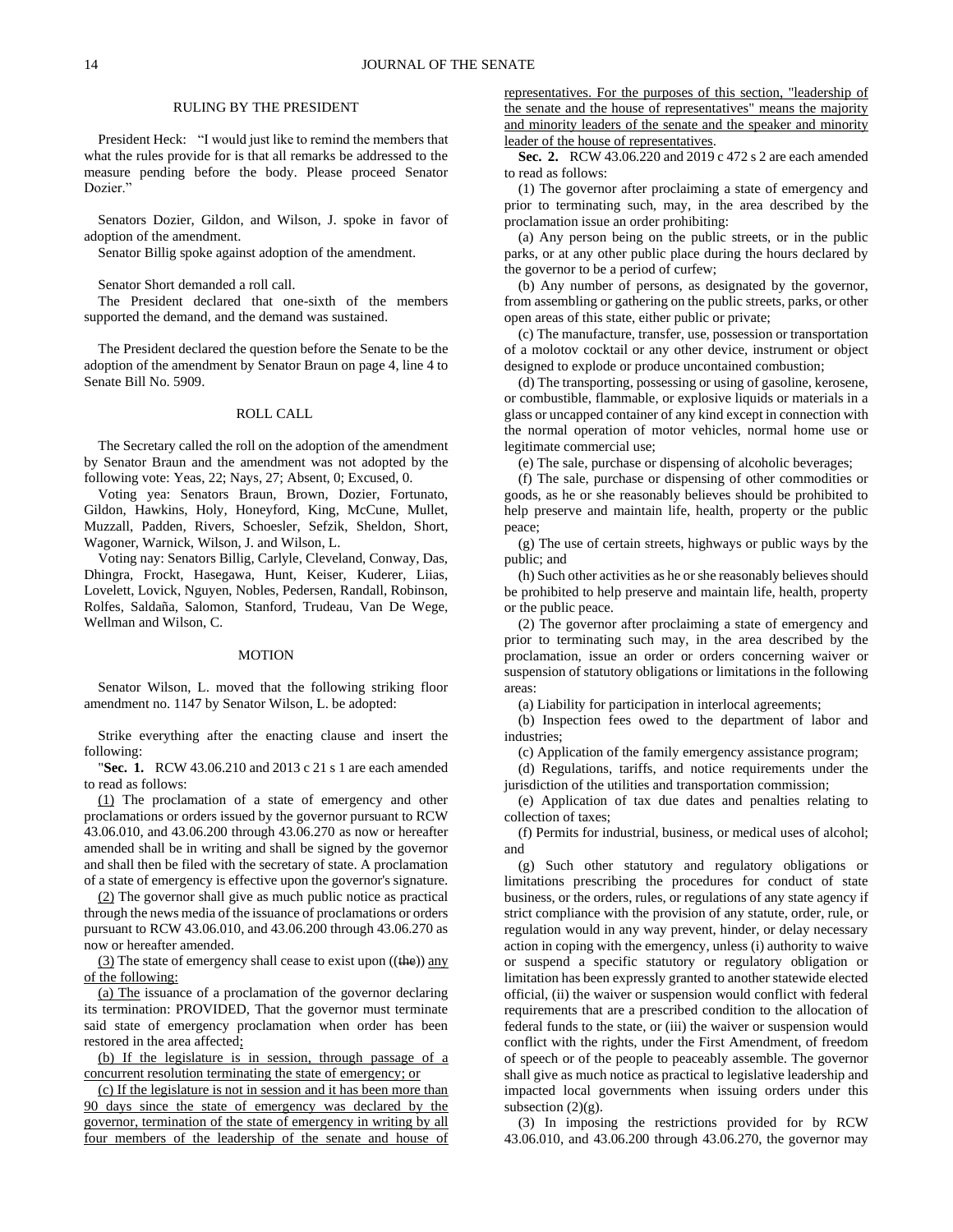impose them for such times, upon such conditions, with such exceptions and in such areas of this state he or she from time to time deems necessary.

(4) No order or orders ((concerning waiver or suspension of statutory obligations or limitations)) under subsection (1) or (2) of this section may continue for longer than thirty days unless extended by the legislature through concurrent resolution. If the legislature is not in session, the ((waiver or suspension of statutory obligations or limitations)) order or orders may be extended in writing by at least three of the four leaders of the leadership of the senate and the house of representatives until the legislature can extend the ((waiver or suspension)) order or orders by concurrent resolution. For purposes of this section, "leadership of the senate and the house of representatives" means the majority and minority leaders of the senate and the speaker and the minority leader of the house of representatives.

(5) Any person willfully violating any provision of an order issued by the governor under this section is guilty of a gross misdemeanor.

**Sec. 3.** RCW 43.79.270 and 2021 c 334 s 972 are each amended to read as follows:

(1) Except as provided in subsection (3) of this section, whenever any money, from the federal government, or from other sources, which was not anticipated in the budget approved by the legislature has actually been received and is designated to be spent for a specific purpose, the head of any department, agency, board, or commission through which such expenditure shall be made is to submit to the governor a statement which may be in the form of a request for an allotment amendment setting forth the facts constituting the need for such expenditure and the estimated amount to be expended: PROVIDED, That no expenditure shall be made in excess of the actual amount received, and no money shall be expended for any purpose except the specific purpose for which it was received. A copy of any proposal submitted to the governor to expend money from an appropriated fund or account in excess of appropriations provided by law which is based on the receipt of unanticipated revenues shall be submitted to the joint legislative audit and review committee and also to the standing committees on ways and means of the house and senate if the legislature is in session at the same time as it is transmitted to the governor.

(2) Except as provided in subsection (3) of this section, and notwithstanding subsection (1) of this section, whenever money from any source that was not anticipated in the transportation budget approved by the legislature has actually been received and is designated to be spent for a specific purpose, the head of a department, agency, board, or commission through which the expenditure must be made shall submit to the governor a statement, which may be in the form of a request for an allotment amendment, setting forth the facts constituting the need for the expenditure and the estimated amount to be expended. However, no expenditure may be made in excess of the actual amount received, and no money may be expended for any purpose except the specific purpose for which it was received. A copy of any proposal submitted to the governor to expend money from an appropriated transportation fund or account in excess of appropriations provided by law that is based on the receipt of unanticipated revenues must be submitted, at a minimum, to the standing committees on transportation of the house and senate at the same time as it is transmitted to the governor.

(3) ((During the 2021-2023 fiscal biennium, whenever)) Whenever any money in the amount of \$5,000,000 or more, from the federal government, or from other sources, which was not anticipated in the operating, capital, or transportation budget approved by the legislature has been awarded or has actually been received when the legislature is not in session and the use of the money is unrestricted or provides discretion to use the moneys for more than one agency, program, or purpose, the governor must:

(a) Submit a copy of the proposed allotment amendment to the joint legislative unanticipated revenue oversight committee;

(b) Provide an explanation of the timing, source, and availability of such funds and why the need for the expenditure could not have been anticipated in time for such expenditure to have been approved as part of a budget act for that particular fiscal year; and

(c) Provide the joint legislative unanticipated revenue oversight committee 14 calendar days from submittal the opportunity to review and comment on the proposed allotment amendment before approving under RCW 43.79.280.

NEW SECTION. **Sec. 4.** (1) There is hereby created a joint select committee to be known as the joint legislative unanticipated revenue oversight committee with the following 16 members:

(a) The majority and minority leaders of the senate;

(b) The speaker and the minority leader of the house of representatives;

(c) Six additional members of the senate with three members from each of the two largest caucuses of the senate appointed by their respective leaders; and

(d) Six additional members of the house of representatives with three members from each of the two largest caucuses of the house of representatives appointed by their respective leaders.

(2) The cochairs of the committee are the leaders of the two largest caucuses of the senate in even-numbered years and the leaders of the two largest caucuses of the house of representatives in odd-numbered years.

(3) Staff support for the committee is provided by the senate committee services and the house of representatives office of program research.

(4) Members of the committee serve without additional compensation, but must be reimbursed for travel expenses in accordance with RCW 44.04.120.

(5) The expenses of the committee are paid jointly by the senate and the house of representatives and expenditures are subject to approval by the senate facilities and operations committee and the house of representatives executive rules committee, or their successor committees.

NEW SECTION. **Sec. 5.** The purpose of the joint legislative unanticipated revenue oversight committee is to review requests for proposed allotment amendments to spend unanticipated and unbudgeted moneys received by the state from federal and nonstate sources pursuant to RCW 43.79.270(3). The committee is necessary to provide oversight of the legislature's delegation of state fiscal authority to the governor while the legislature is not in session and to prevent infringement on the legislature's constitutional power to appropriate state funds.

NEW SECTION. **Sec. 6.** (1) The joint legislative unanticipated revenue oversight committee shall meet as necessary to review requests from the governor pursuant to RCW 43.79.270(3) and to provide comment within 14 calendar days.

(2) The committee may conduct its meetings and hold public hearings by conference telephone call, videoconference, or using similar technology equipment so that all persons participating in the meeting can hear each other at the same time.

(3) The committee shall adopt rules and procedures for its orderly operation. The activities of the committee are suspended during regular or special legislative sessions.

(4) If the committee chooses to conduct a public hearing on a proposed allotment amendment, the committee must provide the office of financial management with five calendar days' notice of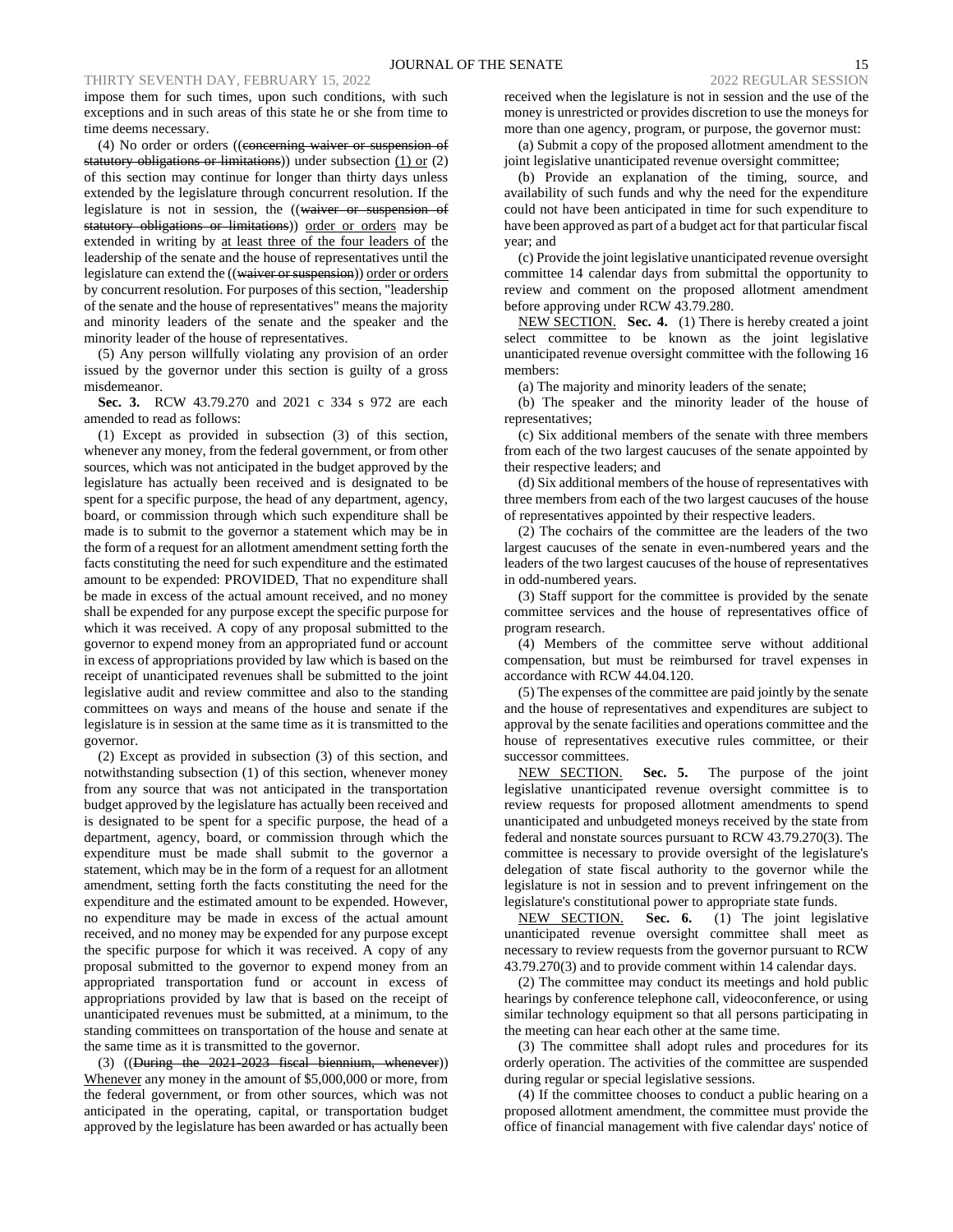the public hearing. The office of financial management, or its designee, must appear before the committee to present the proposed allotment amendment and respond to questions. The committee may also require the state agency, department, board, or commission proposing the allotment amendment to appear before the committee, submit additional information, or engage in other activities necessary for the committee to review and comment on proposed allotment amendments.

(5) Action of the committee is limited to the review and comment on requests submitted by the governor under RCW 43.79.270(3). Action by the committee requires the majority vote of members of the committee in attendance at the meeting. Action may take the form of a recommendation approving the proposed allotment amendment, rejecting the proposed allotment amendment, or proposing an alternative allotment amendment for governor consideration prior to approval under RCW 43.79.280. The committee's action is not binding on the governor.

NEW SECTION. **Sec. 7.** Sections 4 through 6 of this act constitute a new chapter in Title 44 RCW.

NEW SECTION. **Sec. 8.** This act is necessary for the immediate preservation of the public peace, health, or safety, or support of the state government and its existing public institutions, and takes effect immediately."

On page 1, line 2 of the title, after "receipts;" strike the remainder of the title and insert "amending RCW 43.06.210, 43.06.220, and 43.79.270; adding a new chapter to Title 44 RCW; and declaring an emergency."

Senators Wilson, L., Short, Fortunato, Braun and Sefzik spoke in favor of adoption of the striking amendment.

# POINT OF ORDER

Senator Billig: "I believe -- I would like to ask you to remind the gentleman about not impugning the motives -- while the rule in our senate is to not impugn the motives of other senators, I think we should extend the same in referencing a villain of another elected official in our state I think is going too far, and would ask that you remind him of the rules in Reeds Rules that the purpose of debate is to create unanimity of thought on a debate. Thank you."

#### RULING BY THE PRESIDENT

President Heck: "Senator Billig, the President deeply appreciates your reminder that all members of this body have uphold standards of decorum. The President would like to offer my observation that in the nearly 14 months that I have had the privilege to stand up here, I have been nothing but proud to be associated with each and every one of you, because of the manner in which you conduct yourselves on this floor. Trust me, coming where I come from, it has been a delight. And Senator Sefzik, as generationally entertaining I think it is to invoke a Star Wars analogy, I do want to remind you, and again all members, that while it is true as senator Billig suggests, there is no rule prohibiting impugning the motives of somebody who is not a member of this body, the president finds it is not in good taste, and would ask you all please, before this spins out of control, to keep remarks to the body of the amendment before us, or the measures before us. Senator Sefzik, please proceed."

Senators Sefzik, Padden, Gildon and Wilson, J. spoke in favor of adoption of the striking amendment.

Senators Hunt and Liias spoke against adoption of the striking amendment.

Senator Sheldon spoke on the adoption of the striking

amendment.

Senator Wilson, L. demanded a roll call.

The President declared that one-sixth of the members supported the demand, and the demand was sustained.

The President declared the question before the Senate to be the adoption of the striking amendment by Senator Wilson, L. to Senate Bill No. 5909.

#### ROLL CALL

The Secretary called the roll on the adoption of the striking amendment by Senator Wilson, L. and the striking amendment was not adopted by the following vote: Yeas, 22; Nays, 27; Absent, 0; Excused, 0.

Voting yea: Senators Braun, Brown, Dozier, Fortunato, Gildon, Hawkins, Holy, Honeyford, King, McCune, Mullet, Muzzall, Padden, Rivers, Schoesler, Sefzik, Sheldon, Short, Wagoner, Warnick, Wilson, J. and Wilson, L.

Voting nay: Senators Billig, Carlyle, Cleveland, Conway, Das, Dhingra, Frockt, Hasegawa, Hunt, Keiser, Kuderer, Liias, Lovelett, Lovick, Nguyen, Nobles, Pedersen, Randall, Robinson, Rolfes, Saldaña, Salomon, Stanford, Trudeau, Van De Wege, Wellman and Wilson, C.

# MOTION

On motion of Senator Randall, the rules were suspended, Senate Bill No. 5909 was advanced to third reading, the second reading considered the third and the bill was placed on final passage.

Senator Randall spoke in favor of passage of the bill.

Senators Wagoner and Muzzall spoke against passage of the bill.

#### POINT OF ORDER

Senator Billig: "I'm wondering if you could rule on whether the gentleman is speaking to the amendment, or to the bill before us."

#### RULING BY THE PRESIDENT

President Heck: "Senator Muzzall, thank you Senator Billig, Senator Muzzall, there is probably no one on this floor that enjoys your folksy manner more than the President, but if I may quote the judge on an infinite number of *Law and Order* episodes, "get to the point".

Senator Muzzall: "As soon as I read the definition, Mr. President."

President Heck: "Please proceed."

Senators Muzzall, Wilson, L., Wilson, J. and Braun spoke against passage of the bill.

Senators Billig and Hawkins spoke in favor of passage of the bill.

The President declared the question before the Senate to be the final passage of Senate Bill No. 5909.

# ROLL CALL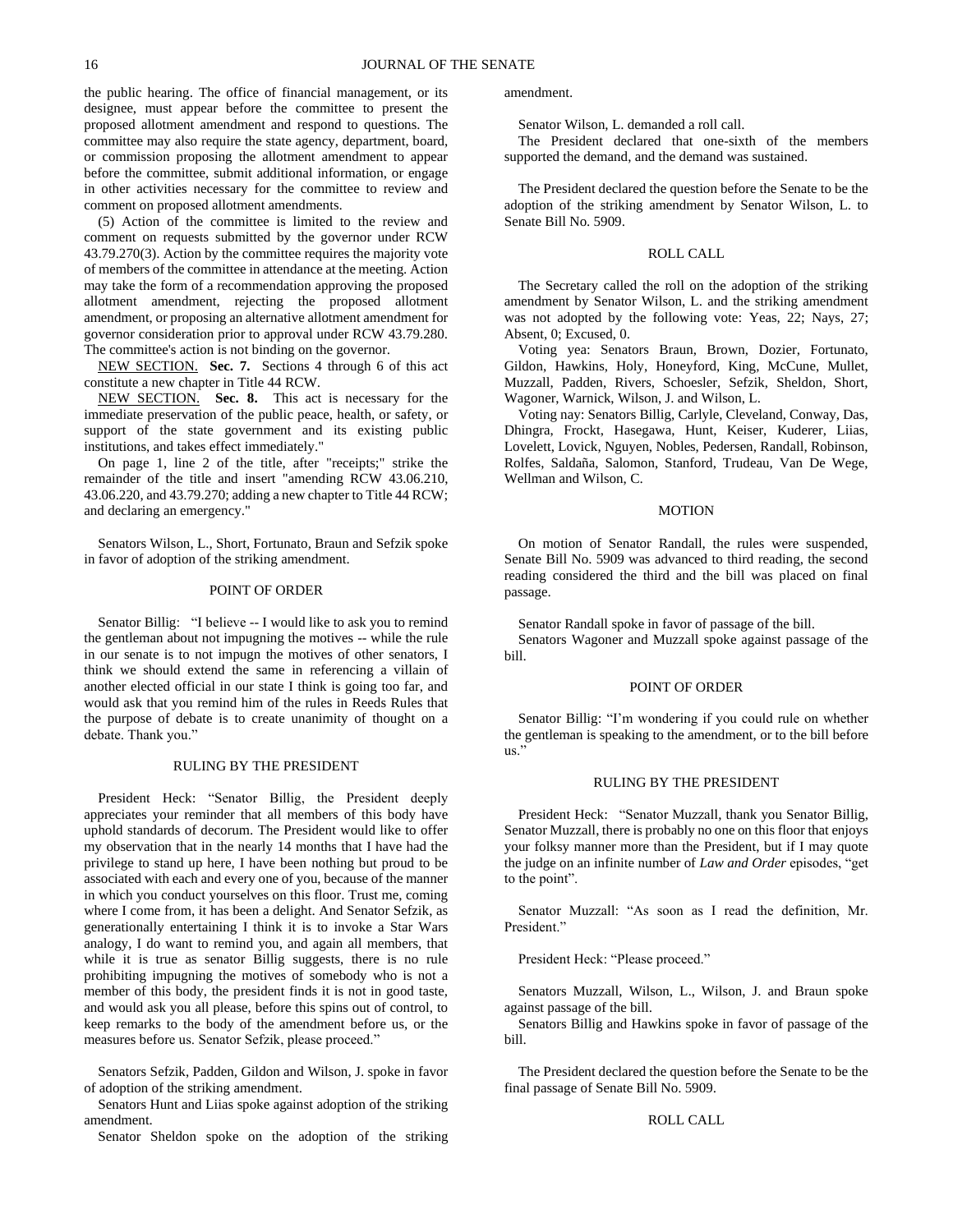The Secretary called the roll on the final passage of Senate Bill No. 5909 and the bill passed the Senate by the following vote: Yeas, 29; Nays, 20; Absent, 0; Excused, 0.

Voting yea: Senators Billig, Carlyle, Cleveland, Conway, Das, Dhingra, Frockt, Hasegawa, Hawkins, Hunt, Keiser, Kuderer, Liias, Lovelett, Lovick, Mullet, Nguyen, Nobles, Pedersen, Randall, Rolfes, Saldaña, Salomon, Sefzik, Stanford, Trudeau, Van De Wege, Wellman and Wilson, C.

Voting nay: Senators Braun, Brown, Dozier, Fortunato, Gildon, Holy, Honeyford, King, McCune, Muzzall, Padden, Rivers, Robinson, Schoesler, Sheldon, Short, Wagoner, Warnick, Wilson, J. and Wilson, L.

SENATE BILL NO. 5909, having received the constitutional majority, was declared passed. There being no objection, the title of the bill was ordered to stand as the title of the act.

### MOTION

At 3:49 p.m., on motion of Senator Pedersen, the Senate was declared to be at ease subject to the call of the President.

The Senate was called to order at 3:55 p.m. by President Heck.

#### SECOND READING

SENATE BILL NO. 5964, by Senators Mullet, Kuderer, Gildon and Saldaña

Concerning consolidated local permit review processes.

#### MOTIONS

On motion of Senator Mullet, Substitute Senate Bill No. 5964 was substituted for Senate Bill No. 5964 and the substitute bill was placed on the second reading and read the second time.

On motion of Senator Mullet, the rules were suspended, Substitute Senate Bill No. 5964 was advanced to third reading, the second reading considered the third and the bill was placed on final passage.

Senators Mullet, Fortunato and Saldaña spoke in favor of passage of the bill.

The President declared the question before the Senate to be the final passage of Substitute Senate Bill No. 5964.

# ROLL CALL

The Secretary called the roll on the final passage of Substitute Senate Bill No. 5964 and the bill passed the Senate by the following vote: Yeas, 49; Nays, 0; Absent, 0; Excused, 0.

Voting yea: Senators Billig, Braun, Brown, Carlyle, Cleveland, Conway, Das, Dhingra, Dozier, Fortunato, Frockt, Gildon, Hasegawa, Hawkins, Holy, Honeyford, Hunt, Keiser, King, Kuderer, Liias, Lovelett, Lovick, McCune, Mullet, Muzzall, Nguyen, Nobles, Padden, Pedersen, Randall, Rivers, Robinson, Rolfes, Saldaña, Salomon, Schoesler, Sefzik, Sheldon, Short, Stanford, Trudeau, Van De Wege, Wagoner, Warnick, Wellman, Wilson, C., Wilson, J. and Wilson, L.

SUBSTITUTE SENATE BILL NO. 5964, having received the constitutional majority, was declared passed. There being no objection, the title of the bill was ordered to stand as the title of the act.

SENATE BILL NO. 5762, by Senators Wagoner, Lovick and Nobles

Creating the purple star award.

#### MOTIONS

On motion of Senator Wagoner, Substitute Senate Bill No. 5762 was substituted for Senate Bill No. 5762 and the substitute bill was placed on the second reading and read the second time.

On motion of Senator Wagoner, the rules were suspended, Substitute Senate Bill No. 5762 was advanced to third reading, the second reading considered the third and the bill was placed on final passage.

Senators Wagoner and Wellman spoke in favor of passage of the bill.

The President declared the question before the Senate to be the final passage of Substitute Senate Bill No. 5762.

# ROLL CALL

The Secretary called the roll on the final passage of Substitute Senate Bill No. 5762 and the bill passed the Senate by the following vote: Yeas, 49; Nays, 0; Absent, 0; Excused, 0.

Voting yea: Senators Billig, Braun, Brown, Carlyle, Cleveland, Conway, Das, Dhingra, Dozier, Fortunato, Frockt, Gildon, Hasegawa, Hawkins, Holy, Honeyford, Hunt, Keiser, King, Kuderer, Liias, Lovelett, Lovick, McCune, Mullet, Muzzall, Nguyen, Nobles, Padden, Pedersen, Randall, Rivers, Robinson, Rolfes, Saldaña, Salomon, Schoesler, Sefzik, Sheldon, Short, Stanford, Trudeau, Van De Wege, Wagoner, Warnick, Wellman, Wilson, C., Wilson, J. and Wilson, L.

SUBSTITUTE SENATE BILL NO. 5762, having received the constitutional majority, was declared passed. There being no objection, the title of the bill was ordered to stand as the title of the act.

#### SECOND READING

SENATE BILL NO. 5800, by Senators Schoesler, Padden and Rolfes

Modifying tax and revenue laws in a manner that is estimated to not affect state or local tax collections by easing compliance burdens for taxpayers, clarifying ambiguities, making technical corrections, and providing administrative efficiencies.

The measure was read the second time.

# MOTION

Senator Schoesler moved that the following floor amendment no. 1153 by Senator Schoesler be adopted:

Beginning on page 13, line 1, strike all of section 6

Renumber the remaining sections consecutively and correct any internal references accordingly.

Beginning on page 17, line 30, strike all of section 9

Renumber the remaining sections consecutively and correct any internal references accordingly.

On page 1, beginning on line 6 of the title, after "82.08.025661," strike all material through "82.12.820," on line 7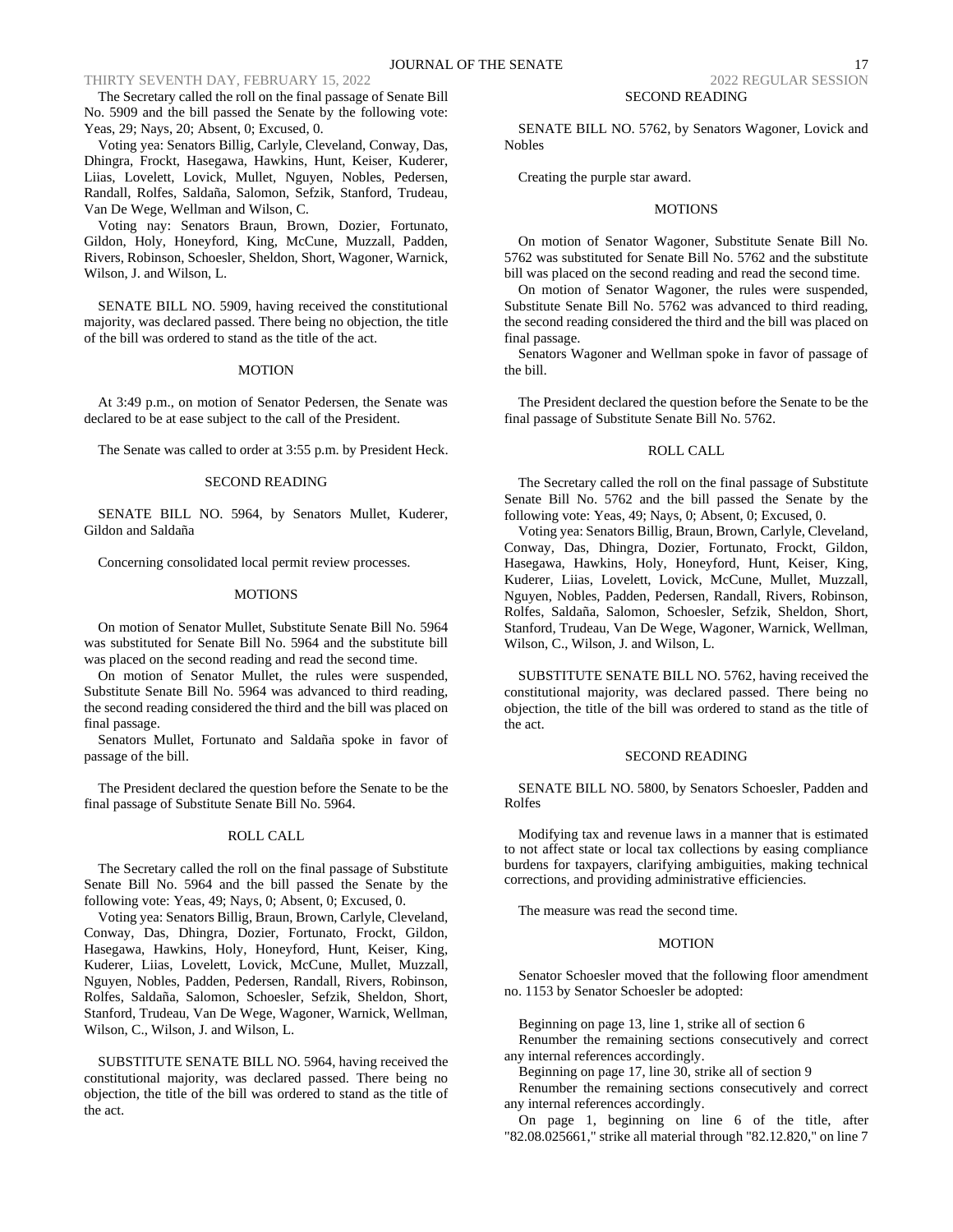and insert "82.08.9997, 82.12.02685,"

Senator Schoesler spoke in favor of adoption of the amendment.

The President declared the question before the Senate to be the adoption of floor amendment no. 1153 by Senator Schoesler on page 13, line 1 to Senate Bill No. 5800.

The motion by Senator Schoesler carried and floor amendment no. 1153 was adopted by voice vote.

#### **MOTION**

On motion of Senator Schoesler, the rules were suspended, Engrossed Senate Bill No. 5800 was advanced to third reading, the second reading considered the third and the bill was placed on final passage.

Senator Schoesler spoke in favor of passage of the bill.

The President declared the question before the Senate to be the final passage of Engrossed Senate Bill No. 5800.

#### ROLL CALL

The Secretary called the roll on the final passage of Engrossed Senate Bill No. 5800 and the bill passed the Senate by the following vote: Yeas, 49; Nays, 0; Absent, 0; Excused, 0.

Voting yea: Senators Billig, Braun, Brown, Carlyle, Cleveland, Conway, Das, Dhingra, Dozier, Fortunato, Frockt, Gildon, Hasegawa, Hawkins, Holy, Honeyford, Hunt, Keiser, King, Kuderer, Liias, Lovelett, Lovick, McCune, Mullet, Muzzall, Nguyen, Nobles, Padden, Pedersen, Randall, Rivers, Robinson, Rolfes, Saldaña, Salomon, Schoesler, Sefzik, Sheldon, Short, Stanford, Trudeau, Van De Wege, Wagoner, Warnick, Wellman, Wilson, C., Wilson, J. and Wilson, L.

ENGROSSED SENATE BILL NO. 5800, having received the constitutional majority, was declared passed. There being no objection, the title of the bill was ordered to stand as the title of the act.

# SECOND READING

SENATE BILL NO. 5818, by Senators Salomon, Liias, Kuderer, Saldaña and Short

Promoting housing construction in cities through amendments to and limiting appeals under the state environmental policy act and growth management act.

# **MOTIONS**

On motion of Senator Salomon, Substitute Senate Bill No. 5818 was substituted for Senate Bill No. 5818 and the substitute bill was placed on the second reading and read the second time.

On motion of Senator Salomon, the rules were suspended, Substitute Senate Bill No. 5818 was advanced to third reading, the second reading considered the third and the bill was placed on final passage.

Senators Salomon and Fortunato spoke in favor of passage of the bill.

The President declared the question before the Senate to be the final passage of Substitute Senate Bill No. 5818.

#### ROLL CALL

The Secretary called the roll on the final passage of Substitute Senate Bill No. 5818 and the bill passed the Senate by the following vote: Yeas, 44; Nays, 5; Absent, 0; Excused, 0.

Voting yea: Senators Billig, Braun, Brown, Carlyle, Cleveland, Das, Dhingra, Dozier, Fortunato, Frockt, Gildon, Hasegawa, Hawkins, Holy, Honeyford, Hunt, Keiser, King, Kuderer, Liias, Lovelett, Lovick, McCune, Mullet, Muzzall, Nguyen, Nobles, Padden, Pedersen, Rivers, Robinson, Salomon, Schoesler, Sefzik, Sheldon, Short, Stanford, Van De Wege, Wagoner, Warnick, Wellman, Wilson, C., Wilson, J. and Wilson, L.

Voting nay: Senators Conway, Randall, Rolfes, Saldaña and Trudeau

SUBSTITUTE SENATE BILL NO. 5818, having received the constitutional majority, was declared passed. There being no objection, the title of the bill was ordered to stand as the title of the act.

# SECOND READING

SENATE JOINT MEMORIAL NO. 8006, by Senators Hasegawa, Hunt, Nguyen, Saldaña and Stanford

Concerning a national infrastructure bank.

The measure was read the second time.

# **MOTION**

On motion of Senator Hasegawa, the rules were suspended, Senate Joint Memorial No. 8006 was advanced to third reading, the second reading considered the third and the memorial was placed on final passage.

Senator Hasegawa spoke in favor of passage of the memorial. Senator Dozier spoke on passage of the memorial.

The President declared the question before the Senate to be the final passage of Senate Joint Memorial No. 8006.

# ROLL CALL

The Secretary called the roll on the final passage of Senate Joint Memorial No. 8006 and the memorial passed the Senate by the following vote: Yeas, 31; Nays, 18; Absent, 0; Excused, 0.

Voting yea: Senators Billig, Carlyle, Cleveland, Conway, Das, Dhingra, Fortunato, Frockt, Hasegawa, Hunt, Keiser, Kuderer, Liias, Lovelett, Lovick, Mullet, Nguyen, Nobles, Pedersen, Randall, Rivers, Robinson, Rolfes, Saldaña, Salomon, Sheldon, Stanford, Trudeau, Van De Wege, Wellman and Wilson, C.

Voting nay: Senators Braun, Brown, Dozier, Gildon, Hawkins, Holy, Honeyford, King, McCune, Muzzall, Padden, Schoesler, Sefzik, Short, Wagoner, Warnick, Wilson, J. and Wilson, L.

SENATE JOINT MEMORIAL NO. 8006, having received the constitutional majority, was declared passed. There being no objection, the title of the memorial was ordered to stand as the title of the act.

#### SECOND READING

SENATE BILL NO. 5844, by Senators Liias, Holy, Lovick, Nobles and Wilson, C.

Concerning work performed by institutions of higher education.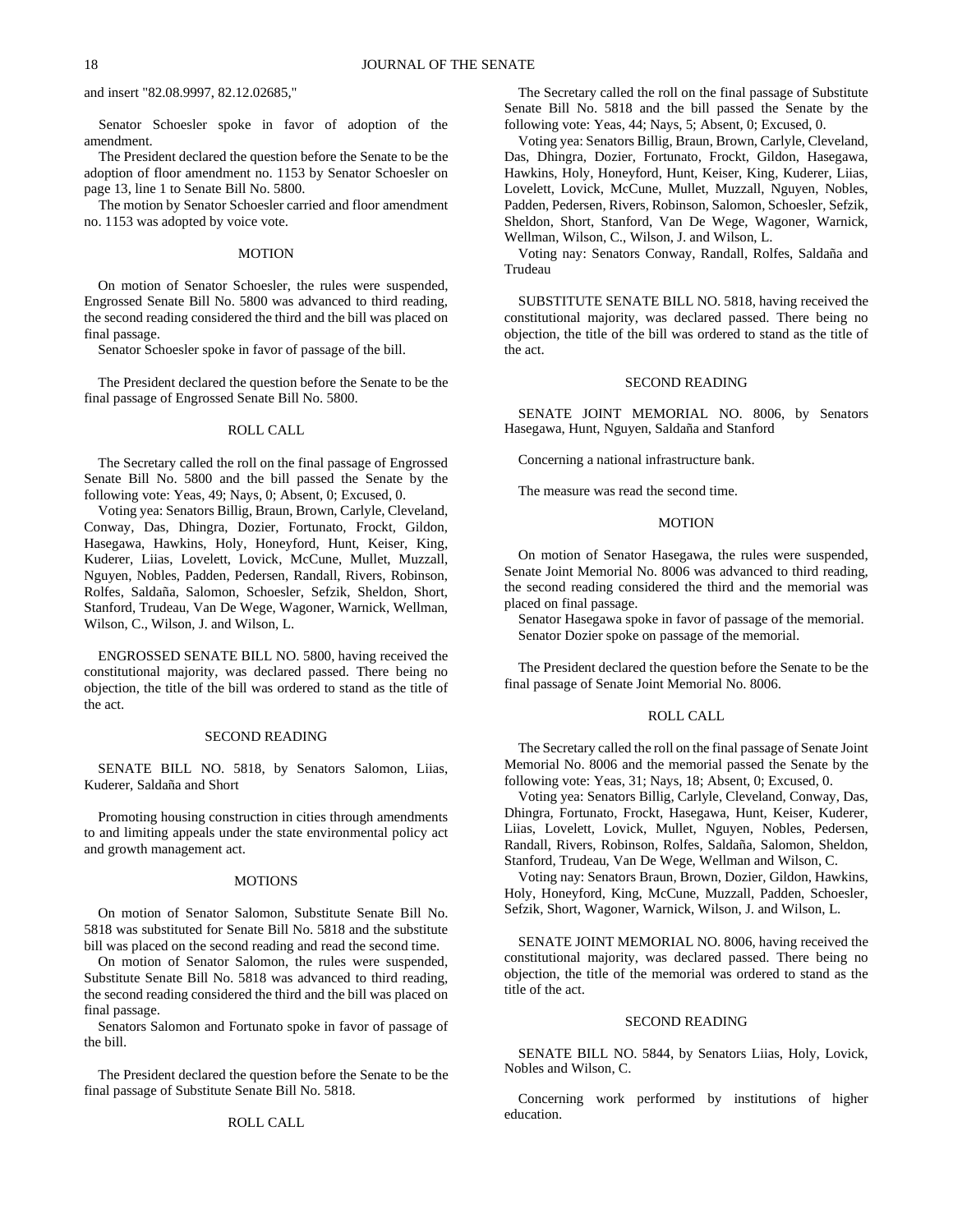THIRTY SEVENTH DAY, FEBRUARY 15, 2022 2022 2022 2022 REGULAR SESSION The measure was read the second time.

# MOTION

On motion of Senator Liias, the rules were suspended, Senate Bill No. 5844 was advanced to third reading, the second reading considered the third and the bill was placed on final passage. Senators Liias and Holy spoke in favor of passage of the bill.

The President declared the question before the Senate to be the final passage of Senate Bill No. 5844.

# ROLL CALL

The Secretary called the roll on the final passage of Senate Bill No. 5844 and the bill passed the Senate by the following vote: Yeas, 47; Nays, 2; Absent, 0; Excused, 0.

Voting yea: Senators Billig, Braun, Brown, Carlyle, Cleveland, Conway, Das, Dhingra, Dozier, Fortunato, Frockt, Gildon, Hasegawa, Hawkins, Holy, Hunt, Keiser, King, Kuderer, Liias, Lovelett, Lovick, McCune, Mullet, Muzzall, Nguyen, Nobles, Padden, Pedersen, Randall, Rivers, Robinson, Rolfes, Saldaña, Salomon, Sefzik, Sheldon, Short, Stanford, Trudeau, Van De Wege, Wagoner, Warnick, Wellman, Wilson, C., Wilson, J. and Wilson, L.

Voting nay: Senators Honeyford and Schoesler

SENATE BILL NO. 5844, having received the constitutional majority, was declared passed. There being no objection, the title of the bill was ordered to stand as the title of the act.

#### SECOND READING

SENATE BILL NO. 5825, by Senators Kuderer, Das, Lovelett, Nobles and Wilson, C.

Establishing a rental and vacant property registration program work group.

The measure was read the second time.

#### MOTION

On motion of Senator Kuderer, the rules were suspended, Senate Bill No. 5825 was advanced to third reading, the second reading considered the third and the bill was placed on final passage.

Senator Kuderer spoke in favor of passage of the bill. Senator Fortunato spoke against passage of the bill.

The President declared the question before the Senate to be the final passage of Senate Bill No. 5825.

#### ROLL CALL

The Secretary called the roll on the final passage of Senate Bill No. 5825 and the bill passed the Senate by the following vote: Yeas, 29; Nays, 20; Absent, 0; Excused, 0.

Voting yea: Senators Billig, Carlyle, Cleveland, Conway, Das, Dhingra, Frockt, Hasegawa, Hunt, Keiser, Kuderer, Liias, Lovelett, Lovick, Mullet, Nguyen, Nobles, Pedersen, Randall, Robinson, Rolfes, Saldaña, Salomon, Sheldon, Stanford, Trudeau, Van De Wege, Wellman and Wilson, C.

Voting nay: Senators Braun, Brown, Dozier, Fortunato, Gildon, Hawkins, Holy, Honeyford, King, McCune, Muzzall, Padden, Rivers, Schoesler, Sefzik, Short, Wagoner, Warnick, Wilson, J. and Wilson, L.

SENATE BILL NO. 5825, having received the constitutional majority, was declared passed. There being no objection, the title of the bill was ordered to stand as the title of the act.

# SECOND READING

SENATE BILL NO. 5545, by Senators Wagoner, Conway, Dhingra, Lovick, Mullet, Short and Wilson, J.

Concerning survivor benefits.

The measure was read the second time.

# **MOTION**

On motion of Senator Wagoner, the rules were suspended, Senate Bill No. 5545 was advanced to third reading, the second reading considered the third and the bill was placed on final passage.

Senator Wagoner spoke in favor of passage of the bill.

The President declared the question before the Senate to be the final passage of Senate Bill No. 5545.

# ROLL CALL

The Secretary called the roll on the final passage of Senate Bill No. 5545 and the bill passed the Senate by the following vote: Yeas, 49; Nays, 0; Absent, 0; Excused, 0.

Voting yea: Senators Billig, Braun, Brown, Carlyle, Cleveland, Conway, Das, Dhingra, Dozier, Fortunato, Frockt, Gildon, Hasegawa, Hawkins, Holy, Honeyford, Hunt, Keiser, King, Kuderer, Liias, Lovelett, Lovick, McCune, Mullet, Muzzall, Nguyen, Nobles, Padden, Pedersen, Randall, Rivers, Robinson, Rolfes, Saldaña, Salomon, Schoesler, Sefzik, Sheldon, Short, Stanford, Trudeau, Van De Wege, Wagoner, Warnick, Wellman, Wilson, C., Wilson, J. and Wilson, L.

SENATE BILL NO. 5545, having received the constitutional majority, was declared passed. There being no objection, the title of the bill was ordered to stand as the title of the act.

#### SECOND READING

SENATE BILL NO. 5643, by Senators Schoesler, Braun, Dozier, Rivers, Short, Wagoner and Wellman

Supporting youth development.

# **MOTIONS**

On motion of Senator Schoesler, Second Substitute Senate Bill No. 5643 was substituted for Senate Bill No. 5643 and the substitute bill was placed on the second reading and read the second time.

On motion of Senator Schoesler, the rules were suspended, Second Substitute Senate Bill No. 5643 was advanced to third reading, the second reading considered the third and the bill was placed on final passage.

Senator Schoesler spoke in favor of passage of the bill.

The President declared the question before the Senate to be the final passage of Second Substitute Senate Bill No. 5643.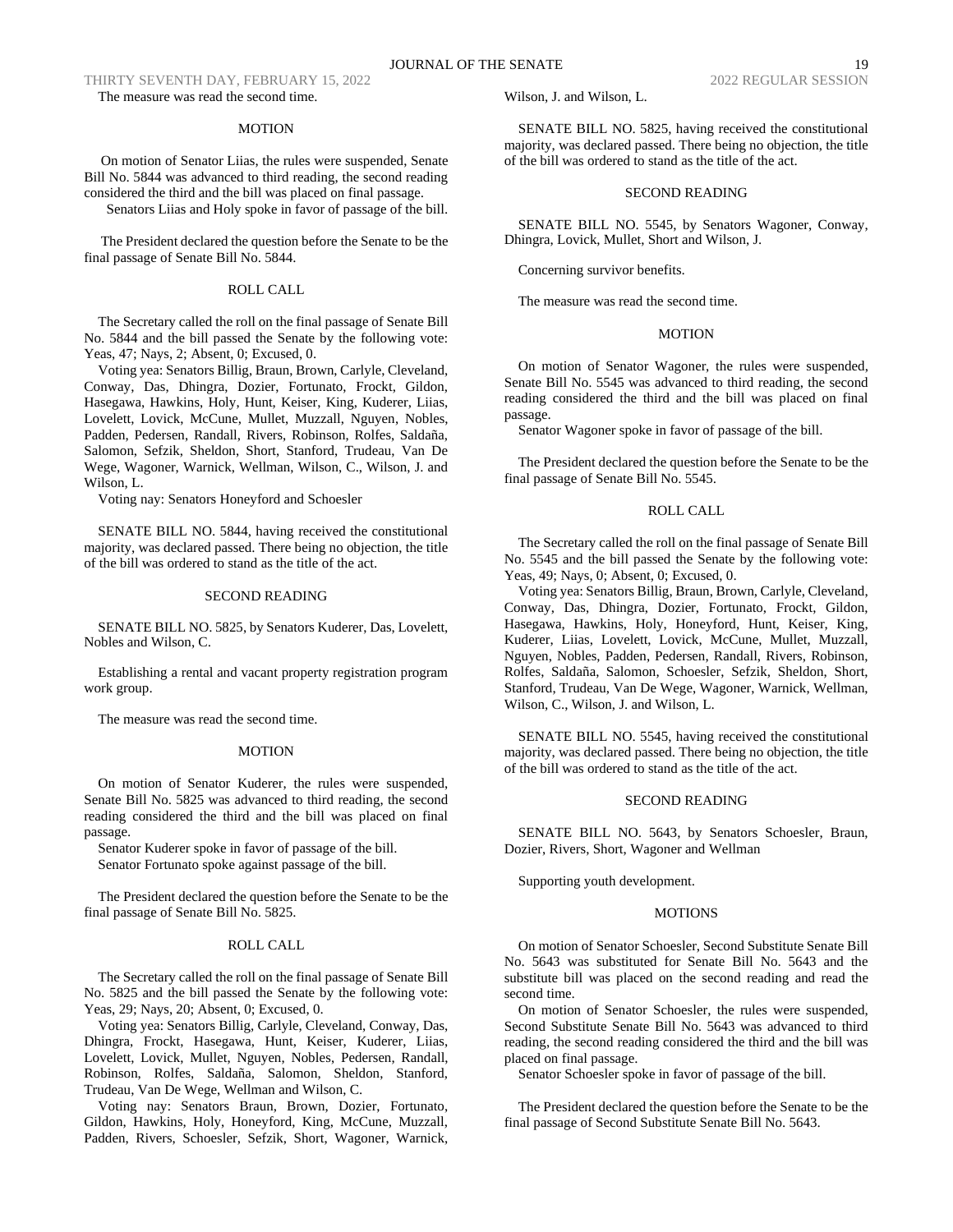# ROLL CALL

The Secretary called the roll on the final passage of Second Substitute Senate Bill No. 5643 and the bill passed the Senate by the following vote: Yeas, 49; Nays, 0; Absent, 0; Excused, 0.

Voting yea: Senators Billig, Braun, Brown, Carlyle, Cleveland, Conway, Das, Dhingra, Dozier, Fortunato, Frockt, Gildon, Hasegawa, Hawkins, Holy, Honeyford, Hunt, Keiser, King, Kuderer, Liias, Lovelett, Lovick, McCune, Mullet, Muzzall, Nguyen, Nobles, Padden, Pedersen, Randall, Rivers, Robinson, Rolfes, Saldaña, Salomon, Schoesler, Sefzik, Sheldon, Short, Stanford, Trudeau, Van De Wege, Wagoner, Warnick, Wellman, Wilson, C., Wilson, J. and Wilson, L.

SECOND SUBSTITUTE SENATE BILL NO. 5643, having received the constitutional majority, was declared passed. There being no objection, the title of the bill was ordered to stand as the title of the act.

#### SECOND READING

SENATE BILL NO. 5972, by Senators Warnick and Van De Wege

Concerning extending the expiration date of a statute dealing with wildlife conflict resolution.

The measure was read the second time.

## **MOTION**

On motion of Senator Warnick, the rules were suspended, Senate Bill No. 5972 was advanced to third reading, the second reading considered the third and the bill was placed on final passage.

Senator Warnick spoke in favor of passage of the bill.

The President declared the question before the Senate to be the final passage of Senate Bill No. 5972.

# ROLL CALL

The Secretary called the roll on the final passage of Senate Bill No. 5972 and the bill passed the Senate by the following vote: Yeas, 49; Nays, 0; Absent, 0; Excused, 0.

Voting yea: Senators Billig, Braun, Brown, Carlyle, Cleveland, Conway, Das, Dhingra, Dozier, Fortunato, Frockt, Gildon, Hasegawa, Hawkins, Holy, Honeyford, Hunt, Keiser, King, Kuderer, Liias, Lovelett, Lovick, McCune, Mullet, Muzzall, Nguyen, Nobles, Padden, Pedersen, Randall, Rivers, Robinson, Rolfes, Saldaña, Salomon, Schoesler, Sefzik, Sheldon, Short, Stanford, Trudeau, Van De Wege, Wagoner, Warnick, Wellman, Wilson, C., Wilson, J. and Wilson, L.

SENATE BILL NO. 5972, having received the constitutional majority, was declared passed. There being no objection, the title of the bill was ordered to stand as the title of the act.

#### SECOND READING

SENATE BILL NO. 5758, by Senators Gildon and Rivers

Concerning condominium conversions.

#### MOTION

On motion of Senator Gildon, Substitute Senate Bill No. 5758 was substituted for Senate Bill No. 5758 and the substitute bill was placed on the second reading and read the second time.

# **MOTION**

Senator Trudeau moved that the following floor amendment no. 1023 by Senator Trudeau be adopted:

On page 2, beginning on line 10, after "homeownership." strike all material through "commission." on line 15 and insert "The program must assist tenants in multifamily residential buildings that are planned to be converted to condominium ownership by providing information and resources relating to homeownership. The commission must refer such tenants to its home loan and down payment assistance programs as well as any applicable homebuyer education seminars available through local partnerships. The commission may establish income eligibility requirements for tenants and qualifying purchase price thresholds under the program that are consistent with the requirements and thresholds under existing commission programs."

On page 2, after line 15, insert the following:

"NEW SECTION. **Sec. 3.** A new section is added to chapter 64.34 RCW to read as follows:

A declarant of a conversion condominium, and any dealer who intends to offer units in such a condominium, must provide a conversion condominium notice of the conversion to the Washington state housing finance commission no later than 120 days before the residential tenants and any residential subtenant in possession of a portion of a conversion condominium are required to vacate.

NEW SECTION. **Sec. 4.** A new section is added to chapter 64.90 RCW to read as follows:

A declarant or dealer who intends to offer units in a conversion building must provide a conversion building notice of the conversion to the Washington state housing finance commission no later than 120 days before the residential tenants and any residential subtenant in possession of a portion of a conversion building are required to vacate.

**Sec. 5.** RCW 64.34.440 and 2008 c 113 s 1 are each amended to read as follows:

(1)(a) A declarant of a conversion condominium, and any dealer who intends to offer units in such a condominium, shall give each of the residential tenants and any residential subtenant in possession of a portion of a conversion condominium notice of the conversion and provide those persons with the public offering statement no later than ((one hundred twenty)) 120 days before the tenants and any subtenant in possession are required to vacate. The notice must:

(i) Set forth generally the rights of tenants and subtenants under this section;

(ii) Be delivered pursuant to notice requirements set forth in RCW 59.12.040; ((and))

(iii) Inform the residential tenants and subtenants about the resources and information available under the condominium conversion tenant-to-homeowner program created in section 2 of this act; and

(iv) Expressly state whether there is a county or city relocation assistance program for tenants or subtenants of conversion condominiums in the jurisdiction in which the property is located. If the county or city does have a relocation assistance program, the following must also be included in the notice:

(A) A summary of the terms and conditions under which relocation assistance is paid; and

(B) Contact information for the city or county relocation assistance program, which must include, at a minimum, a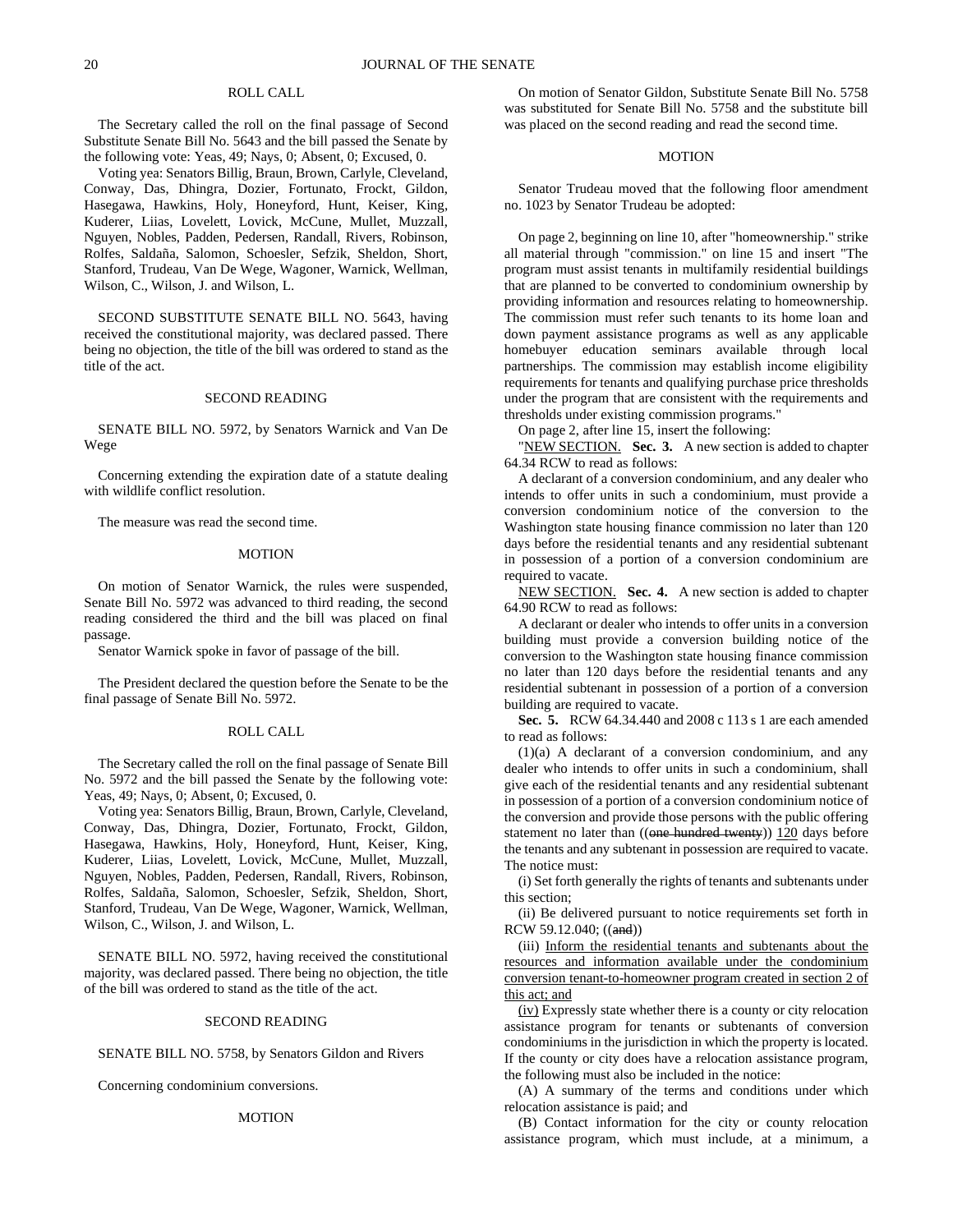telephone number of the city or county department that administers the relocation assistance program for conversion condominiums.

(b) No tenant or subtenant may be required to vacate upon less than ((one hundred twenty)) 120 days' notice, except by reason of nonpayment of rent, waste, conduct that disturbs other tenants' peaceful enjoyment of the premises, or act of unlawful detainer as defined in RCW 59.12.030, and the terms of the tenancy may not be altered during that period except as provided in (c) of this subsection.

(c) At the declarant's option, the declarant may provide all tenants in a single building with an option to terminate their lease or rental agreements without cause or consequence after providing the declarant with  $((**thirty**))$  30 days' notice. In such case, tenants continue to have access to relocation assistance under subsection (6)(e) of this section.

(d) Nothing in this subsection shall be deemed to waive or repeal RCW 59.18.200(2). Failure to give notice as required by this section is a defense to an action for possession.

(e) The city or county in which the property is located may require the declarant to forward a copy of the conversion notice required in (a) of this subsection to the appropriately designated department or agency in the city or county for the purpose of maintaining a list of conversion condominium projects proposed in the jurisdiction.

(2) For  $((sixty))$  60 days after delivery or mailing of the notice described in subsection (1) of this section, the person required to give the notice shall offer to convey each unit or proposed unit occupied for residential use to the tenant who leases that unit. If a tenant fails to purchase the unit during that  $((sixty-day))$  60-day period, the offeror may offer to dispose of an interest in that unit during the following  $((one hundred\; eighty))$  180 days at a price or on terms more favorable to the offeree than the price or terms offered to the tenant only if: (a) Such offeror, by written notice mailed to the tenant's last known address, offers to sell an interest in that unit at the more favorable price and terms, and (b) such tenant fails to accept such offer in writing within ten days following the mailing of the offer to the tenant. This subsection does not apply to any unit in a conversion condominium if that unit will be restricted exclusively to nonresidential use or the boundaries of the converted unit do not substantially conform to the dimensions of the residential unit before conversion.

(3) If a seller, in violation of subsection (2) of this section, conveys a unit to a purchaser for value who has no knowledge of the violation, recording of the deed conveying the unit extinguishes any right a tenant may have to purchase that unit but does not affect the right of a tenant to recover damages from the seller for a violation of subsection (2) of this section.

(4) If a notice of conversion specifies a date by which a unit or proposed unit must be vacated and otherwise complies with the provisions of this chapter and chapter 59.18 RCW, the notice also constitutes a notice to vacate specified by that statute.

(5) Nothing in this section permits termination of a lease by a declarant in violation of its terms.

(6) Notwithstanding RCW 64.34.050(1), a city or county may by appropriate ordinance require with respect to any conversion condominium within the jurisdiction of such city or county that:

(a) In addition to the statement required by RCW  $64.34.415(1)(a)$ , the public offering statement shall contain a copy of the written inspection report prepared by the appropriate department of such city or county, which report shall list any violations of the housing code or other governmental regulation, which code or regulation is applicable regardless of whether the real property is owned as a condominium or in some other form of ownership; said inspection shall be made within ((forty-five)) 45 days of the declarant's written request therefor and said report shall be issued within ((fourteen)) 14 days of said inspection being made. Such inspection may not be required with respect to any building for which a final certificate of occupancy has been issued by the city or county within the preceding ((twenty-four)) 24 months; and any fee imposed for the making of such inspection may not exceed the fee that would be imposed for the making of such an inspection for a purpose other than complying with this subsection  $(6)(a)$ ;

(b) Prior to the conveyance of any residential unit within a conversion condominium, other than a conveyance to a declarant or affiliate of a declarant: (i) All violations disclosed in the inspection report provided for in (a) of this subsection, and not otherwise waived by such city or county, shall be repaired, and (ii) a certification shall be obtained from such city or county that such repairs have been made, which certification shall be based on a reinspection to be made within seven days of the declarant's written request therefor and which certification shall be issued within seven days of said reinspection being made;

(c) The repairs required to be made under (b) of this subsection shall be warranted by the declarant against defects due to workmanship or materials for a period of one year following the completion of such repairs;

(d) Prior to the conveyance of any residential unit within a conversion condominium, other than a conveyance to a declarant or affiliate of a declarant: (i) The declarant shall establish and maintain, during the one-year warranty period provided under (c) of this subsection, an account containing a sum equal to  $((\text{ten}))$  10 percent of the actual cost of making the repairs required under (b) of this subsection; (ii) during the one-year warranty period, the funds in such account shall be used exclusively for paying the actual cost of making repairs required, or for otherwise satisfying claims made, under such warranty; (iii) following the expiration of the one-year warranty period, any funds remaining in such account shall be immediately disbursed to the declarant; and (iv) the declarant shall notify in writing the association and such city or county as to the location of such account and any disbursements therefrom;

(e)(i) A declarant shall pay relocation assistance, in an amount to be determined by the city or county, which may not exceed a sum equal to three months of the tenant's or subtenant's rent at the time the conversion notice required under subsection (1) of this section is received, to tenants and subtenants:

(A) Who do not elect to purchase a unit;

(B) Who are in lawful occupancy for residential purposes of a unit; and

(C) Whose annual household income from all sources, on the date of the notice described in subsection (1) of this section, was less than an amount equal to ((eighty)) 80 percent of:

(I) The annual median income for comparably sized households in the standard metropolitan statistical area, as defined and established by the United States department of housing and urban development, in which the condominium is located; or

(II) If the condominium is not within a standard metropolitan statistical area, the annual median income for comparably sized households in the state of Washington, as defined and determined by said department.

The household size of a unit shall be based on the number of persons actually in lawful occupancy of the unit. The tenant or subtenant actually in lawful occupancy of the unit shall be entitled to the relocation assistance. Relocation assistance shall be paid on or before the date the tenant or subtenant vacates and shall be in addition to any damage deposit or other compensation or refund to which the tenant is otherwise entitled. Unpaid rent or other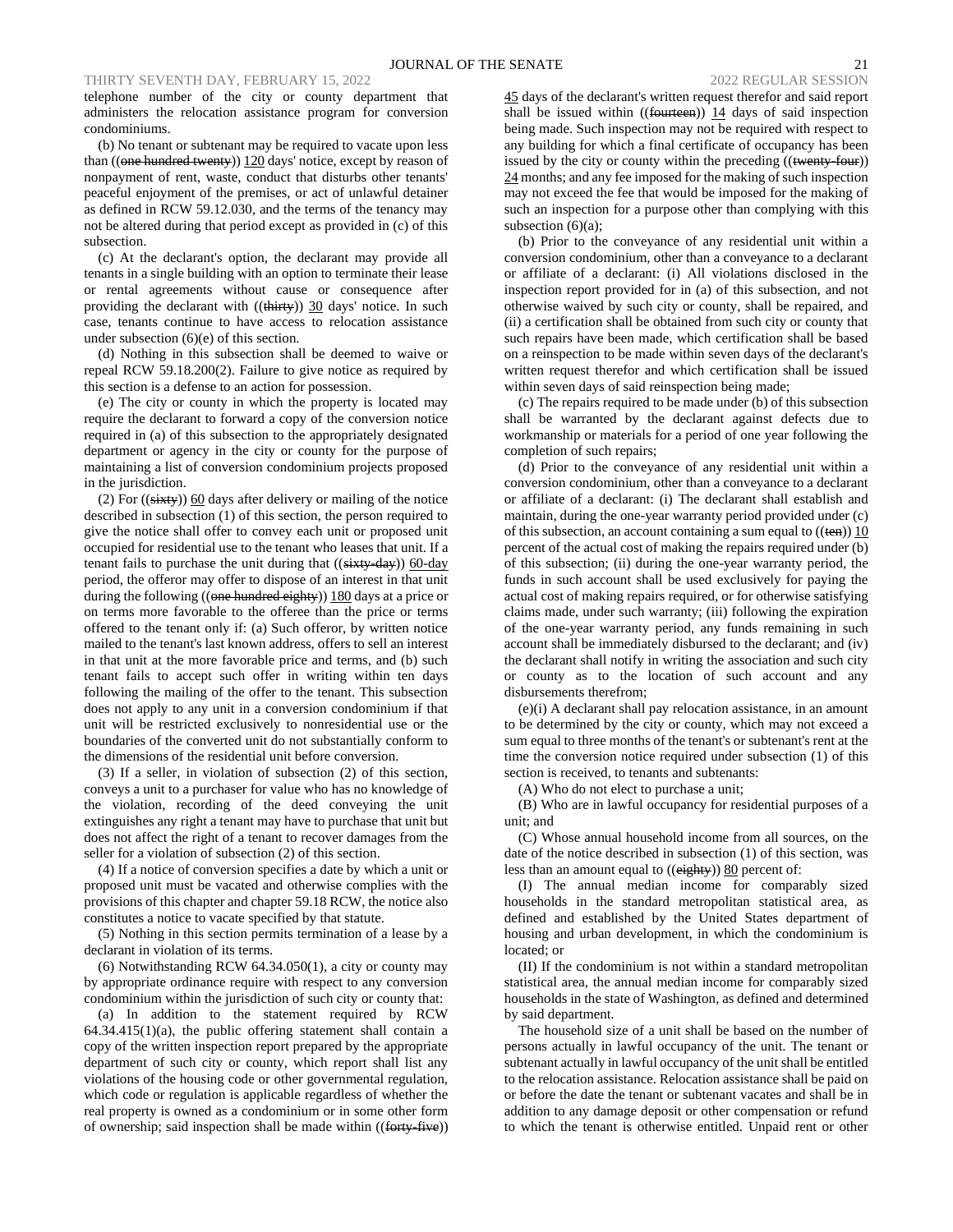amounts owed by the tenant or subtenant to the landlord may be offset against the relocation assistance;

(ii) Elderly or special needs tenants who otherwise meet the requirements of (e)(i)(A) of this subsection shall receive relocation assistance, the greater of:

(A) The sum described in (e)(i) of this subsection; or

(B) The sum of actual relocation expenses of the tenant, up to a maximum of ((one thousand five hundred dollars)) \$1,500 in excess of the sum described in (e)(i) of this subsection, which may include costs associated with the physical move, first month's rent, and the security deposit for the dwelling unit to which the tenant is relocating, rent differentials for up to a six-month period, and any other reasonable costs or fees associated with the relocation. Receipts for relocation expenses must be provided to the declarant by eligible tenants, and declarants shall provide the relocation assistance to tenants in a timely manner. The city or county may provide additional guidelines for the relocation assistance;

(iii) For the purposes of this subsection  $(6)(e)$ :

(A) "Special needs" means, but is not limited to, a chronic mental illness or physical disability, a developmental disability, or other condition affecting cognition, disease, chemical dependency, or a medical condition that is permanent, not reversible or curable, or is long lasting, and severely limits a person's mental or physical capacity for self-care; and

(B) "Elderly" means a person who is at least  $((sixty-five))$  65 years of age;

(f) Except as authorized under (g) of this subsection, a declarant and any dealer shall not begin any construction, remodeling, or repairs to any interior portion of an occupied building that is to be converted to a condominium during the ((one hundred twenty-day)) 120-day notice period provided for in subsection (1) of this section unless all residential tenants and residential subtenants who have elected not to purchase a unit and who are in lawful occupancy in the building have vacated the premises. For the purposes of this subsection:

(i) "Construction, remodeling, or repairs" means the work that is done for the purpose of converting the condominium, not work that is done to maintain the building or lot for the residential use of the existing tenants or subtenants;

(ii) "Occupied building" means a stand-alone structure occupied by tenants and does not include other stand-alone buildings located on the property or detached common area facilities; and

 $(g)(i)$  If a declarant or dealer has offered existing tenants an option to terminate an existing lease or rental agreement without cause or consequence as authorized under subsection (1)(c) of this section, a declarant and any dealer may begin construction, remodeling, or repairs to interior portions of an occupied building (A) to repair or remodel vacant units to be used as model units, if the repair or remodel is limited to one model for each unit type in the building, (B) to repair or remodel a vacant unit or common area for use as a sales office, or (C) to do both.

(ii) The work performed under this subsection (6)(g) must not violate the tenant's or subtenant's rights of quiet enjoyment during the  $((one hundred twenty-day))$   $120-day$  notice period.

(7) Violations of any city or county ordinance adopted as authorized by subsection (6) of this section shall give rise to such remedies, penalties, and causes of action which may be lawfully imposed by such city or county. Such violations shall not invalidate the creation of the condominium or the conveyance of any interest therein.

**Sec. 6.** RCW 64.90.655 and 2018 c 277 s 412 are each amended to read as follows:

(1)(a) A declarant or dealer who intends to offer units in a conversion building must give each of the residential tenants and any residential subtenants in possession of a portion of a conversion building notice of the conversion and provide those persons with the public offering statement no later than ((one hundred twenty)) 120 days before the tenants and any subtenants in possession are required to vacate. The notice must:

(i) Set forth generally the rights of residential tenants and residential subtenants under this section;

(ii) Be delivered pursuant to notice requirements set forth in RCW 59.12.040;

(iii) Inform the residential tenants and subtenants about the resources and information available under the condominium conversion tenant-to-homeowner program created in section 2 of this act; and

(iv) Expressly state whether there is a county or city relocation assistance program for residential tenants or residential subtenants of conversion buildings in the jurisdiction in which the property is located. If the county or city does have a relocation assistance program, the following must also be included in the notice:

(A) A summary of the terms and conditions under which relocation assistance is paid; and

(B) Contact information for the city or county relocation assistance program, which must include, at a minimum, a telephone number of the city or county department that administers the relocation assistance program for conversion buildings.

(b) A residential tenant or residential subtenant may not be required to vacate upon less than  $((one-hundred+wenty))$  120 days' notice, except by reason of nonpayment of rent, waste, or conduct that disturbs other residential tenants' or residential subtenants' peaceful enjoyment of the premises, or act of unlawful detainer as defined in RCW 59.12.030, and the terms of the tenancy may not be altered during that period except as provided in (c) of this subsection.

(c) At the declarant's option, the declarant may provide all residential tenants and residential subtenants in a single conversion building with an option to terminate their lease or rental agreements without cause or consequence after providing the declarant with thirty days' notice. In such case, residential tenants and residential subtenants continue to have access to relocation assistance under subsection (6)(e)(i) of this section.

(d)(i) Nothing in this subsection (1) waives or repeals RCW 59.18.200(2)(b).

(ii) Failure to give notice as required under this section is a defense to an action for possession.

(e) The city or county in which the property is located may require the declarant to forward a copy of the conversion notice required in this subsection (1) to the appropriately designated department or agency in the city or county for the purpose of maintaining a list of common interest communities containing conversion buildings in the jurisdiction.

(2)(a) For  $((sixty))$  60 days after delivery or mailing of the notice described in subsection (1) of this section, the person required to give the notice must offer to convey each unit or proposed unit occupied for residential use to the residential tenant or residential subtenant who leases that unit. If a residential tenant or residential subtenant fails to purchase the unit during that  $((sixty-day))$  60-day period, the offeror may offer to dispose of an interest in that unit during the following ((one hundred eighty)) 180 days at a price or on terms more favorable to the offeree than the price or terms offered to the residential tenant or residential subtenant only if:

(i) Such offeror, by written notice mailed to the residential tenant's or residential subtenant's last known address, offers to sell an interest in that unit at the more favorable price and terms; and

(ii) Such residential tenant or residential subtenant fails to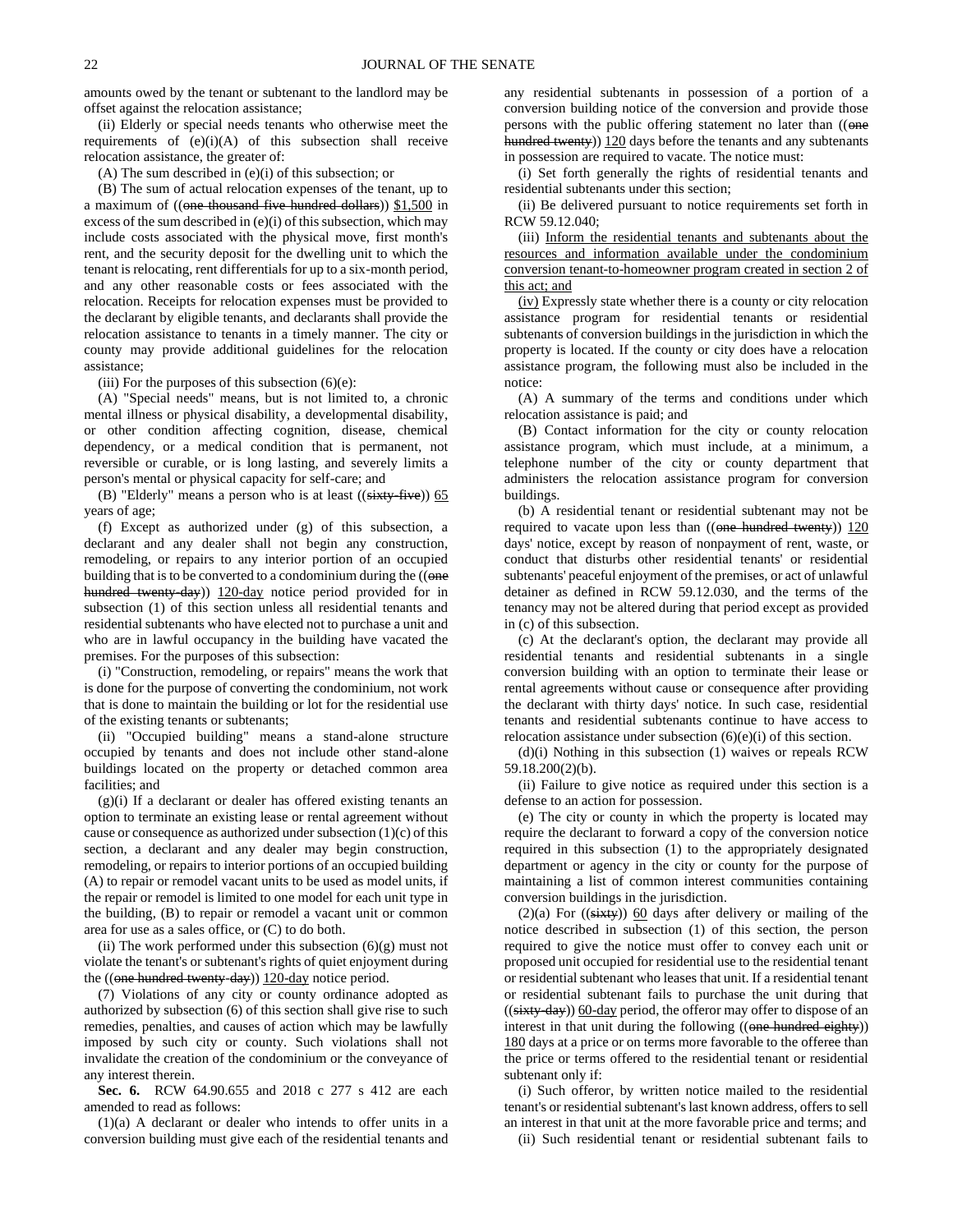accept the offer in writing within ((ten)) 10 days following the mailing of the offer to the tenant or subtenant.

(b) This subsection (2) does not apply to any unit in a conversion building if that unit will be restricted exclusively to nonresidential use or the boundaries of the converted unit do not substantially conform to the dimensions of the residential unit before conversion.

(3) If a seller, in violation of subsection (2) of this section, conveys a unit to a purchaser for value who has no actual knowledge of the violation, the recording of the deed conveying the unit, or, in a cooperative, the conveyance of the unit, extinguishes any right a residential tenant or residential subtenant may have under subsection (2) of this section to purchase that unit, but does not affect the right of a residential tenant or residential subtenant to recover damages from the seller for a violation of subsection (2) of this section.

(4) If a notice of conversion specifies a date by which a unit or proposed unit must be vacated and otherwise complies with this chapter and chapter 59.18 RCW, the notice also constitutes a notice to vacate specified under chapter 59.18 RCW.

(5) This section does not permit termination of a lease or sublease by a declarant in violation of its terms.

(6) Notwithstanding RCW 64.90.025, a city or county may by appropriate ordinance require with respect to any conversion building within the jurisdiction of the city or county that:

(a) In addition to the statement required under RCW  $64.90.620(1)(a)$ , the public offering statement must contain a copy of a written inspection report of that building prepared by the appropriate department of the city or county listing any violations of the housing code or other governmental regulation that is applicable regardless of whether the real property is owned as a common interest community or in some other form of ownership. The inspection must be made within ((forty-five)) 45 days of the declarant's written request, and the report must be issued within ((fourteen)) 14 days of the inspection being made. The inspection may not be required with respect to any building for which a final certificate of occupancy has been issued by the city or county within the preceding  $((\text{~~twenty-four~~))  $24$  months,$ and any fee imposed for the making of such inspection may not exceed the fee that would be imposed for the making of such an inspection for a purpose other than complying with this subsection (6)(a).

(b) Prior to the conveyance of any residential unit within a conversion building, other than a conveyance to a declarant or dealer, or affiliate of either:

(i) All violations disclosed in the inspection report provided for in (a) of this subsection, and not otherwise waived by the city or county, must be repaired; and

(ii) A certification must be obtained from the city or county that such repairs have been made. The certification must be based on a reinspection to be made within seven days of the declarant's written request and be issued within seven days of the reinspection being made;

(c) The repairs required to be made under (b) of this subsection must be warranted by the declarant against defects due to workmanship or materials for a period of one year following the completion of such repairs;

(d) Prior to the conveyance of any residential unit within a conversion building, other than a conveyance to a declarant or dealer, or affiliate of either:

(i) The declarant must establish and maintain, during the oneyear warranty period provided under (c) of this subsection, an account containing a sum equal to  $((ten))$  10 percent of the actual cost of making the repairs required under (b) of this subsection;

(ii) During the one-year warranty period, the funds in the

account must be used exclusively for paying the actual cost of making repairs required, or for otherwise satisfying claims made, under such warranty;

(iii) Following the expiration of the one-year warranty period, any funds remaining in the account must be immediately disbursed to the declarant; and

(iv) The declarant must notify in writing the association and the city or county as to the location of the account and any disbursements from the account;

(e)(i) A declarant must pay relocation assistance, in an amount to be determined by the city or county, which may not exceed a sum equal to three months of the residential tenant's or residential subtenant's rent at the time the conversion notice required under subsection (1) of this section is received, to residential tenants or residential subtenants:

(A) Who do not elect to purchase a unit in the common interest community;

(B) Who are in lawful occupancy for residential purposes of a unit in the conversion building; and

(C) Whose annual household income from all sources, on the date of the notice described in subsection (1) of this section, was less than an amount equal to ((eighty)) 80 percent of:

(I) The annual median income for comparably sized households in the standard metropolitan statistical area, as defined and established by the United States department of housing and urban development, in which the conversion building is located; or

(II) If the conversion building is not within a standard metropolitan statistical area, the annual median income for comparably sized households in the state of Washington, as defined and determined by said department.

The household size of a unit must be based on the number of persons actually in lawful occupancy of the unit. The residential tenant or residential subtenant actually in lawful occupancy of the unit is entitled to the relocation assistance. Relocation assistance must be paid on or before the date the residential tenant or residential subtenant vacates and is in addition to any damage deposit or other compensation or refund to which the residential tenant or residential subtenant is otherwise entitled. Unpaid rent or other amounts owed by the residential tenant or residential subtenant to the landlord may be offset against the relocation assistance.

(ii) Elderly residential tenants or residential subtenants and residential tenants or residential subtenants with special needs who otherwise meet the requirements of  $(e)(i)(A)$  of this subsection must receive relocation assistance, the greater of:

(A) The sum described in (e)(i) of this subsection; or

(B) The sum of actual relocation expenses of the residential tenant or residential subtenant, up to a maximum of  $((\Theta_{\text{max}}))$ thousand five hundred dollars))  $$1,500$  in excess of the sum described in (e)(i) of this subsection, which may include costs associated with the physical move, first month's rent, and the security deposit for the dwelling unit to which the residential tenant or residential subtenant is relocating, rent differentials for up to a six-month period, and any other reasonable costs or fees associated with the relocation. Receipts for relocation expenses must be provided to the declarant by eligible residential tenants or residential subtenants, and declarants must provide the relocation assistance to residential tenants or residential subtenants in a timely manner. The city or county may provide additional guidelines for the relocation assistance.

(iii) For the purposes of this subsection  $(6)(e)$ :

(A) "Elderly" means a person who is at least  $((sixty-five))$  65 years of age; and

(B) "Special needs" means a chronic mental illness or physical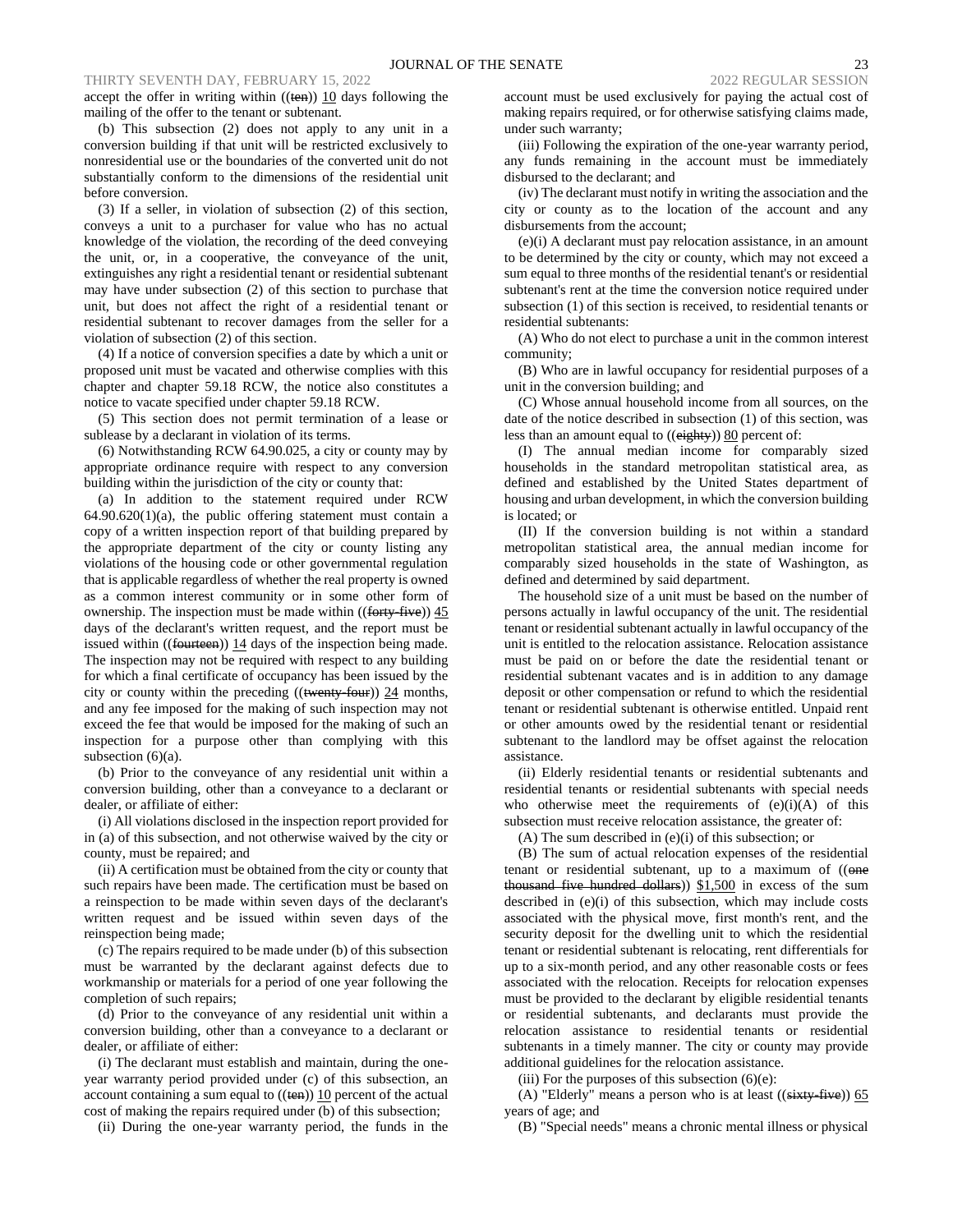disability, a developmental disability, or other condition affecting cognition, disease, chemical dependency, or a medical condition that is permanent, not reversible or curable, or is long lasting, and severely limits a person's mental or physical capacity for selfcare;

(f) Except as authorized under (g) of this subsection, a declarant and any dealer may not begin any construction, remodeling, or repairs to any interior portion of an occupied building that is to become a conversion building during the ((one hundred twenty-day)) 120-day notice period provided for in subsection (1) of this section unless all residential tenants and residential subtenants who have elected not to purchase a unit in the common interest community and who are in lawful occupancy in the building have vacated the premises. For the purposes of this subsection:

(i) "Construction, remodeling, or repairs" means the work that is done for the purpose of establishing or selling units in a conversion building, and does not mean the work that is done to maintain the building or lot for the residential use of the existing residential tenants or residential subtenants; and

(ii) "Occupied building" means a stand-alone structure occupied by residential tenants or residential subtenants and does not include other stand-alone buildings located on the property or detached common area facilities; and

(g)(i) If a declarant or dealer has offered existing residential tenants or residential subtenants an option to terminate an existing lease or rental agreement without cause or consequence as authorized under subsection (1)(c) of this section, a declarant and any dealer may begin construction, remodeling, or repairs to interior portions of an occupied building (A) to repair or remodel vacant units to be used as model units, if the repair or remodel is limited to one model for each unit type in the building; (B) to repair or remodel a vacant unit or common element for use as a sales office; or (C) to do both.

(ii) The work performed under this subsection  $(6)(g)$  must not violate the residential tenants' or residential subtenants' rights of quiet enjoyment during the ((one hundred twenty-day)) 120-day notice period.

(7) Violations of any city or county ordinance adopted as authorized under subsection (6) of this section gives rise to such remedies, penalties, and causes of action that may be lawfully imposed by the city or county. Such violations do not invalidate the creation of the common interest community or the conveyance of any interest in the common interest community."

Renumber the remaining sections consecutively and correct any internal references accordingly.

On page 2, at the beginning of line 2 of the title, strike all material through "43.180 RCW;" and insert "64.34.440, 64.90.655, and 43.185B.020; adding a new section to chapter 43.180 RCW; adding a new section to chapter 64.34 RCW; adding a new section to chapter 64.90 RCW;"

Senators Trudeau and Gildon spoke in favor of adoption of the amendment.

The President declared the question before the Senate to be the adoption of floor amendment no. 1023 by Senator Trudeau on page 2, line 10 to Substitute Senate Bill No. 5758.

The motion by Senator Trudeau carried and floor amendment no. 1023 was adopted by voice vote.

#### **MOTION**

On motion of Senator Gildon, the rules were suspended, Engrossed Substitute Senate Bill No. 5758 was advanced to third reading, the second reading considered the third and the bill was placed on final passage.

Senators Gildon, Kuderer and Padden spoke in favor of passage of the bill.

The President declared the question before the Senate to be the final passage of Engrossed Substitute Senate Bill No. 5758.

# ROLL CALL

The Secretary called the roll on the final passage of Engrossed Substitute Senate Bill No. 5758 and the bill passed the Senate by the following vote: Yeas, 48; Nays, 1; Absent, 0; Excused, 0.

Voting yea: Senators Billig, Braun, Brown, Carlyle, Cleveland, Conway, Das, Dhingra, Dozier, Fortunato, Frockt, Gildon, Hasegawa, Hawkins, Holy, Honeyford, Hunt, Keiser, King, Kuderer, Liias, Lovick, McCune, Mullet, Muzzall, Nguyen, Nobles, Padden, Pedersen, Randall, Rivers, Robinson, Rolfes, Saldaña, Salomon, Schoesler, Sefzik, Sheldon, Short, Stanford, Trudeau, Van De Wege, Wagoner, Warnick, Wellman, Wilson, C., Wilson, J. and Wilson, L.

Voting nay: Senator Lovelett

ENGROSSED SUBSTITUTE SENATE BILL NO. 5758, having received the constitutional majority, was declared passed. There being no objection, the title of the bill was ordered to stand as the title of the act.

# SECOND READING

SENATE BILL NO. 5593, by Senators Short, Lovelett, Gildon, Hasegawa and Mullet

Concerning urban growth area boundaries.

# MOTIONS

On motion of Senator Short, Substitute Senate Bill No. 5593 was substituted for Senate Bill No. 5593 and the substitute bill was placed on the second reading and read the second time.

Senator Short moved that the following floor amendment no. 993 by Senator Short be adopted:

On page 4, at the beginning of line 23, strike all of subsection "(d)"

Senator Short spoke in favor of adoption of the amendment.

The President declared the question before the Senate to be the adoption of floor amendment no. 993 by Senator Short on page 4, line 23 to Substitute Senate Bill No. 5593.

The motion by Senator Short carried and floor amendment no. 993 was adopted by voice vote.

#### MOTION

On motion of Senator Short, the rules were suspended, Engrossed Substitute Senate Bill No. 5593 was advanced to third reading, the second reading considered the third and the bill was placed on final passage.

Senator Short spoke in favor of passage of the bill.

The President declared the question before the Senate to be the final passage of Engrossed Substitute Senate Bill No. 5593.

#### ROLL CALL

The Secretary called the roll on the final passage of Engrossed Substitute Senate Bill No. 5593 and the bill passed the Senate by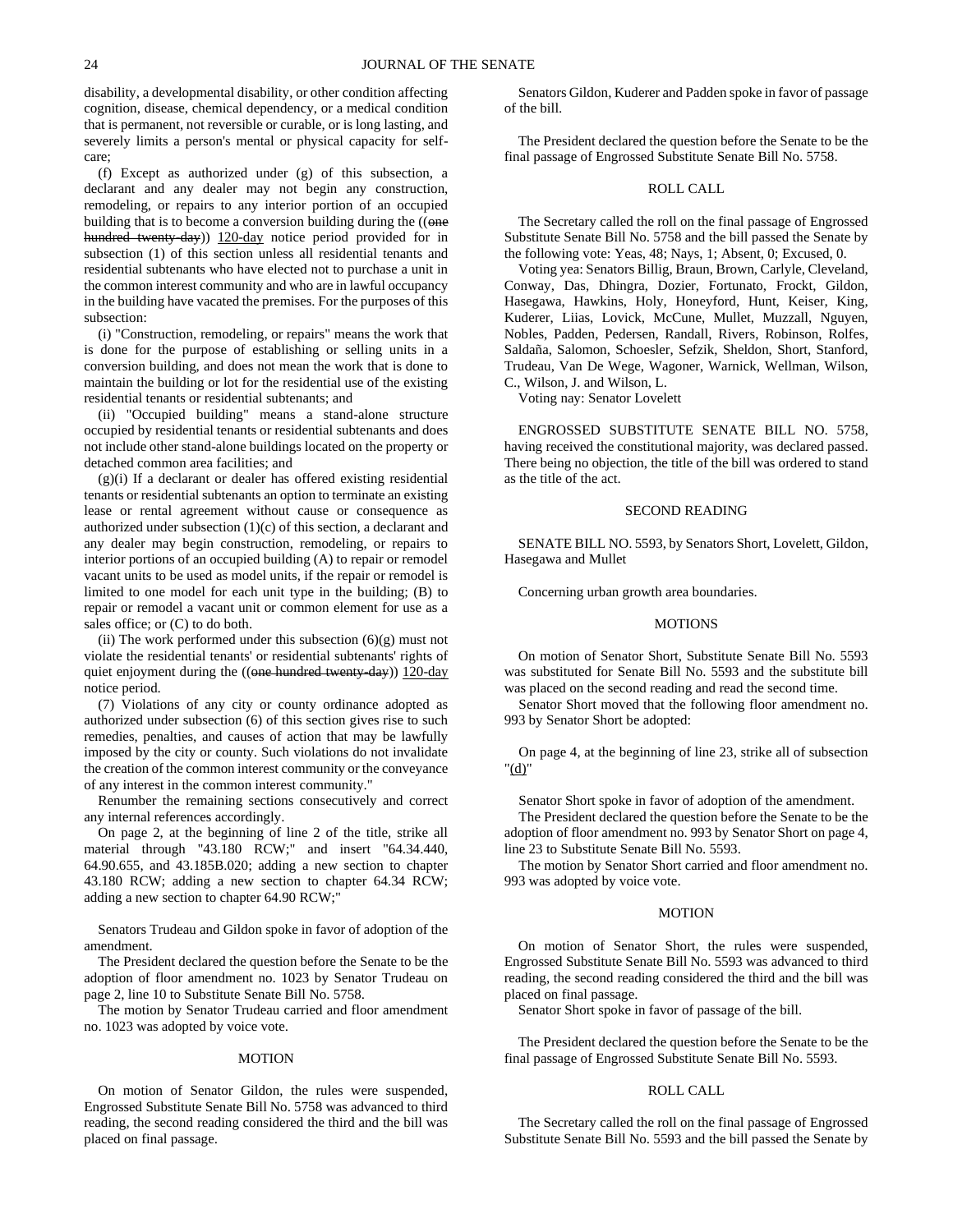the following vote: Yeas, 49; Nays, 0; Absent, 0; Excused, 0. Voting yea: Senators Billig, Braun, Brown, Carlyle, Cleveland, Conway, Das, Dhingra, Dozier, Fortunato, Frockt, Gildon, Hasegawa, Hawkins, Holy, Honeyford, Hunt, Keiser, King, Kuderer, Liias, Lovelett, Lovick, McCune, Mullet, Muzzall, Nguyen, Nobles, Padden, Pedersen, Randall, Rivers, Robinson, Rolfes, Saldaña, Salomon, Schoesler, Sefzik, Sheldon, Short, Stanford, Trudeau, Van De Wege, Wagoner, Warnick, Wellman, Wilson, C., Wilson, J. and Wilson, L.

ENGROSSED SUBSTITUTE SENATE BILL NO. 5593, having received the constitutional majority, was declared passed. There being no objection, the title of the bill was ordered to stand as the title of the act.

# SPECIAL ORDER OF BUSINESS

Pursuant to Rule 18, the hour fixed for consideration of a special order of business having arrived, the President announced that Senate Bill No. 5974 to be before the Senate and was immediately considered.

# SECOND READING

SENATE BILL NO. 5974, by Senators Liias, Saldaña, Carlyle, Cleveland, Das, Dhingra, Hunt, Kuderer, Lovelett, Lovick, Mullet, Nguyen, Nobles, Salomon, Trudeau, Wellman and Wilson, C.

Addressing transportation resources.

#### MOTION

On motion of Senator Liias, Substitute Senate Bill No. 5974 was substituted for Senate Bill No. 5974 and the substitute bill was placed on the second reading and read the second time.

#### MOTION

Senator Lovelett moved that the following floor amendment no. 1160 by Senator Lovelett be adopted:

On page 1, line 20, after "**Sec. 1.**" insert "(1)"

On page 2, after line 6, insert the following:

"(2) Furthermore, the legislature intends that \$500,000,000 of the amounts identified for preservation and maintenance on LEAP Transportation Document 2022-B as developed February 14, 2022, must enhance stormwater runoff treatment from existing roads and infrastructure with an emphasis on green infrastructure retrofits. Projects must be prioritized based on benefits to salmon recovery and ecosystem health, reducing toxic pollution, addressing health disparities, and cost-effectiveness. The department of transportation must submit progress reports on its efforts to reduce the toxicity of stormwater runoff from existing infrastructure, recommendations for addressing barriers to innovative solutions, and anticipated demand for funding each biennium."

Senator Lovelett spoke in favor of adoption of the amendment. Senator King spoke against adoption of the amendment.

The President declared the question before the Senate to be the adoption of floor amendment no. 1160 by Senator Lovelett on page 1, line 20 to Substitute Senate Bill No. 5974.

The motion by Senator Lovelett carried and floor amendment no. 1160 was adopted by voice vote.

#### MOTION

Senator Hawkins moved that the following floor amendment no. 1184 by Senator Hawkins be adopted:

On page 1, line 20, after "**Sec. 1.**" insert "(1)"

On page 2, after line 6, insert the following:

"(2) In addition, the legislature intends, over the 16-year new move ahead WA investment program, to program funding from various resources in this act for the following projects, and that the respective list or lists be adjusted accordingly:

(a) \$85,000,000 for the Confluence Parkway Project in Wenatchee;

(b) \$30,000,000 for North Wenatchee Avenue Improvements – Phase 2 in Wenatchee;

(c) \$36,000,000 for the Wenatchi Landing Interchange in East Wenatchee;

(d) \$15,000,000 for US 2 Safety Improvements in the vicinity of Leavenworth; and

(e) \$4,000,000 for a US 2 Roundabout at Icicle Road in the vicinity of Leavenworth."

Senator Hawkins spoke in favor of adoption of the amendment. Senator Liias spoke against adoption of the amendment.

The President declared the question before the Senate to be the adoption of floor amendment no. 1184 by Senator Hawkins on page 1, line 20 to Substitute Senate Bill No. 5974.

The motion by Senator Hawkins did not carry and floor amendment no. 1184 was not adopted by voice vote.

# MOTION

Senator Hawkins moved that the following floor amendment no. 1185 by Senator Hawkins be adopted:

On page 1, line 20, after "**Sec. 1.**" insert "(1)"

On page 2, after line 6, insert the following:

"(2) In addition, the legislature intends, over the 16-year new move ahead WA investment program, to provide \$85,000,000 for the Confluence Parkway Project in Wenatchee, and that the respective list or lists be adjusted accordingly."

Senator Hawkins spoke in favor of adoption of the amendment. Senator Liias spoke against adoption of the amendment.

#### MOTION TO LIMIT DEBATE

Pursuant to Rule 29, on motion of Senator Pedersen and without objection, senators were limited to speaking but once and for no more than two minutes on each question under debate for the remainder of the day by voice vote.

The President declared the question before the Senate to be the adoption of floor amendment no. 1185 by Senator Hawkins on page 1, line 20 to Substitute Senate Bill No. 5974.

The motion by Senator Hawkins did not carry and floor amendment no. 1185 was not adopted by voice vote.

#### MOTION

Senator King moved that the following floor amendment no. 1177 by Senator King be adopted:

On page 6, at the beginning of line 31, strike "**Exported Fuel Tax,**"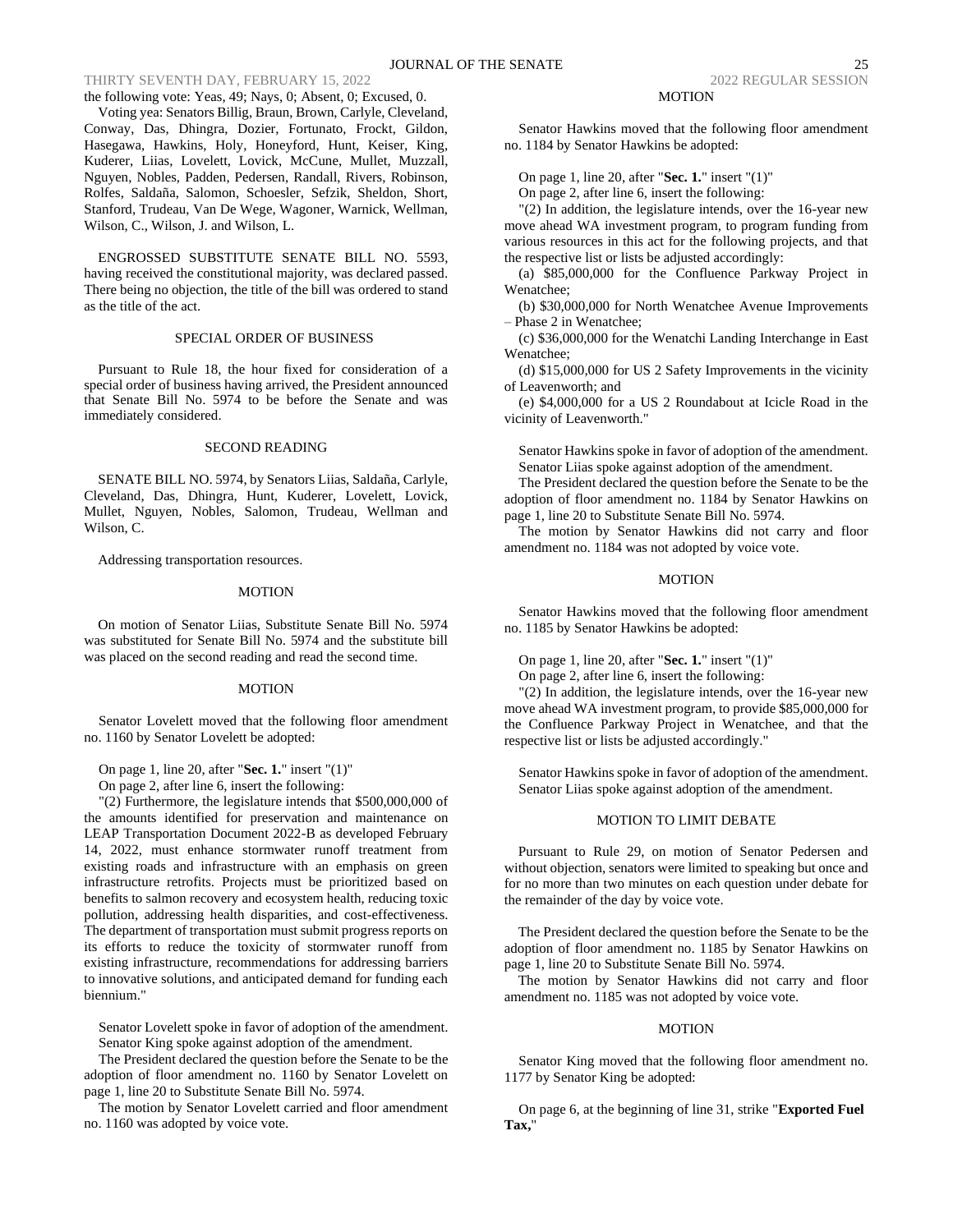Beginning on page 6, line 35, strike all of sections 201 through 206

Renumber the remaining sections consecutively and correct any internal references accordingly.

On page 121, beginning on line 25, strike all of section 511 Renumber the remaining section consecutively and correct any internal references accordingly.

On page 1, beginning on line 2 of the title, after

"70A.65.040," strike all material through "82.38.180," on line 3 On page 1, beginning on line 11 of the title, after "RCW;"

strike "adding a new section to chapter 82.38 RCW;"

Senators King, Short, Sefzik, Schoesler and Braun spoke in favor of adoption of the amendment.

Senators Saldaña and Liias spoke against adoption of the amendment.

Senator Short demanded a roll call.

The President declared that one-sixth of the members supported the demand, and the demand was sustained.

The President declared the question before the Senate to be the adoption of the amendment by Senator King on page 6, line 31, to Substitute Senate Bill No. 5974.

# ROLL CALL

The Secretary called the roll on the adoption of the amendment by Senator King and the amendment was not adopted by the following vote: Yeas, 20; Nays, 29; Absent, 0; Excused, 0.

Voting yea: Senators Braun, Brown, Dozier, Fortunato, Gildon, Hawkins, Holy, Honeyford, King, McCune, Muzzall, Padden, Rivers, Schoesler, Sefzik, Short, Wagoner, Warnick, Wilson, J. and Wilson, L.

Voting nay: Senators Billig, Carlyle, Cleveland, Conway, Das, Dhingra, Frockt, Hasegawa, Hunt, Keiser, Kuderer, Liias, Lovelett, Lovick, Mullet, Nguyen, Nobles, Pedersen, Randall, Robinson, Rolfes, Saldaña, Salomon, Sheldon, Stanford, Trudeau, Van De Wege, Wellman and Wilson, C.

#### MOTION

Senator King moved that the following floor amendment no. 1191 by Senator King be adopted:

On page 16, line 25, strike "\$50.00" and insert "\$20.00" On page 16, line 28, strike "\$30.00" and insert "\$15.00" On page 16, line 30, strike "\$20.00" and insert "\$10.00" On page 16, line 32, strike "\$12.00" and insert "\$8.00" On page 17, line 26, after " $(3)$ " strike " $$40$ " and insert " $$10$ " On page 17, line 27, after "and" strike "\$16" and insert "\$6' On page 17, line 31, after " $(4)$ " strike "\$20" and insert "\$5" On page 17, line 32, after "and" strike "\$8" and insert "\$4"

Senators King and Braun spoke in favor of adoption of the amendment.

Senator Liias spoke against adoption of the amendment.

The President declared the question before the Senate to be the adoption of floor amendment no. 1191 by Senator King on page 16, line 25 to Substitute Senate Bill No. 5974.

The motion by Senator King did not carry and floor amendment no. 1191 was not adopted by voice vote.

#### MOTION

Senator Short moved that the following floor amendment no. 1188 by Senator Short be adopted:

Beginning on page 19, line 15, strike all of section 211 Renumber the remaining sections consecutively and correct any internal references accordingly.

On page 121, line 20, after "sections" strike "211,"

On page 1, line 10 of the title, after "(uncodified);" strike all material through "46.20.202;"

Senators Short and Wagoner spoke in favor of adoption of the amendment.

Senator Saldaña spoke against adoption of the amendment.

The President declared the question before the Senate to be the adoption of floor amendment no. 1188 by Senator Short on page 19, line 15 to Substitute Senate Bill No. 5974.

The motion by Senator Short did not carry and floor amendment no. 1188 was not adopted by voice vote.

# MOTION

Senator Dhingra moved that the following floor amendment no. 1186 by Senator Dhingra be adopted:

On page 28, after line 21, insert the following:

"(c) City attorneys and county prosecuting attorneys are exempt from paying the fees specified in (a) and (b) of this subsection for an abstract of a person's driving record furnished by the department for use in criminal proceedings."

Senator Dhingra spoke in favor of adoption of the amendment.

# PERSONAL PRIVILEGE

Senator Saldaña: "It has come to my attention that we have lost the life of a tow truck driver today on I-5 going northbound this morning. And I just would like to have our members, I know the membership would want to know, and I would just like to share his name. His name is Joe Masterson. He was a father of 4. He worked for Fife service and towing for the past 6 years, and I just want to take a moment to acknowledge that even while we are in the midst of this big debate, over a very big bill, that we agree on a lot. About the importance of prioritizing safety, about making sure that our essential workers and our frontline workers, like our tow truck drivers, our firefighters, our emergency, our state patrol, those that are responding to people that are unhoused, that we agree that their lives are very important. And we need to make sure that our roadways are safe. And so I just want to extend on behalf of our body, condolences and prayers and thinking well, and thinking fondly of his family who must be suffering greatly today. I also want to thank our state trooper Robert Meyer who was on the scene, and for all those that came and noticed and were impacted and would ask if we could take just a moment of silence."

Senator Padden spoke in favor of adoption of the amendment.

The President declared the question before the Senate to be the adoption of floor amendment no. 1186 by Senator Dhingra on page 28, after line 21 to Substitute Senate Bill No. 5974.

The motion by Senator Dhingra carried and floor amendment no. 1186 was adopted by voice vote.

#### MOTION

Senator Short moved that the following floor amendment no. 1187 by Senator Short be adopted: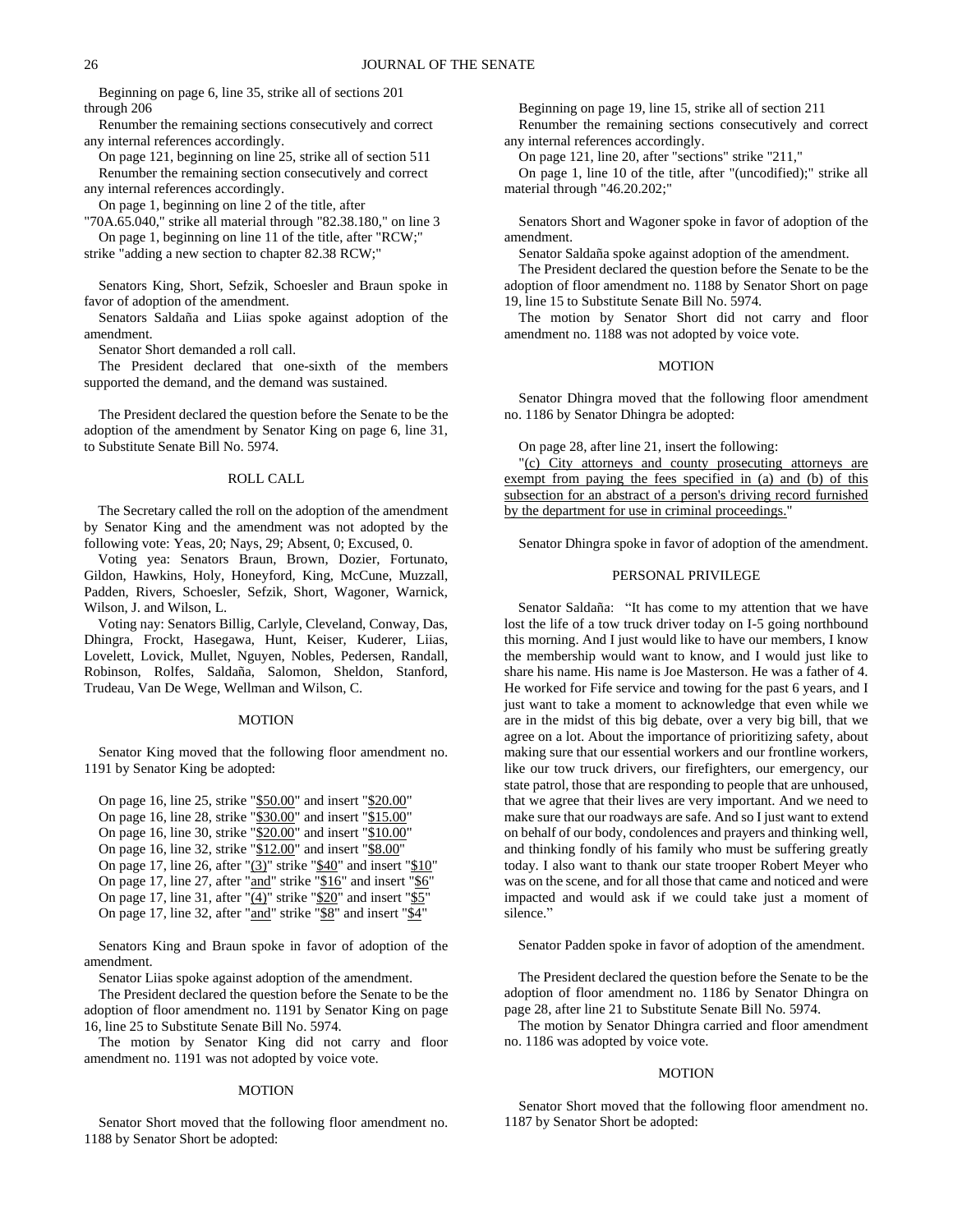Beginning on page 29, line 17, strike all of sections 215 and 216

Renumber the remaining sections consecutively and correct any internal references accordingly.

On page 121, line 20, after "211" strike all material through "216" and insert "and 212"

On page 1, line 4 of the title, after "46.17.025," strike "46.20.200, 46.68.041,"

Senator Short spoke in favor of adoption of the amendment. Senator Liias spoke against adoption of the amendment.

The President declared the question before the Senate to be the adoption of floor amendment no. 1187 by Senator Short on page 29, line 17 to Substitute Senate Bill No. 5974.

The motion by Senator Short did not carry and floor amendment no. 1187 was not adopted by voice vote.

### MOTION

Senator King moved that the following floor amendment no. 1178 by Senator King be adopted:

On page 76, beginning on line 15, after "2022" strike all material through "approval" on line 21

Senator King spoke in favor of adoption of the amendment.

Senator Lovelett spoke against adoption of the amendment.

The President declared the question before the Senate to be the adoption of floor amendment no. 1178 by Senator King on page 76, line 15 to Substitute Senate Bill No. 5974.

The motion by Senator King did not carry and floor amendment no. 1178 was not adopted by voice vote.

#### MOTION

Senator Short moved that the following floor amendment no. 1179 by Senator Short be adopted:

Beginning on page 76, line 31, strike all of section 406 Renumber the remaining sections consecutively and correct any internal references accordingly.

On page 1, line 7 of the title, after "82.47.020," strike "35.21.870,"

Senator Short spoke in favor of adoption of the amendment. Senator Liias spoke against adoption of the amendment. Senator Short demanded a roll call.

The President declared that one-sixth of the members supported the demand, and the demand was sustained.

The President declared the question before the Senate to be the adoption of the amendment by Senator Short on page 76, line 31, to Substitute Senate Bill No. 5974.

#### ROLL CALL

The Secretary called the roll on the adoption of the amendment by Senator Short and the amendment was not adopted by the following vote: Yeas, 21; Nays, 28; Absent, 0; Excused, 0.

Voting yea: Senators Braun, Brown, Dozier, Fortunato, Gildon, Hasegawa, Hawkins, Holy, Honeyford, King, McCune, Muzzall, Padden, Rivers, Schoesler, Sefzik, Short, Wagoner, Warnick, Wilson, J. and Wilson, L.

Voting nay: Senators Billig, Carlyle, Cleveland, Conway, Das, Dhingra, Frockt, Hunt, Keiser, Kuderer, Liias, Lovelett, Lovick, Mullet, Nguyen, Nobles, Pedersen, Randall, Robinson, Rolfes, Saldaña, Salomon, Sheldon, Stanford, Trudeau, Van De Wege, Wellman and Wilson, C.

# MOTION

Senator Das moved that the following floor amendment no. 1171 by Senator Das be adopted:

On page 77, beginning on line 23, after "gas" strike all material through "telephone" on line 24 and insert "or steam energy"

Senator Das spoke in favor of adoption of the amendment.

The President declared the question before the Senate to be the adoption of floor amendment no. 1171 by Senator Das on page 77, line 23 to Substitute Senate Bill No. 5974.

The motion by Senator Das carried and floor amendment no. 1171 was adopted by voice vote.

# MOTION

Senator Short moved that the following floor amendment no. 1180 by Senator Short be adopted:

On page 79, line 7, after "section;" strike " $((\theta \cdot \mathbf{r}))$ " and insert "or" On page 79, beginning on line 8, after "RCW 36.73.120" strike all material through "RCW 82.14.0455" on line 10

Correct any internal references accordingly.

On page 80, beginning on line 31, after "election" strike all material through "use tax" on line 35

Senator Short spoke in favor of adoption of the amendment.

Senator Liias spoke against adoption of the amendment.

The President declared the question before the Senate to be the adoption of floor amendment no. 1180 by Senator Short on page 79, line 7 to Substitute Senate Bill No. 5974.

The motion by Senator Short did not carry and floor amendment no. 1180 was not adopted by voice vote.

#### MOTION

Senator Gildon moved that the following floor amendment no. 1159 by Senator Gildon be adopted:

On page 102, line 1, after "eliminated" insert "and funded by taxpayers"

On page 102, line 9, after "charge" insert ", as funded by taxpayers,

On page 102, line 27, after "minimum, a" insert "taxpayer funded"

Senator Gildon spoke in favor of adoption of the amendment. Senator Nguyen spoke against adoption of the amendment.

The President declared the question before the Senate to be the adoption of floor amendment no. 1159 by Senator Gildon on page 102, line 1 to Substitute Senate Bill No. 5974.

The motion by Senator Gildon did not carry and floor amendment no. 1159 was not adopted by voice vote.

#### MOTION

Senator Gildon moved that the following floor amendment no. 1183 by Senator Gildon be adopted:

On page 117, line 15, after "47.56.850." insert "The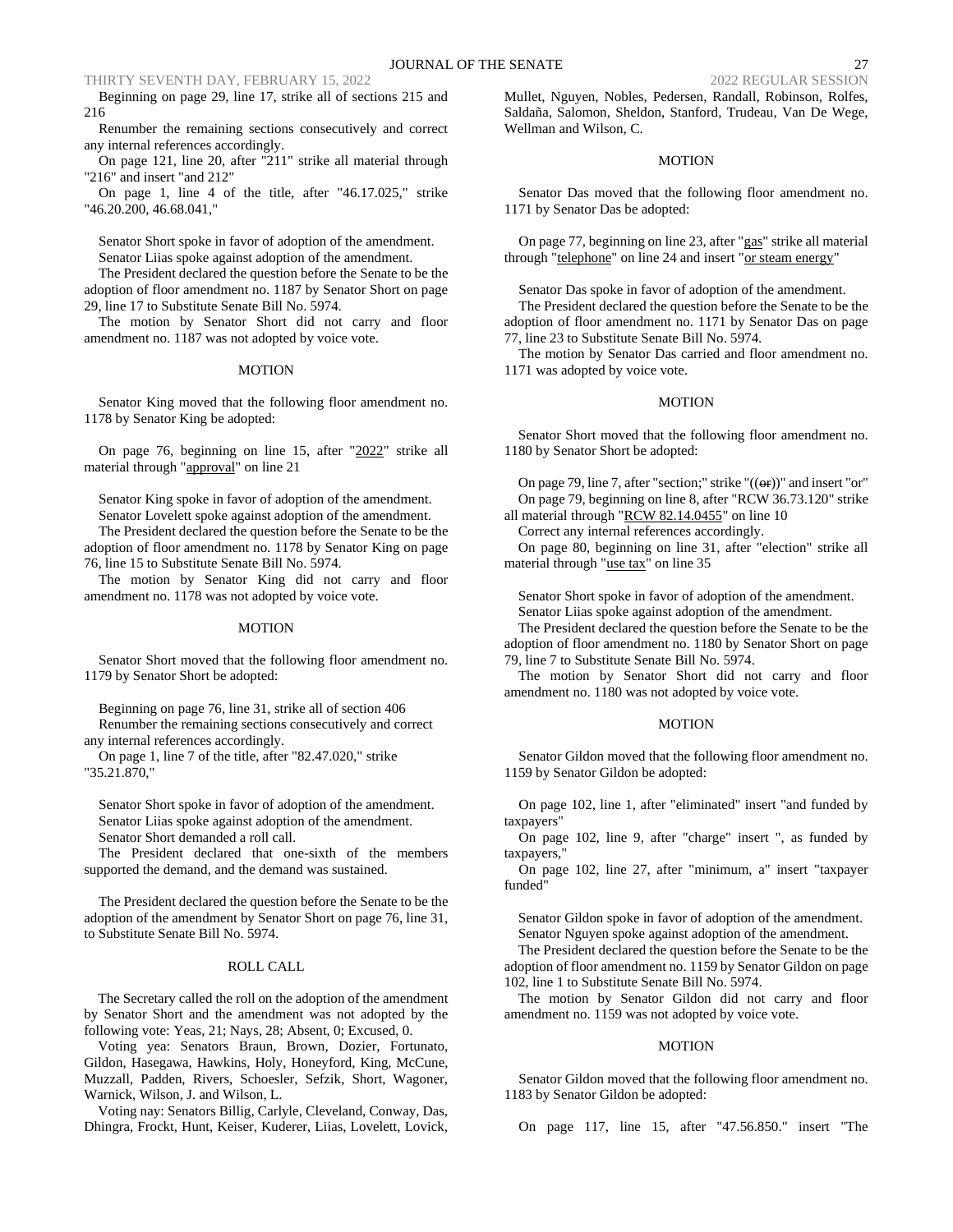commission shall not consider adjusting the maximum Good to Go! toll rate to an amount above \$10."

Senators Gildon and King spoke in favor of adoption of the amendment.

Senator Liias spoke against adoption of the amendment.

The President declared the question before the Senate to be the adoption of floor amendment no. 1183 by Senator Gildon on page 117, line 15 to Substitute Senate Bill No. 5974.

The motion by Senator Gildon did not carry and floor amendment no. 1183 was not adopted by voice vote.

#### MOTION

Senator Liias moved that the following floor amendment no. 1158 by Senator Liias be adopted:

On page 120, beginning on line 13, after "46.63.170" strike all material through " $act$ " on line 14 and insert " $(((6)(e)))$ "</u>

Senators Liias and King spoke in favor of adoption of the amendment.

The President declared the question before the Senate to be the adoption of floor amendment no. 1158 by Senator Liias on page 120, line 13 to Substitute Senate Bill No. 5974.

The motion by Senator Liias carried and floor amendment no. 1158 was adopted by voice vote.

#### MOTION

Senator Van De Wege moved that the following floor amendment no. 1174 by Senator Van De Wege be adopted:

On page 120, after line 31, insert the following:

"NEW SECTION. Sec. 433. Washington state's target zero program envisions Washington having policies that will lead to zero deaths of people using the transportation system. For almost two decades more than 200 people have lost their lives annually in circumstances where a vehicle unintentionally left its lane of travel. Such fatalities made up 48 percent of all traffic-related fatalities in 2019. There are multiple ways to make improvements on the highway system that have been proven in other locations to help reduce lane departures and fatalities. Sections 434 and 435 of this act are intended to direct resources towards deploying such improvements by requiring the Washington state department of transportation to create a program that is focused on addressing this specific safety concern.

NEW SECTION. **Sec. 434.** A new section is added to chapter 47.04 RCW to read as follows:

(1)(a) When an appropriation is made for this purpose, the department shall establish a reducing rural roadway departures program to provide funding for safety improvements specific to preventing lane departures in areas where the departure is likely to cause serious injuries or death. Funding under this program may be used to:

(i) Widen roadway shoulders or modify roadway design to improve visibility or reduce lane departure risks;

(ii) Improve markings and paint on roadways, including making markings on roads more visible for vehicles with lane departure technology;

(iii) Apply high friction surface treatments;

(iv) Install rumble strips, signage, lighting, raised barriers, medians, guardrails, cable barriers, or other safety equipment, including deployment of innovative technology and connected infrastructure devices;

(v) Remove or relocate fixed objects from rights-of-way that

pose a significant risk of serious injury or death if a vehicle were to collide with the object due to a lane departure;

(vi) Repair or replace existing barriers that are damaged or nonfunctional; or

(vii) Take other reasonable actions that are deemed likely to address or prevent vehicle lane departures in specific areas of concern.

(b) The department must create a program whereby it can distribute funding or install safety improvements listed in (a) of this subsection on state, county, small city, or town roads in rural areas that have a high risk of having or actually have incidents of serious injuries or fatalities due to vehicle lane departures. Any installation of safety measures that are not under the jurisdiction of the department must be done with permission from the entity that is responsible for operation and maintenance of the roadway.

(c) The department's program must create a form and application process whereby towns, small cities, counties, and transportation benefit districts may apply for program funding for high risk areas in their jurisdictions in need of safety improvements.

(d) Subject to the availability of amounts appropriated for this specific purpose, the department must issue program funding for purposes defined in (a) and (b) of this subsection in a geographically diverse manner throughout the state. Criteria used to assess a location can include the communities inability or lack of resources to make the corrections themselves and to make corrections where there has been historic disparate impacts.

(e) By December 31st of each year when there is funding distributed in accordance with this program, the department must provide the transportation committees of the legislature and the traffic safety commission with a list of locations that received funding and a description of the safety improvements installed there.

(2) During the first five years of the program, the department must track incidence of lane departures at the locations where the new infrastructure is installed and evaluate the effectiveness of the safety improvements.

**Sec. 435.** RCW 46.68.060 and 2021 c 333 s 706 are each amended to read as follows:

There is hereby created in the state treasury a fund to be known as the highway safety fund to the credit of which must be deposited all moneys directed by law to be deposited therein. This fund must be used for carrying out the provisions of law relating to driver licensing, driver improvement, financial responsibility, cost of furnishing abstracts of driving records and maintaining such case records, and to carry out the purposes set forth in RCW 43.59.010, ((and)) chapters 46.72 and 46.72A RCW, and section 434 of this act. During the 2013-2015 and 2015-2017 fiscal biennia, the legislature may transfer from the highway safety fund to the Puget Sound ferry operations account, the motor vehicle fund, and the multimodal transportation account such amounts as reflect the excess fund balance of the highway safety fund. During the 2017-2019, 2019-2021, and 2021-2023 fiscal biennia, the legislature may direct the state treasurer to make transfers of moneys in the highway safety fund to the multimodal transportation account and the state patrol highway account."

On page 1, line 9 of the title, after "70A.65.230," strike "and 46.68.480" and insert "46.68.480, and 46.68.060"

Senator Van De Wege spoke in favor of adoption of the amendment.

The President declared the question before the Senate to be the adoption of floor amendment no. 1174 by Senator Van De Wege on page 120, after line 31 to Substitute Senate Bill No. 5974.

The motion by Senator Van De Wege carried and floor amendment no. 1174 was adopted by voice vote.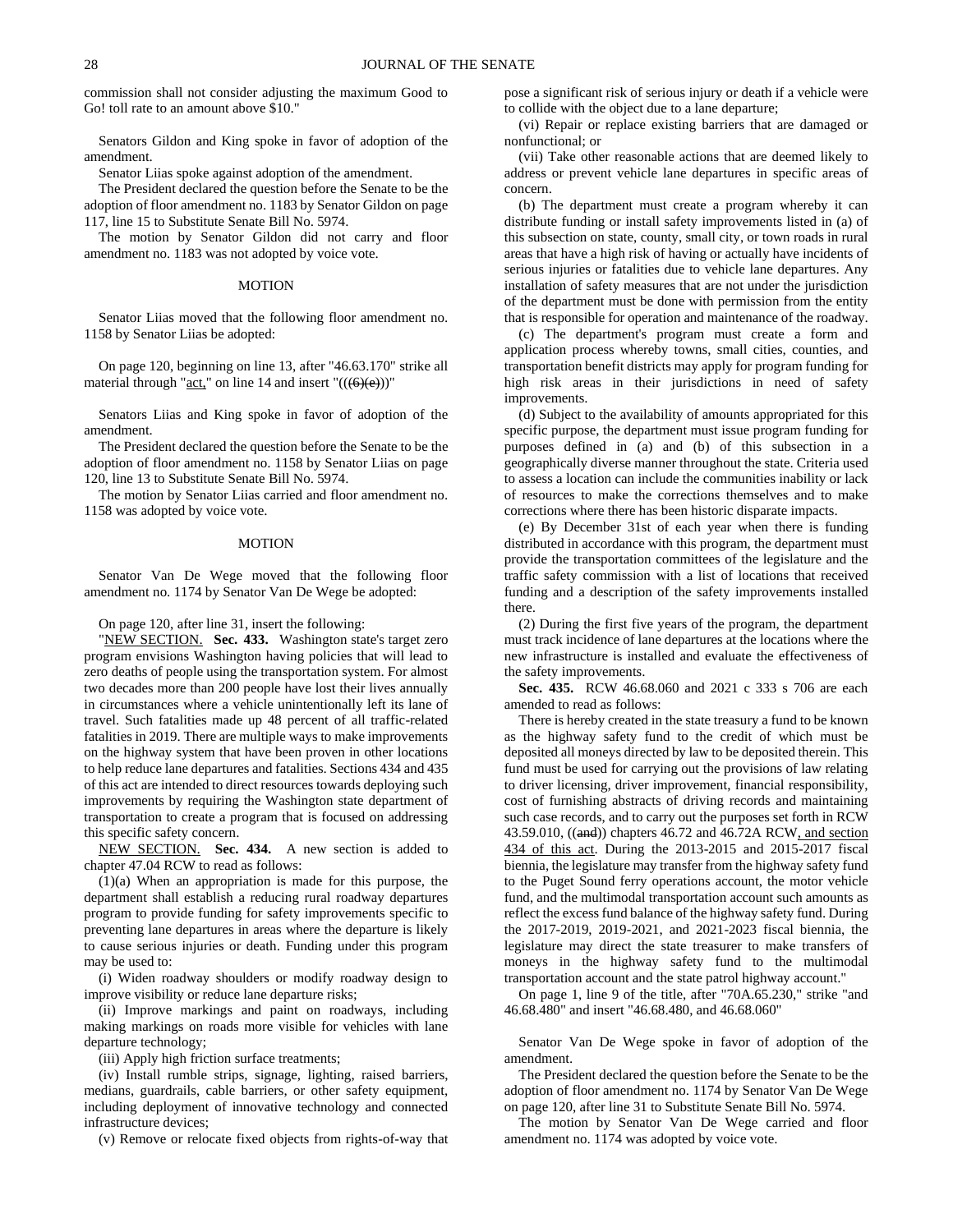#### MOTION

Senator Padden moved that the following floor amendment no. 1181 by Senator Padden be adopted:

On page 120, after line 31, insert the following:

"NEW SECTION. **Sec. 433.** A new section is added to chapter 47.06A RCW to read as follows:

The freight mobility strategic investment board shall establish a railroad crossing grant program. The board shall develop a prioritization process to make awards to cities and counties with projects that eliminate at grade highway-rail crossings. Application to federal grant programs to secure matching funds must be one factor to be considered as part of the prioritization process, but the primary criteria must center on improving safety and expediting the movement of vehicles by eliminating highway-rail crossing at grade with a grade separation."

On page 122, line 1, after "430," insert "433,"

On page 1, line 15 of the title, after "47.56 RCW;" insert "adding a new section to chapter 47.06A RCW;"

Senators Padden, Liias and Wilson, J. spoke in favor of adoption of the amendment.

The President declared the question before the Senate to be the adoption of floor amendment no. 1181 by Senator Padden on page 120, after line 31 to Substitute Senate Bill No. 5974.

The motion by Senator Padden carried and floor amendment no. 1181 was adopted by voice vote.

# MOTION

Senator Fortunato moved that the following striking floor amendment no. 1190 by Senator Fortunato be adopted:

Strike everything after the enacting clause and insert the following:

"**Sec. 1.** RCW 82.08.020 and 2014 c 140 s 12 are each amended to read as follows:

(1) There is levied and collected a tax equal to six and fivetenths percent of the selling price on each retail sale in this state of:

(a) Tangible personal property, unless the sale is specifically excluded from the RCW 82.04.050 definition of retail sale;

(b) Digital goods, digital codes, and digital automated services, if the sale is included within the RCW 82.04.050 definition of retail sale;

(c) Services, other than digital automated services, included within the RCW 82.04.050 definition of retail sale;

(d) Extended warranties to consumers; and

(e) Anything else, the sale of which is included within the RCW 82.04.050 definition of retail sale.

(2) There is levied and collected an additional tax on each retail car rental, regardless of whether the vehicle is licensed in this state, equal to five and nine-tenths percent of the selling price. The revenue collected under this subsection must be deposited in the multimodal transportation account created in RCW 47.66.070.

(3)(a) Beginning July 1, 2003, there is levied and collected an additional tax of three-tenths of one percent of the selling price on each retail sale of a motor vehicle in this state, other than retail car rentals taxed under subsection (2) of this section. The revenue collected under this subsection must be deposited in the multimodal transportation account created in RCW 47.66.070.

(b) For purposes of this subsection (3), "motor vehicle" has the

meaning provided in RCW 46.04.320, but does not include:

(i) Farm tractors or farm vehicles as defined in RCW 46.04.180 and 46.04.181, unless the farm tractor or farm vehicle is for use in the production of marijuana;

(ii) Off-road vehicles as defined in RCW 46.04.365;

(iii) Nonhighway vehicles as defined in RCW 46.09.310; and (iv) Snowmobiles as defined in RCW 46.04.546.

 $(4)$  ((For purposes of subsection  $(3)$  of this section,

vehicle" has the meaning provided in RCW 46.04.320, but does not include:

(a) Farm tractors or farm vehicles as defined in RCW 46.04.180 and 46.04.181, unless the farm tractor or farm vehicle is for use in the production of marijuana;

(b) Off-road vehicles as defined in RCW 46.04.365;

(c) Nonhighway vehicles as defined in RCW 46.09.310; and

(d) Snowmobiles as defined in RCW 46.04.546.)) (a) Beginning July 1, 2022, all revenue collected under subsection (1) of this section on each new and used retail sale of a vehicle in this state, including private-party sales, but excluding retail car rentals taxed under subsection (2) of this section, must be deposited in the motor vehicle fund. All revenue collected under this subsection may only be used for highway purposes as defined in RCW 46.68.130. For the purposes of this subsection "highway purposes" also includes preservation.

(b) For purposes of this subsection (4), "vehicle" has the meaning provided in RCW 46.04.670 including, but not limited to, passenger vehicles, light trucks, commercial vehicles, travel trailers, recreational vehicles, intermittent use trailers, motorcycles, and campers, but "vehicle" does not include:

(i) Farm tractors or farm vehicles as defined in RCW 46.04.180 and 46.04.181, unless the farm tractor or farm vehicle is for use in the production of marijuana;

(ii) Off-road vehicles as defined in RCW 46.04.365;

(iii) Nonhighway vehicles as defined in RCW 46.09.310;

(iv) Bicycles as defined in RCW 46.04.071; and

(v) Snowmobiles as defined in RCW 46.04.546.

(5) Beginning on December 8, 2005, 0.16 percent of the taxes collected under subsection (1) of this section must be dedicated to funding comprehensive performance audits required under RCW 43.09.470. The revenue identified in this subsection must be deposited in the performance audits of government account created in RCW 43.09.475.

(6) The taxes imposed under this chapter apply to successive retail sales of the same property.

(7) The rates provided in this section apply to taxes imposed under chapter 82.12 RCW as provided in RCW 82.12.020.

**Sec. 2.** RCW 82.12.020 and 2017 c 323 s 520 are each amended to read as follows:

(1) There is levied and collected from every person in this state a tax or excise for the privilege of using within this state as a consumer any:

(a) Article of tangible personal property acquired by the user in any manner, including tangible personal property acquired at a casual or isolated sale, and including by-products used by the manufacturer thereof, except as otherwise provided in this chapter, irrespective of whether the article or similar articles are manufactured or are available for purchase within this state;

(b) Prewritten computer software, regardless of the method of delivery, but excluding prewritten computer software that is either provided free of charge or is provided for temporary use in viewing information, or both;

(c) Services defined as a retail sale in RCW 82.04.050 (2) (a) or (g) or (6)(c), excluding services defined as a retail sale in RCW  $82.04.050(6)(c)$  that are provided free of charge;

(d) Extended warranty; or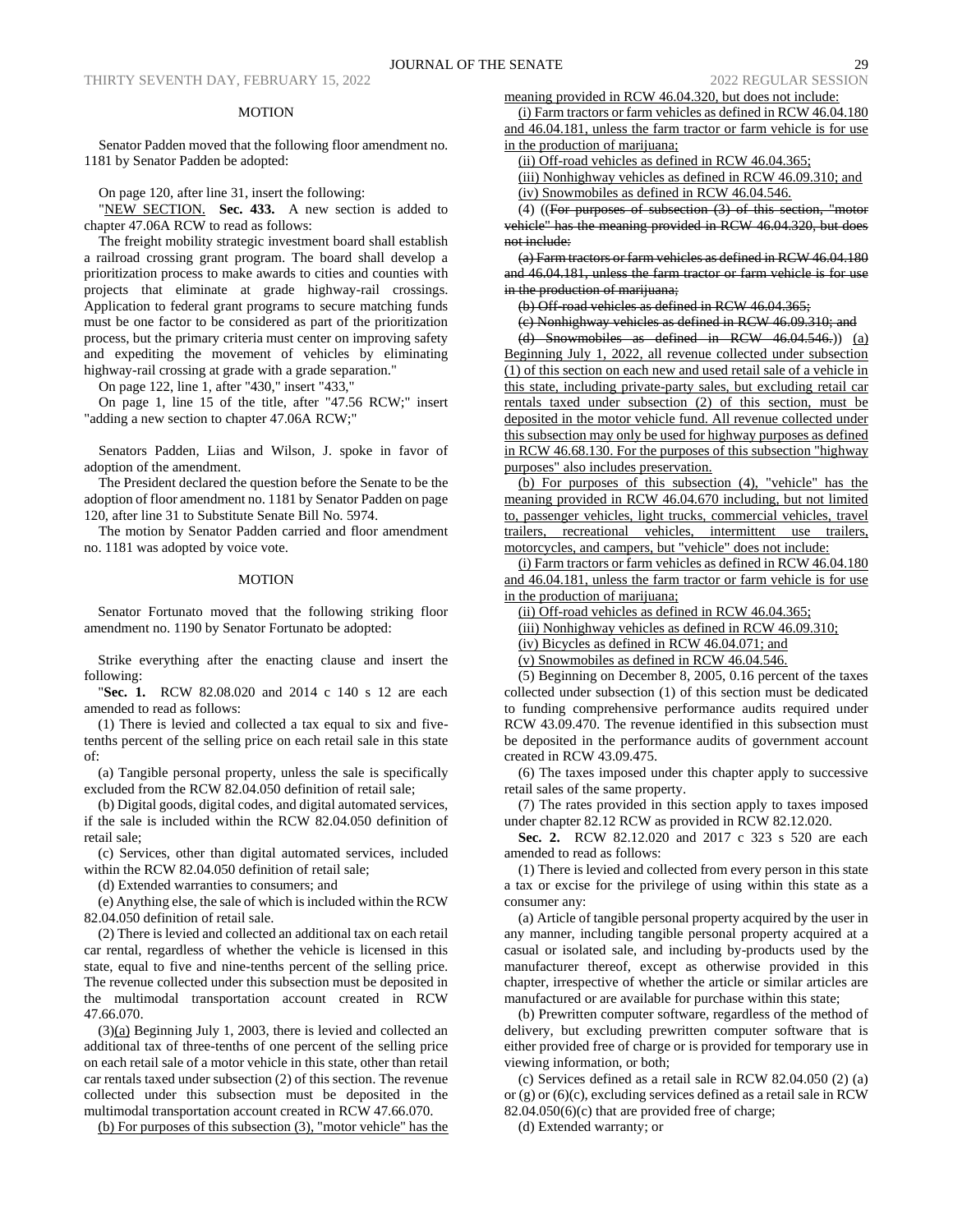(e)(i) Digital good, digital code, or digital automated service, including the use of any services provided by a seller exclusively in connection with digital goods, digital codes, or digital automated services, whether or not a separate charge is made for such services.

(ii) With respect to the use of digital goods, digital automated services, and digital codes acquired by purchase, the tax imposed in this subsection  $(1)(e)$  applies in respect to:

(A) Sales in which the seller has granted the purchaser the right of permanent use;

(B) Sales in which the seller has granted the purchaser a right of use that is less than permanent;

(C) Sales in which the purchaser is not obligated to make continued payment as a condition of the sale; and

(D) Sales in which the purchaser is obligated to make continued payment as a condition of the sale.

(iii) With respect to digital goods, digital automated services, and digital codes acquired other than by purchase, the tax imposed in this subsection (1)(e) applies regardless of whether or not the consumer has a right of permanent use or is obligated to make continued payment as a condition of use.

(2) The provisions of this chapter do not apply in respect to the use of any article of tangible personal property, extended warranty, digital good, digital code, digital automated service, or service taxable under RCW 82.04.050 (2) (a) or (g) or (6)(c), if the sale to, or the use by, the present user or the present user's bailor or donor has already been subjected to the tax under chapter 82.08 RCW or this chapter and the tax has been paid by the present user or by the present user's bailor or donor.

(3)(a) Except as provided in this section, payment of the tax imposed by this chapter or chapter 82.08 RCW by one purchaser or user of tangible personal property, extended warranty, digital good, digital code, digital automated service, or other service does not have the effect of exempting any other purchaser or user of the same property, extended warranty, digital good, digital code, digital automated service, or other service from the taxes imposed by such chapters.

(b) The tax imposed by this chapter does not apply:

(i) If the sale to, or the use by, the present user or his or her bailor or donor has already been subjected to the tax under chapter 82.08 RCW or this chapter and the tax has been paid by the present user or by his or her bailor or donor;

(ii) In respect to the use of any article of tangible personal property acquired by bailment and the tax has once been paid based on reasonable rental as determined by RCW 82.12.060 measured by the value of the article at time of first use multiplied by the tax rate imposed by chapter 82.08 RCW or this chapter as of the time of first use;

(iii) In respect to the use of any article of tangible personal property acquired by bailment, if the property was acquired by a previous bailee from the same bailor for use in the same general activity and the original bailment was prior to June 9, 1961; or

(iv) To the use of digital goods or digital automated services, which were obtained through the use of a digital code, if the sale of the digital code to, or the use of the digital code by, the present user or the present user's bailor or donor has already been subjected to the tax under chapter 82.08 RCW or this chapter and the tax has been paid by the present user or by the present user's bailor or donor.

 $(4)(a)$  Except as provided in (b) of this subsection  $(4)$ , the tax is levied and must be collected in an amount equal to the value of the article used, value of the digital good or digital code used, value of the extended warranty used, or value of the service used by the taxpayer, multiplied by the applicable rates in effect for the retail sales tax under RCW 82.08.020.

(b) In the case of a seller required to collect use tax from the

purchaser, the tax must be collected in an amount equal to the purchase price multiplied by the applicable rate in effect for the retail sales tax under RCW 82.08.020.

(5) For purposes of the tax imposed in this section, "person" includes anyone within the definition of "buyer," "purchaser," and "consumer" in RCW 82.08.010.

(6)(a) Beginning July 1, 2022, all use tax revenue collected under subsection (1) of this section on the use of each new and used vehicle in this state, but excluding retail car rentals taxed under RCW 82.08.020, must be deposited in the motor vehicle fund. All revenue collected under this subsection may only be used for highway purposes as defined in RCW 46.68.130.

(b) For purposes of this subsection (6):

(i) "Highway purposes" also includes preservation; and

(ii) "Vehicle" has the meaning provided in RCW 46.04.670 including, but not limited to, passenger vehicles, light trucks, commercial vehicles, travel trailers, recreational vehicles, intermittent use trailers, motorcycles, and campers, but "vehicle" does not include:

(A) Farm tractors or farm vehicles as defined in RCW 46.04.180 and 46.04.181, unless the farm tractor or farm vehicle is for use in the production of marijuana;

(B) Off-road vehicles as defined in RCW 46.04.365;

(C) Nonhighway vehicles as defined in RCW 46.09.310;

(D) Bicycles as defined in RCW 46.04.071; and

(E) Snowmobiles as defined in RCW 46.04.546.

**Sec. 3.** RCW 46.68.090 and 2015 3rd sp.s. c 44 s 105 are each amended to read as follows:

(1) All moneys that have accrued or may accrue to the motor vehicle fund from the fuel tax and/or the tax imposed under RCW 82.08.020(4) and 82.12.020(6) must be first expended for purposes enumerated in (a) and (b) of this subsection. The remaining net tax amount must be distributed monthly by the state treasurer in accordance with subsections (2) through (8) of this section.

(a) For payment of refunds of fuel tax that has been paid and is refundable as provided by law;

(b) For payment of amounts to be expended pursuant to appropriations for the administrative expenses of the offices of state treasurer, state auditor, and the department of licensing of the state of Washington in the administration of the fuel tax, which sums must be distributed monthly.

(2) All of the remaining net tax amount collected under RCW 82.38.030(1) must be distributed as set forth in (a) through (j) of this subsection.

(a) For distribution to the motor vehicle fund an amount equal to 44.387 percent to be expended for highway purposes of the state as defined in RCW 46.68.130;

(b)(i) For distribution to the special category C account, hereby created in the motor vehicle fund, an amount equal to 3.2609 percent to be expended for special category C projects. Special category C projects are category C projects that, due to high cost only, will require bond financing to complete construction.

(ii) The following criteria, listed in order of priority, must be used in determining which special category C projects have the highest priority:

(A) Accident experience;

(B) Fatal accident experience;

(C) Capacity to move people and goods safely and at reasonable speeds without undue congestion; and

(D) Continuity of development of the highway transportation network.

(iii) Moneys deposited in the special category C account in the motor vehicle fund may be used for payment of debt service on bonds the proceeds of which are used to finance special category C projects under this subsection (2)(b);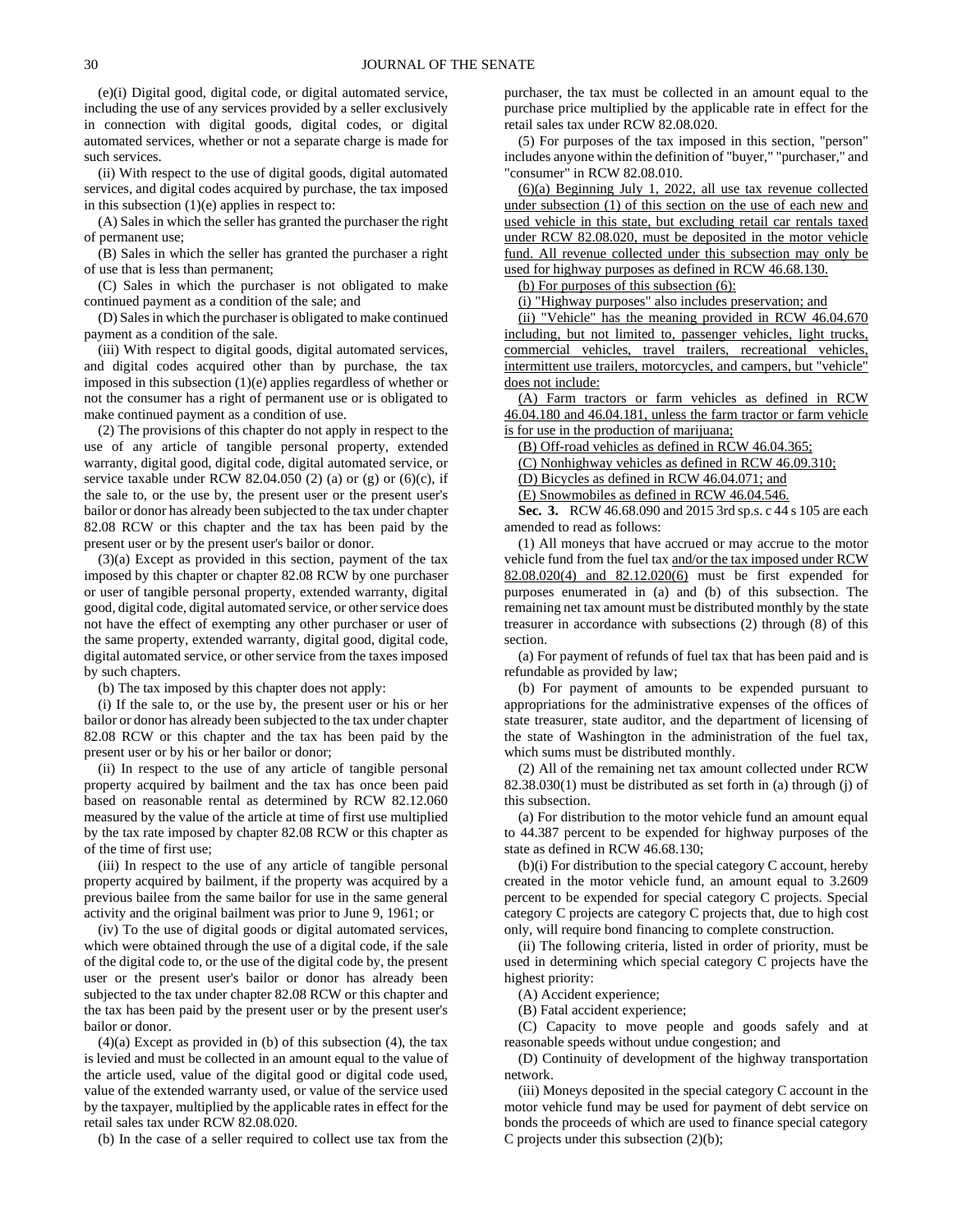(c) For distribution to the Puget Sound ferry operations account in the motor vehicle fund an amount equal to 2.3283 percent;

(d) For distribution to the Puget Sound capital construction account in the motor vehicle fund an amount equal to 2.3726 percent;

(e) For distribution to the transportation improvement account in the motor vehicle fund an amount equal to 7.5597 percent;

(f) For distribution to the transportation improvement account in the motor vehicle fund an amount equal to 5.6739 percent and expended in accordance with RCW 47.26.086;

(g) For distribution to the cities and towns from the motor vehicle fund an amount equal to 10.6961 percent in accordance with RCW 46.68.110;

(h) For distribution to the counties from the motor vehicle fund an amount equal to 19.2287 percent: (i) Out of which there must be distributed from time to time, as directed by the department of transportation, those sums as may be necessary to carry out the provisions of RCW 47.56.725; and (ii) less any amounts appropriated to the county road administration board to implement the provisions of RCW 47.56.725(4), with the balance of such county share to be distributed monthly as the same accrues for distribution in accordance with RCW 46.68.120;

(i) For distribution to the county arterial preservation account, hereby created in the motor vehicle fund an amount equal to 1.9565 percent. These funds must be distributed by the county road administration board to counties in proportions corresponding to the number of paved arterial lane miles in the unincorporated area of each county and must be used for improvements to sustain the structural, safety, and operational integrity of county arterials. The county road administration board must adopt reasonable rules and develop policies to implement this program and to assure that a pavement management system is used;

(j) For distribution to the rural arterial trust account in the motor vehicle fund an amount equal to 2.5363 percent and expended in accordance with RCW 36.79.020.

(3) The remaining net tax amount collected under RCW 82.38.030(2) must be distributed to the transportation 2003 account (nickel account).

(4) The remaining net tax amount collected under RCW 82.38.030(3) must be distributed as follows:

(a) 8.3333 percent must be distributed to the incorporated cities and towns of the state in accordance with RCW 46.68.110;

(b) 8.3333 percent must be distributed to counties of the state in accordance with RCW 46.68.120; and

(c) The remainder must be distributed to the transportation partnership account created in RCW 46.68.290.

(5) The remaining net tax amount collected under RCW 82.38.030(4) must be distributed as follows:

(a) 8.3333 percent must be distributed to the incorporated cities and towns of the state in accordance with RCW 46.68.110;

(b) 8.3333 percent must be distributed to counties of the state in accordance with RCW 46.68.120; and

(c) The remainder must be distributed to the transportation partnership account created in RCW 46.68.290.

(6) The remaining net tax amount collected under RCW 82.38.030 (5) and (6) must be distributed to the transportation partnership account created in RCW 46.68.290.

(7) The remaining net tax amount collected under RCW 82.38.030 (7) and (8) must be distributed to the connecting Washington account created in RCW 46.68.395.

(8) Nothing in this section or in RCW 46.68.130 may be construed so as to violate any terms or conditions contained in any highway construction bond issues now or hereafter authorized by statute and whose payment is by such statute pledged to be paid from any excise taxes on fuel.

NEW SECTION. **Sec. 4.** A new section is added to chapter 82.32 RCW to read as follows:

(1) By the last workday of the first and third calendar quarters, the state treasurer must transfer the amount specified in subsection (2) of this section from the general fund to the motor vehicle fund created in RCW 46.68.070. The first two transfers under this subsection must occur by September 30, 2022, and April 30, 2023.

(2)(a) The department must estimate the state general fund revenues derived from expenditures by the state department of transportation. The department must perform the estimate for tax collections in the immediately preceding third and fourth calendar quarters for the April transfer under subsection (1) of this section and tax collections in the immediately preceding first and second calendar quarters for the September transfer under subsection (1) of this section. The department must notify the state treasurer of this amount at least 20 days before the April or September transfer under subsection (1) of this section.

(b) For the purposes of this section, the following definitions apply:

(i) "Digital products" has the meaning provided in RCW 82.04.192.

(ii) "Expenditures by the state department of transportation" means amounts paid by the state department of transportation with respect to the purchase of any tangible personal property, digital products, or labor, which is subject to state sales or use tax.

NEW SECTION. **Sec. 5.** This act is necessary for the immediate preservation of the public peace, health, or safety, or support of the state government and its existing public institutions, and takes effect immediately."

On page 1, line 1 of the title, after "resources;" strike the remainder of the title and insert "amending RCW 82.08.020, 82.12.020, and 46.68.090; adding a new section to chapter 82.32 RCW; and declaring an emergency."

FISCAL IMPACT: (1) Decreases Move Ahead WA Account and Move Ahead WA Account revenue of approximately \$5 billion over 16 years.

(2) Increases Motor Vehicle Fund revenues by approximately \$25.3 billion over 16 years.

(3) Decreases state general fund revenue by approximately \$25.3 billion over 16 years.

Senators Fortunato, Short, Wilson, J., Padden, Braun, King, Dozier, Wagoner, Sefzik, Wilson, L. and McCune spoke in favor of adoption of the striking amendment.

Senator Liias spoke against adoption of the striking amendment.

Senator Short demanded a roll call.

The President declared that one-sixth of the members supported the demand, and the demand was sustained.

The President declared the question before the Senate to be the adoption of the striking amendment by Senator Fortunato to Substitute Senate Bill No. 5974.

# ROLL CALL

The Secretary called the roll on the adoption of the striking amendment by Senator Fortunato and the striking amendment was not adopted by the following vote: Yeas, 20; Nays, 29; Absent, 0; Excused, 0.

Voting yea: Senators Braun, Brown, Dozier, Fortunato, Gildon, Hawkins, Holy, Honeyford, King, McCune, Muzzall,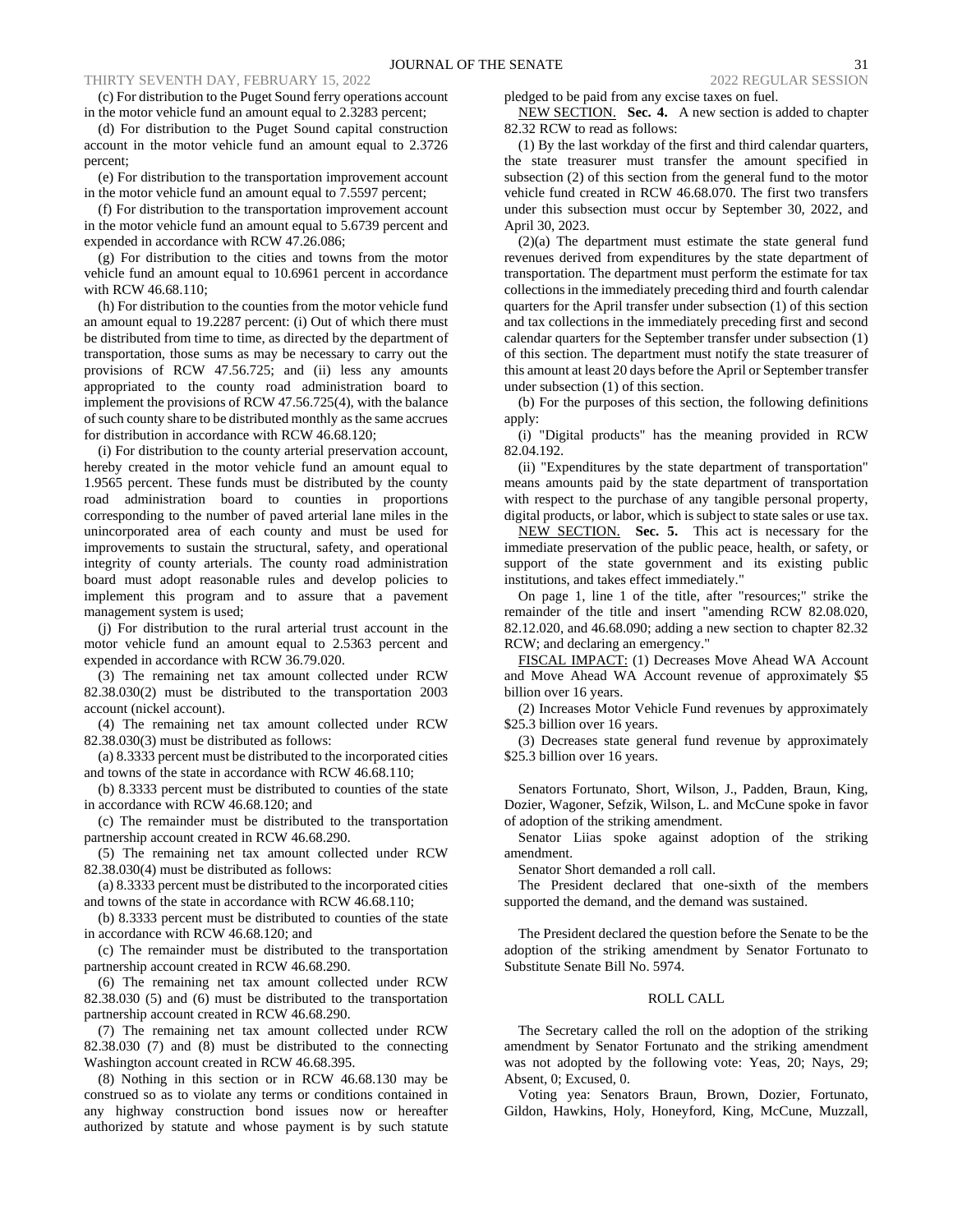Padden, Rivers, Schoesler, Sefzik, Short, Wagoner, Warnick, Wilson, J. and Wilson, L.

Voting nay: Senators Billig, Carlyle, Cleveland, Conway, Das, Dhingra, Frockt, Hasegawa, Hunt, Keiser, Kuderer, Liias, Lovelett, Lovick, Mullet, Nguyen, Nobles, Pedersen, Randall, Robinson, Rolfes, Saldaña, Salomon, Sheldon, Stanford, Trudeau, Van De Wege, Wellman and Wilson, C.

# MOTION

On motion of Senator Liias, the rules were suspended, Engrossed Substitute Senate Bill No. 5974 was advanced to third reading, the second reading considered the third and the bill was placed on final passage.

Senator Liias spoke in favor of passage of the bill.

#### POINT OF ORDER

Senator King: "Mr. President, I believe that SSB 5974 violates senate rule 25 because the bill embraces more than one subject. And may I offer a brief argument to this point."

President Heck: "Please proceed."

Senator King: "Thank you Mr. President. SSB 5974 is a lengthy bill that contains more than one subject, in violation of our senate rules. The bill before us covers at least 30 items. Many of which focus on creating new or increasing current state and local transportation revenues. But some items, Mr. President, are far beyond the general subject of transportation resources. And others were originally included in separate measures during our current session. SSB 5974 contains the following dissimilar provisions. Sections 409-415 and section 422. These provisions deal directly with the state's clean fluids program, low carbon fuel standard, and are unrelated to the transportation resource provisions of this bill. Sections 424, 425, broadly expands the ability for cities to utilize traffic cameras and extends the permissible use of those cameras. Some of these new uses, namely expanding the use in school, walk areas, were included in SB 5687 which passed the senate floor. It also extends the traffic camera program in Seattle, which was included in SB 5707, also passed off this floor. While a bill may have a general title, the title itself does not control the purpose of determining whether a bill contains more than one subject. There must be a rational unity between the general subject and the incidental subdivisions. Finally, including measures that were originally stand alone bills into a single omnibus bill may be evidence of the intent to bypass the single subject prohibition contained in senate rule 25. For these reasons, I respectfully request that you rule that SSB 5974 violates senate rule 25. I have some further documentation or information that I would bring to the dais. Thank you, Mr. President."

President Heck: "In accordance with our tradition of allowing one explanation in support and in opposition, but no other debate. Further remarks, Senator Liias."

Senator Liias: "Thank you Mr. President. I believe that ESSB 5974 squarely falls within the senate's rules. We have a tradition here of passing omnibus revenue measures that embrace a number of issues. If you look at our other omnibus measures relating to transportation in the operating budget, you will see that this year. Also, when it comes to the single subject rule, we were intentionally clear in the title that this is a broad bill with many subjects related to transportation, so the reader of the bill will find it as no surprise when they read a title that says related to

transportation resources, that there will be a number of different measures included. So we are being clear with those that read this. Our members as they debate tonight shows us our members have seen the broad variety of transportation subjects that are here all embraced under that subject and again it is an omnibus revenue bill where the various pieces are designed to both enhance and support transportation revenue for the people of Washington."

At 6:41 p.m. the Senate was declared to be at ease subject to the call of the President for the purpose of ruling on Senator King's Point of Order.

----

The Senate was called to order at 7:50 p.m. by President Heck.

# RULING BY THE PRESIDENT

President Heck: "In Response to Senator King's point of order that SSB 5974 contains more than one subject in violation of Senate Rule 25, the President finds and rules as follows:

Previous Rulings in this body and Washington Courts have indicated that the provisions in the bill must be rationally related to the measure's overarching common purpose or subject, and that must be reflected in the title of the bill. Rational unity requires all matters in the bill to be germane to the title and to one another. If the title and subject of the bill is broad and general, the bill can include several "incidental" subjects so long as those incidental subjects are related.

Turning to the bill, SSB 5974 has a broad title and subject and it deals in multiple ways with transportation revenue and resources. When interpreting Senate Rule 25, the President will give broad deference to the subjects included in an omnibus bill.

Omnibus bills are intended to cover wide variety of provisions that address the subject of the bill. This bill is no different.

Senator King has drawn our attention to sections 409-415. These sections address the state's Low Carbon Fuel Standards program. Section 409 of the bill addresses the existing clean fuel standards program.

Given the current uncertainty around the future of the clean fuel provisions and associated resources, the President finds that Section 409 of the bill assures the likelihood of additional future transportation resources and is rationally related to the subject of the bill.

Senator King also points to sections 424-425 which expand the authority of cities to use traffic cameras. The President finds that the expansion will naturally lead to additional transportation revenues which clearly falls within the broad subject of transportation resources.

For these reasons, the President finds that SSB 5974 complies with Rule 25 and Senator King's point is not well taken."

Senators King, Braun, Sefzik and Honeyford spoke against passage of the bill.

## MOTION

Senator Pedersen demanded that the previous question be put. The President declared that at least two additional senators joined the demand, and the demand was sustained.

The President declared the question before the Senate to be, "Shall the main question be now put?"

The motion by Senator Pedersen carried and the previous question was put by voice vote.

The President declared the question before the Senate to be the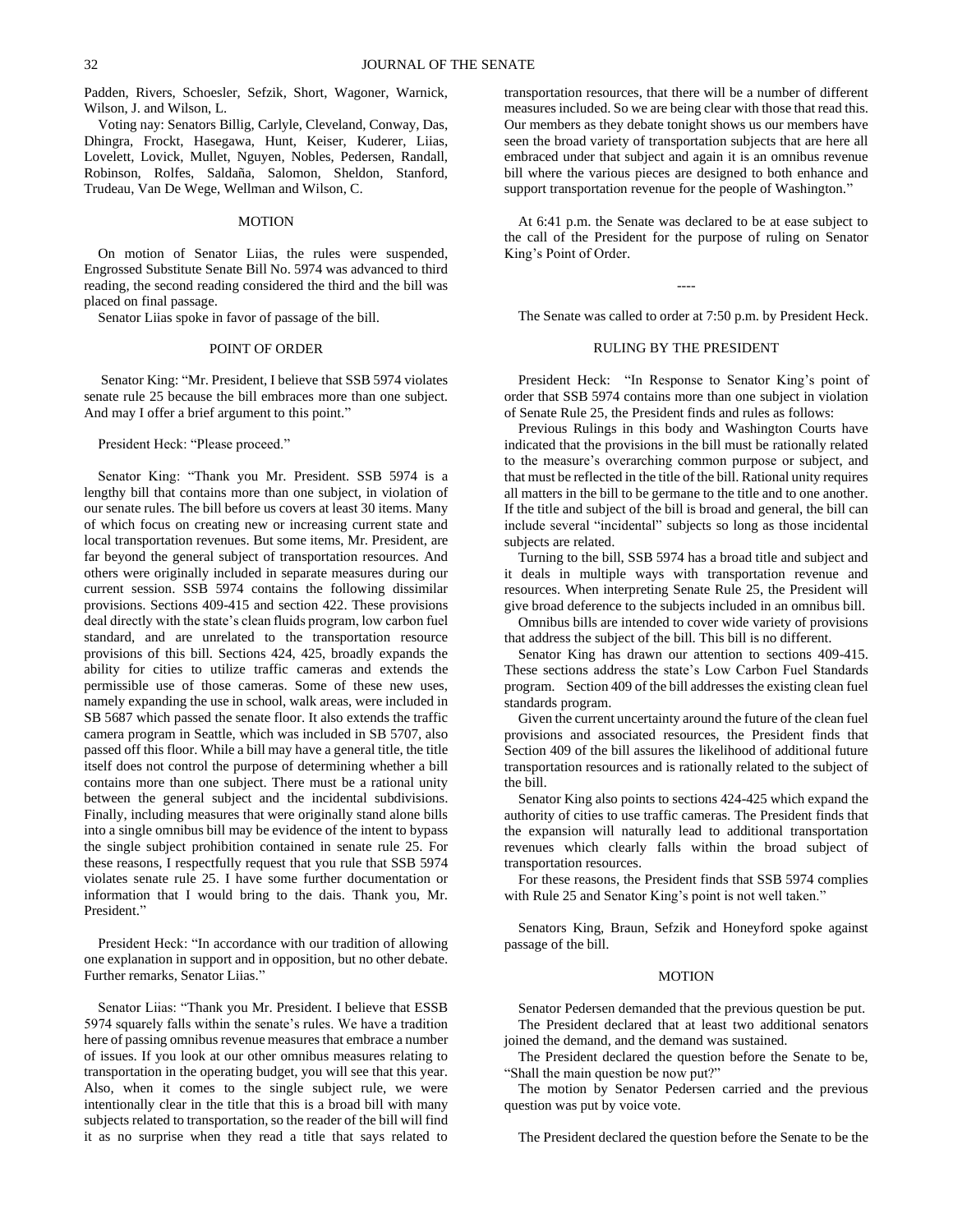THIRTY SEVENTH DAY, FEBRUARY 15, 2022 2022 2022 2022 REGULAR SESSION final passage of Engrossed Substitute Senate Bill No. 5974.

# ROLL CALL

The Secretary called the roll on the final passage of Engrossed Substitute Senate Bill No. 5974 and the bill passed the Senate by the following vote: Yeas, 29; Nays, 20; Absent, 0; Excused, 0.

Voting yea: Senators Billig, Carlyle, Cleveland, Conway, Das, Dhingra, Frockt, Hasegawa, Hunt, Keiser, Kuderer, Liias, Lovelett, Lovick, Mullet, Nguyen, Nobles, Pedersen, Randall, Robinson, Rolfes, Saldaña, Salomon, Sheldon, Stanford, Trudeau, Van De Wege, Wellman and Wilson, C.

Voting nay: Senators Braun, Brown, Dozier, Fortunato, Gildon, Hawkins, Holy, Honeyford, King, McCune, Muzzall, Padden, Rivers, Schoesler, Sefzik, Short, Wagoner, Warnick, Wilson, J. and Wilson, L.

ENGROSSED SUBSTITUTE SENATE BILL NO. 5974, having received the constitutional majority, was declared passed. There being no objection, the title of the bill was ordered to stand as the title of the act.

# MOTION

At 8:11 p.m., on motion of Senator Pedersen, the Senate adjourned until 1:30 p.m. Wednesday, February 16, 2022.

DENNY HECK, President of the Senate

SARAH BANNISTER, Secretary of the Senate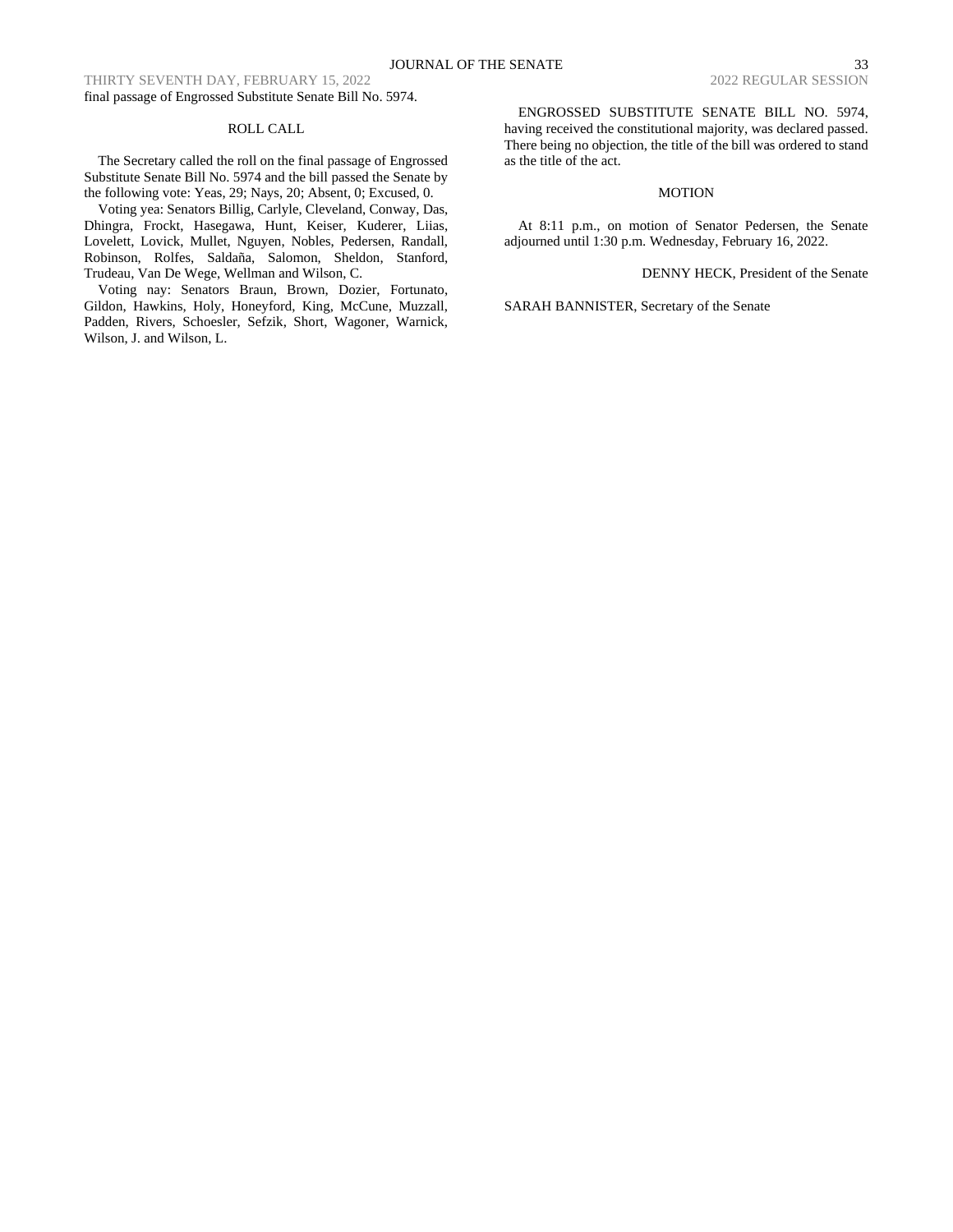# 34 JOURNAL OF THE SENATE

| 1048-SE                                     |
|---------------------------------------------|
|                                             |
| 1162-S2E                                    |
|                                             |
| 1169-SE                                     |
|                                             |
| 1175-SE                                     |
|                                             |
| 1359-S3                                     |
|                                             |
| 1389-S                                      |
| $1571 - S$                                  |
|                                             |
| 1630-SE                                     |
|                                             |
| 1643-SE                                     |
|                                             |
| 1660-SE                                     |
|                                             |
| 1666                                        |
|                                             |
| 1684-S                                      |
|                                             |
| 1687-E                                      |
|                                             |
| 1688-S2E                                    |
| 1691-S2E                                    |
|                                             |
| 1704                                        |
|                                             |
| 1706-S<br>and the state of the state of the |
|                                             |
| 1709-S                                      |
|                                             |
| 1723-S2E                                    |
|                                             |
| 1724-S                                      |
|                                             |
| 1728-S                                      |
|                                             |
| 1738                                        |
| 1744-E                                      |
|                                             |
| 1746-S                                      |
|                                             |
|                                             |

| 1755                                   |  |
|----------------------------------------|--|
|                                        |  |
| 1760-S2E                               |  |
|                                        |  |
|                                        |  |
| 1769                                   |  |
|                                        |  |
| 1770-SE                                |  |
|                                        |  |
| 1813-SE                                |  |
|                                        |  |
| 1815-S2E                               |  |
|                                        |  |
| 1818-S2                                |  |
| Introduction & 1st Reading 4           |  |
| 1827-S <sub>2</sub>                    |  |
| Introduction & 1st Reading 4           |  |
| 1837-E                                 |  |
|                                        |  |
| 1841-SE                                |  |
| Introduction & 1st Reading 4           |  |
| 1851-E                                 |  |
| Introduction & 1st Reading 4           |  |
| 1859                                   |  |
|                                        |  |
| 1865-S2                                |  |
| Introduction & 1st Reading 4           |  |
| 1876-S                                 |  |
| Introduction & 1st Reading 4           |  |
| 1902-S                                 |  |
|                                        |  |
| 1905-S2                                |  |
| Introduction & 1st Reading 4           |  |
| 1928                                   |  |
|                                        |  |
| 1942-E                                 |  |
|                                        |  |
| Introduction & 1st Reading 4<br>1964-E |  |
|                                        |  |
|                                        |  |
| 1967-S                                 |  |
|                                        |  |
| 1980-S                                 |  |
|                                        |  |
| 1984-S                                 |  |
|                                        |  |
| 2007                                   |  |
|                                        |  |
| 2010                                   |  |